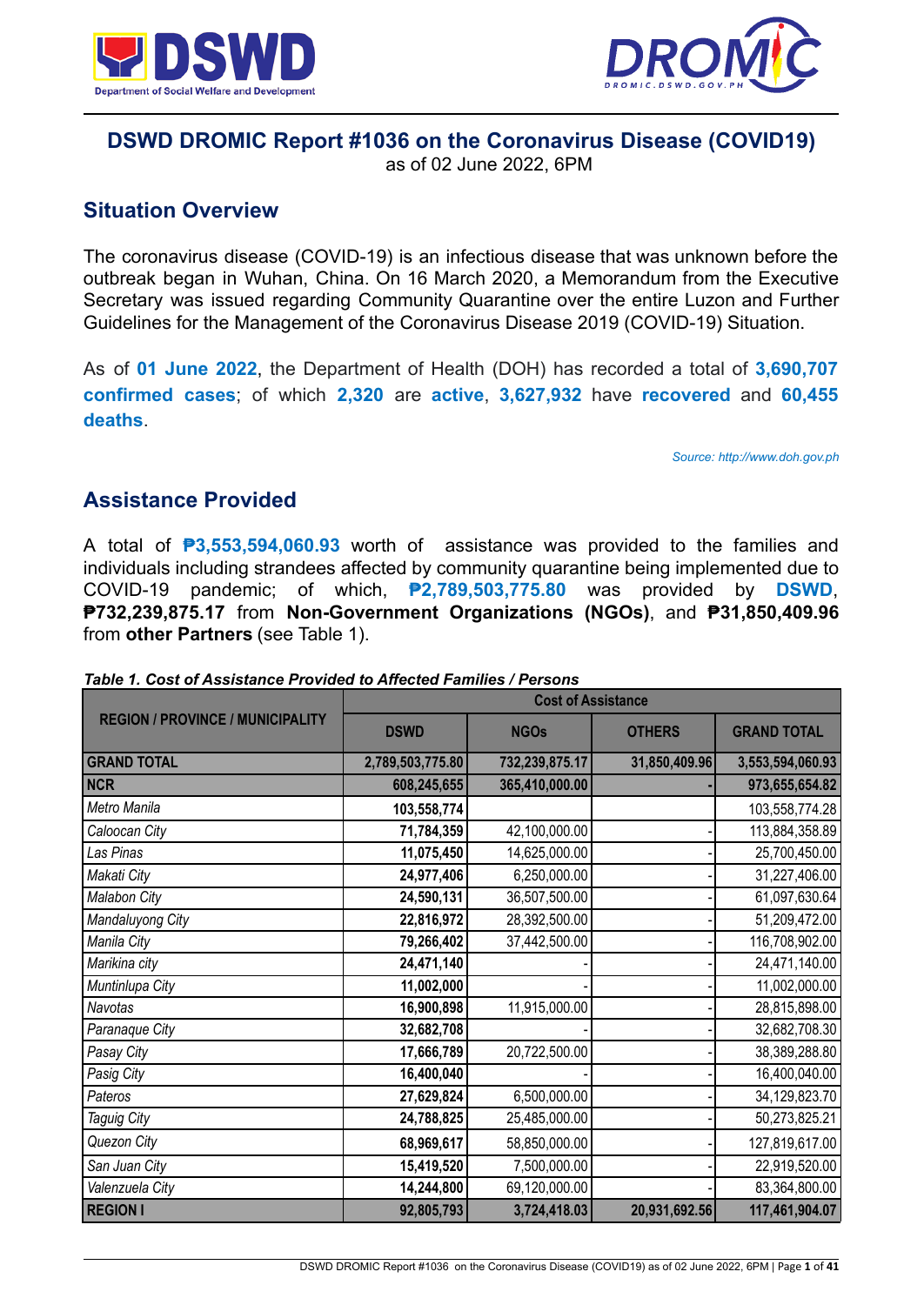



| <b>Ilocos Norte</b>             | 22,746,988 | 3,496,678.00 | 26,243,665.88 |
|---------------------------------|------------|--------------|---------------|
| <b>PLGU Ilocos Norte</b>        | 8,109,000  |              | 8,109,000.00  |
| <b>Adams</b>                    | 592,552    |              | 592,552.45    |
| Bacarra                         | 386,073    |              | 386,073.20    |
| Badoc                           | 206,296    |              | 206,295.58    |
| Bangui                          | 446,299    |              | 446,299.20    |
| Banna (Espiritu)                | 143,313    |              | 143,313.20    |
| CITY OF BATAC                   | 785,140    |              | 785,140.00    |
| <b>Burgos</b>                   | 143,313    | 1,625,238.00 | 1,768,551.20  |
| Carasi                          | 263,092    | 4,000.00     | 267,092.45    |
| Currimao                        | 143,313    |              | 143,313.20    |
| Dingras                         | 1,231,248  |              | 1,231,247.70  |
| Dumalneg                        | 261,305    |              | 261,304.70    |
| <b>LAOAG CITY</b>               | 4,202,031  |              | 4,202,030.50  |
| Marcos                          | 1,272,509  | 1,822,440.00 | 3,094,949.20  |
| Nueva Era                       | 286,333    | 45,000.00    | 331,333.20    |
| Pagudpud                        | 701,187    |              | 701,187.20    |
| Paoay                           | 377,140    |              | 377,140.00    |
| Pasuquin                        | 143,313    |              | 143,313.20    |
| Piddig                          | 143,313    |              | 143,313.20    |
| Pinili                          | 143,313    |              | 143,313.20    |
| San Nicolas                     | 143,313    |              | 143,313.20    |
| Sarrat                          | 520,453    |              | 520,453.20    |
| Solsona                         | 1,698,127  |              | 1,698,127.20  |
| Vintar                          | 405,010    |              | 405,009.70    |
| <b>Ilocos Sur</b>               | 19,515,797 |              | 19,515,797.48 |
| PLGU Ilocos Sur                 | 3,331,074  |              | 3,331,074.40  |
| Alilem                          | 441,574    |              | 441,574.25    |
| Banayoyo                        | 253,861    |              | 253,860.50    |
| Bantay                          | 445,233    |              | 445,232.64    |
| <b>Burgos</b>                   | 250,285    |              | 250,285.00    |
| Cabugao                         | 802,231    |              | 802,230.82    |
| CITY OF CANDON                  | 651,931    |              | 651,931.42    |
| Caoayan                         | 71,001     |              | 71,001.42     |
| Cervantes                       | 269,950    |              | 269,950.25    |
| Galimuyod                       | 219,893    |              | 219,893.25    |
| Gregorio del Pilar (Concepcion) | 202,016    |              | 202,015.75    |
| Lidlidda                        | 320,007    |              | 320,007.25    |
| Magsingal                       | 69.066     |              | 69,065.92     |
| Nagbukel                        | 233,162    |              | 233,161.78    |
| Narvacan                        | 2,392,217  |              | 2,392,217.48  |
| Quirino (Angkaki)               | 257,436    |              | 257,436.00    |
| Salcedo (Baugen)                | 257,436    |              | 257,436.00    |
| San Emilio                      | 307,169    |              | 307,169.25    |
| San Esteban                     | 2,542      |              | 2,542.03      |
| San Juan (Lapog)                | 215,015    |              | 215,015.34    |
| San Vicente                     | 215,245    |              | 215,244.90    |
| Santa                           | 967,500    |              | 967,499.75    |
| Santa Catalina                  | 164,906    |              | 164,905.64    |
| Santa Cruz                      | 150,382    |              | 150,381.56    |
|                                 |            |              |               |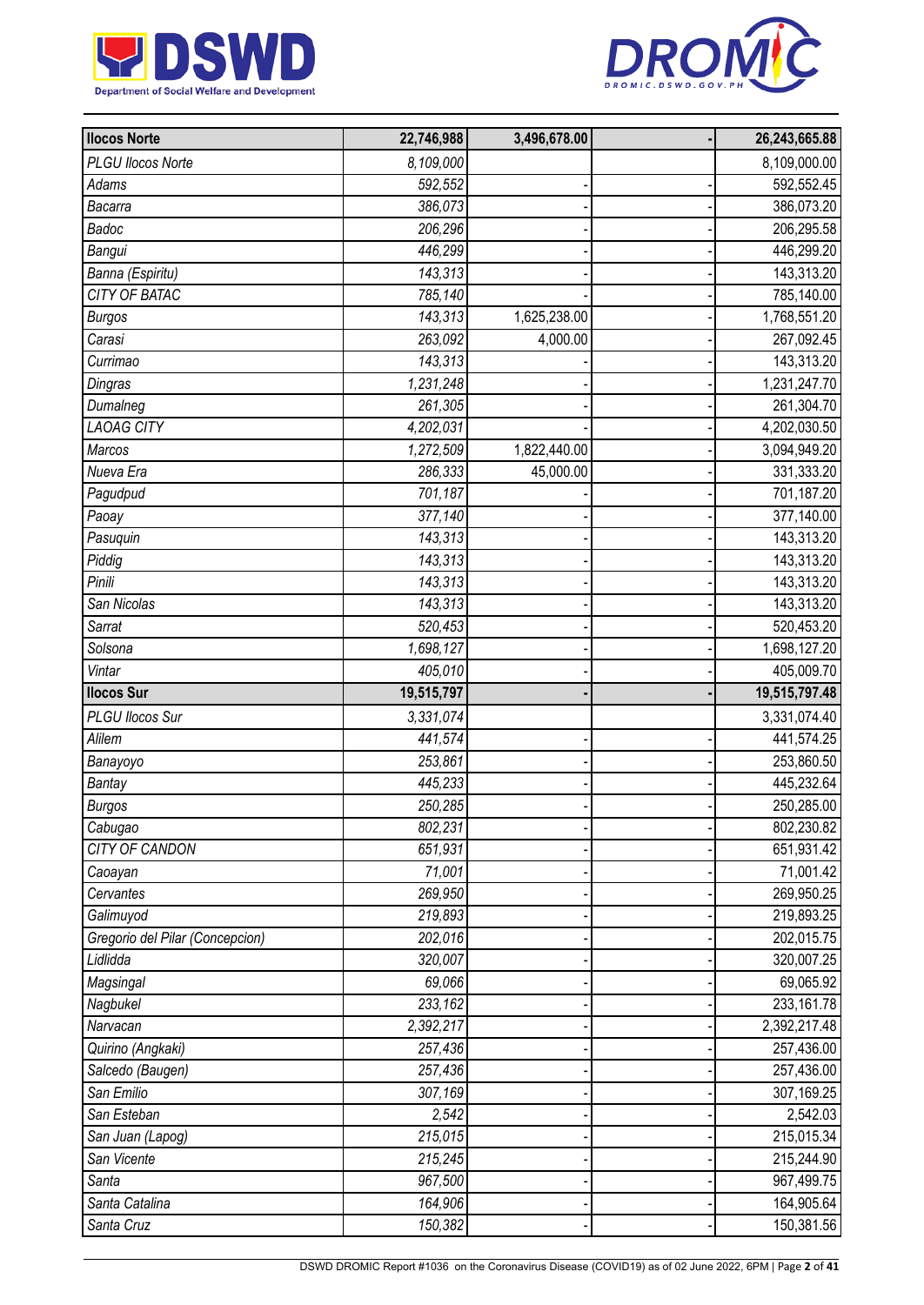



| 377.14<br>377<br>Santiago<br>Santo Domingo<br>3,111,515<br>3,111,515.39<br>174,166<br>174,166.03<br>Sigay<br>Sinait<br>23,704<br>23,704.28<br>Sugpon<br>459,452<br>459,451.75<br>1,926,990<br>1,926,990.00<br>Tagudin<br><b>CITY OF VIGAN</b><br>1,328,083<br>1,328,083.15<br>905,771.64<br>19,691,003<br>211,540.00<br>20,808,314.68<br>383,831<br>383,830.57<br>Agoo<br>267,624<br>267,624.03<br>Aringay<br>129,877<br>129,877.16<br>Bacnotan<br>228,163<br><b>Bagulin</b><br>228,162.50<br>Balaoan<br>377,140<br>377,140.00<br>541,737.14<br>541,737<br>Bangar<br>2,153,058.25<br>Bauang<br>2,153,058<br>78,135.00<br>721,456<br>799,591.00<br><b>Burgos</b><br>Caba<br>2,177,515<br>2,177,515.44<br>1,647,765<br>1,647,764.75<br>Luna<br>629,805.12<br>Naguilian<br>629,805<br>469,068<br>469,067.50<br>Pugo<br>518,398<br>104,200.00<br>622,598.20<br>Rosario<br>CITY OF SAN FERNANDO<br>5,439,842<br>5,439,842.32<br>San Gabriel<br>2,207,966<br>2,207,965.53<br>San Juan<br>723,487<br>723,486.50<br>827,636.64<br>Santo Tomas<br>377,894<br>1,205,530.92<br>Santol<br>238,714<br>238,713.75<br>Sudipen<br>348,611<br>348,611.25<br>Tubao<br>107,340.00<br>109,053<br>216,392.75<br>Pangasinan<br>30,852,005<br>16,200.03<br>20,025,920.92<br>50,894,126.03<br>PLGU Pangasinan<br>2,217,028<br>2,217,027.50<br>262,808<br>Aguilar<br>262,807.94<br>CITY OF ALAMINOS<br>5,385,689<br>5,385,689.39<br>377.14<br>377<br>Anda<br>377,140<br>1,231,488.72<br>1,608,628.72<br>Asingan<br>744,392<br>744,392.00<br>Balungao<br>276,950.00<br>Bani<br>276,950<br>383,929<br><b>Basista</b><br>383,928.52<br>377,140<br>377,140.00<br>Bayambang<br>380,157.12<br>Binalonan<br>380,157<br>2,412,800.00<br>2,412,800.00<br>Binmaley<br>Bolinao<br>284,580<br>284,580.00<br>216,500.00<br><b>Bugallon</b><br>438,301<br>654,800.64<br>1,194,840.00<br>1,194,840.00<br><b>Burgos</b><br>Calasiao<br>9,168,520.00<br>12,181,520.00<br>3,013,000<br>3,614,404<br>3,614,403.89<br>Dagupan City<br>27,193.39<br>Dasol<br>27,193<br>Infanta<br>457,588.75<br>457,589 |             |         |  |            |
|-----------------------------------------------------------------------------------------------------------------------------------------------------------------------------------------------------------------------------------------------------------------------------------------------------------------------------------------------------------------------------------------------------------------------------------------------------------------------------------------------------------------------------------------------------------------------------------------------------------------------------------------------------------------------------------------------------------------------------------------------------------------------------------------------------------------------------------------------------------------------------------------------------------------------------------------------------------------------------------------------------------------------------------------------------------------------------------------------------------------------------------------------------------------------------------------------------------------------------------------------------------------------------------------------------------------------------------------------------------------------------------------------------------------------------------------------------------------------------------------------------------------------------------------------------------------------------------------------------------------------------------------------------------------------------------------------------------------------------------------------------------------------------------------------------------------------------------------------------------------------------------------------------------------------------------------------------------------------------------------------------------------------------------------------------------|-------------|---------|--|------------|
|                                                                                                                                                                                                                                                                                                                                                                                                                                                                                                                                                                                                                                                                                                                                                                                                                                                                                                                                                                                                                                                                                                                                                                                                                                                                                                                                                                                                                                                                                                                                                                                                                                                                                                                                                                                                                                                                                                                                                                                                                                                           | Santa Maria | 377     |  | 377.14     |
|                                                                                                                                                                                                                                                                                                                                                                                                                                                                                                                                                                                                                                                                                                                                                                                                                                                                                                                                                                                                                                                                                                                                                                                                                                                                                                                                                                                                                                                                                                                                                                                                                                                                                                                                                                                                                                                                                                                                                                                                                                                           |             |         |  |            |
|                                                                                                                                                                                                                                                                                                                                                                                                                                                                                                                                                                                                                                                                                                                                                                                                                                                                                                                                                                                                                                                                                                                                                                                                                                                                                                                                                                                                                                                                                                                                                                                                                                                                                                                                                                                                                                                                                                                                                                                                                                                           |             |         |  |            |
|                                                                                                                                                                                                                                                                                                                                                                                                                                                                                                                                                                                                                                                                                                                                                                                                                                                                                                                                                                                                                                                                                                                                                                                                                                                                                                                                                                                                                                                                                                                                                                                                                                                                                                                                                                                                                                                                                                                                                                                                                                                           |             |         |  |            |
|                                                                                                                                                                                                                                                                                                                                                                                                                                                                                                                                                                                                                                                                                                                                                                                                                                                                                                                                                                                                                                                                                                                                                                                                                                                                                                                                                                                                                                                                                                                                                                                                                                                                                                                                                                                                                                                                                                                                                                                                                                                           |             |         |  |            |
|                                                                                                                                                                                                                                                                                                                                                                                                                                                                                                                                                                                                                                                                                                                                                                                                                                                                                                                                                                                                                                                                                                                                                                                                                                                                                                                                                                                                                                                                                                                                                                                                                                                                                                                                                                                                                                                                                                                                                                                                                                                           |             |         |  |            |
|                                                                                                                                                                                                                                                                                                                                                                                                                                                                                                                                                                                                                                                                                                                                                                                                                                                                                                                                                                                                                                                                                                                                                                                                                                                                                                                                                                                                                                                                                                                                                                                                                                                                                                                                                                                                                                                                                                                                                                                                                                                           |             |         |  |            |
|                                                                                                                                                                                                                                                                                                                                                                                                                                                                                                                                                                                                                                                                                                                                                                                                                                                                                                                                                                                                                                                                                                                                                                                                                                                                                                                                                                                                                                                                                                                                                                                                                                                                                                                                                                                                                                                                                                                                                                                                                                                           |             |         |  |            |
|                                                                                                                                                                                                                                                                                                                                                                                                                                                                                                                                                                                                                                                                                                                                                                                                                                                                                                                                                                                                                                                                                                                                                                                                                                                                                                                                                                                                                                                                                                                                                                                                                                                                                                                                                                                                                                                                                                                                                                                                                                                           | La Union    |         |  |            |
|                                                                                                                                                                                                                                                                                                                                                                                                                                                                                                                                                                                                                                                                                                                                                                                                                                                                                                                                                                                                                                                                                                                                                                                                                                                                                                                                                                                                                                                                                                                                                                                                                                                                                                                                                                                                                                                                                                                                                                                                                                                           |             |         |  |            |
|                                                                                                                                                                                                                                                                                                                                                                                                                                                                                                                                                                                                                                                                                                                                                                                                                                                                                                                                                                                                                                                                                                                                                                                                                                                                                                                                                                                                                                                                                                                                                                                                                                                                                                                                                                                                                                                                                                                                                                                                                                                           |             |         |  |            |
|                                                                                                                                                                                                                                                                                                                                                                                                                                                                                                                                                                                                                                                                                                                                                                                                                                                                                                                                                                                                                                                                                                                                                                                                                                                                                                                                                                                                                                                                                                                                                                                                                                                                                                                                                                                                                                                                                                                                                                                                                                                           |             |         |  |            |
|                                                                                                                                                                                                                                                                                                                                                                                                                                                                                                                                                                                                                                                                                                                                                                                                                                                                                                                                                                                                                                                                                                                                                                                                                                                                                                                                                                                                                                                                                                                                                                                                                                                                                                                                                                                                                                                                                                                                                                                                                                                           |             |         |  |            |
|                                                                                                                                                                                                                                                                                                                                                                                                                                                                                                                                                                                                                                                                                                                                                                                                                                                                                                                                                                                                                                                                                                                                                                                                                                                                                                                                                                                                                                                                                                                                                                                                                                                                                                                                                                                                                                                                                                                                                                                                                                                           |             |         |  |            |
|                                                                                                                                                                                                                                                                                                                                                                                                                                                                                                                                                                                                                                                                                                                                                                                                                                                                                                                                                                                                                                                                                                                                                                                                                                                                                                                                                                                                                                                                                                                                                                                                                                                                                                                                                                                                                                                                                                                                                                                                                                                           |             |         |  |            |
|                                                                                                                                                                                                                                                                                                                                                                                                                                                                                                                                                                                                                                                                                                                                                                                                                                                                                                                                                                                                                                                                                                                                                                                                                                                                                                                                                                                                                                                                                                                                                                                                                                                                                                                                                                                                                                                                                                                                                                                                                                                           |             |         |  |            |
|                                                                                                                                                                                                                                                                                                                                                                                                                                                                                                                                                                                                                                                                                                                                                                                                                                                                                                                                                                                                                                                                                                                                                                                                                                                                                                                                                                                                                                                                                                                                                                                                                                                                                                                                                                                                                                                                                                                                                                                                                                                           |             |         |  |            |
|                                                                                                                                                                                                                                                                                                                                                                                                                                                                                                                                                                                                                                                                                                                                                                                                                                                                                                                                                                                                                                                                                                                                                                                                                                                                                                                                                                                                                                                                                                                                                                                                                                                                                                                                                                                                                                                                                                                                                                                                                                                           |             |         |  |            |
|                                                                                                                                                                                                                                                                                                                                                                                                                                                                                                                                                                                                                                                                                                                                                                                                                                                                                                                                                                                                                                                                                                                                                                                                                                                                                                                                                                                                                                                                                                                                                                                                                                                                                                                                                                                                                                                                                                                                                                                                                                                           |             |         |  |            |
|                                                                                                                                                                                                                                                                                                                                                                                                                                                                                                                                                                                                                                                                                                                                                                                                                                                                                                                                                                                                                                                                                                                                                                                                                                                                                                                                                                                                                                                                                                                                                                                                                                                                                                                                                                                                                                                                                                                                                                                                                                                           |             |         |  |            |
|                                                                                                                                                                                                                                                                                                                                                                                                                                                                                                                                                                                                                                                                                                                                                                                                                                                                                                                                                                                                                                                                                                                                                                                                                                                                                                                                                                                                                                                                                                                                                                                                                                                                                                                                                                                                                                                                                                                                                                                                                                                           |             |         |  |            |
|                                                                                                                                                                                                                                                                                                                                                                                                                                                                                                                                                                                                                                                                                                                                                                                                                                                                                                                                                                                                                                                                                                                                                                                                                                                                                                                                                                                                                                                                                                                                                                                                                                                                                                                                                                                                                                                                                                                                                                                                                                                           |             |         |  |            |
|                                                                                                                                                                                                                                                                                                                                                                                                                                                                                                                                                                                                                                                                                                                                                                                                                                                                                                                                                                                                                                                                                                                                                                                                                                                                                                                                                                                                                                                                                                                                                                                                                                                                                                                                                                                                                                                                                                                                                                                                                                                           |             |         |  |            |
|                                                                                                                                                                                                                                                                                                                                                                                                                                                                                                                                                                                                                                                                                                                                                                                                                                                                                                                                                                                                                                                                                                                                                                                                                                                                                                                                                                                                                                                                                                                                                                                                                                                                                                                                                                                                                                                                                                                                                                                                                                                           |             |         |  |            |
|                                                                                                                                                                                                                                                                                                                                                                                                                                                                                                                                                                                                                                                                                                                                                                                                                                                                                                                                                                                                                                                                                                                                                                                                                                                                                                                                                                                                                                                                                                                                                                                                                                                                                                                                                                                                                                                                                                                                                                                                                                                           |             |         |  |            |
|                                                                                                                                                                                                                                                                                                                                                                                                                                                                                                                                                                                                                                                                                                                                                                                                                                                                                                                                                                                                                                                                                                                                                                                                                                                                                                                                                                                                                                                                                                                                                                                                                                                                                                                                                                                                                                                                                                                                                                                                                                                           |             |         |  |            |
|                                                                                                                                                                                                                                                                                                                                                                                                                                                                                                                                                                                                                                                                                                                                                                                                                                                                                                                                                                                                                                                                                                                                                                                                                                                                                                                                                                                                                                                                                                                                                                                                                                                                                                                                                                                                                                                                                                                                                                                                                                                           |             |         |  |            |
|                                                                                                                                                                                                                                                                                                                                                                                                                                                                                                                                                                                                                                                                                                                                                                                                                                                                                                                                                                                                                                                                                                                                                                                                                                                                                                                                                                                                                                                                                                                                                                                                                                                                                                                                                                                                                                                                                                                                                                                                                                                           |             |         |  |            |
|                                                                                                                                                                                                                                                                                                                                                                                                                                                                                                                                                                                                                                                                                                                                                                                                                                                                                                                                                                                                                                                                                                                                                                                                                                                                                                                                                                                                                                                                                                                                                                                                                                                                                                                                                                                                                                                                                                                                                                                                                                                           |             |         |  |            |
|                                                                                                                                                                                                                                                                                                                                                                                                                                                                                                                                                                                                                                                                                                                                                                                                                                                                                                                                                                                                                                                                                                                                                                                                                                                                                                                                                                                                                                                                                                                                                                                                                                                                                                                                                                                                                                                                                                                                                                                                                                                           |             |         |  |            |
|                                                                                                                                                                                                                                                                                                                                                                                                                                                                                                                                                                                                                                                                                                                                                                                                                                                                                                                                                                                                                                                                                                                                                                                                                                                                                                                                                                                                                                                                                                                                                                                                                                                                                                                                                                                                                                                                                                                                                                                                                                                           |             |         |  |            |
|                                                                                                                                                                                                                                                                                                                                                                                                                                                                                                                                                                                                                                                                                                                                                                                                                                                                                                                                                                                                                                                                                                                                                                                                                                                                                                                                                                                                                                                                                                                                                                                                                                                                                                                                                                                                                                                                                                                                                                                                                                                           |             |         |  |            |
|                                                                                                                                                                                                                                                                                                                                                                                                                                                                                                                                                                                                                                                                                                                                                                                                                                                                                                                                                                                                                                                                                                                                                                                                                                                                                                                                                                                                                                                                                                                                                                                                                                                                                                                                                                                                                                                                                                                                                                                                                                                           |             |         |  |            |
|                                                                                                                                                                                                                                                                                                                                                                                                                                                                                                                                                                                                                                                                                                                                                                                                                                                                                                                                                                                                                                                                                                                                                                                                                                                                                                                                                                                                                                                                                                                                                                                                                                                                                                                                                                                                                                                                                                                                                                                                                                                           |             |         |  |            |
|                                                                                                                                                                                                                                                                                                                                                                                                                                                                                                                                                                                                                                                                                                                                                                                                                                                                                                                                                                                                                                                                                                                                                                                                                                                                                                                                                                                                                                                                                                                                                                                                                                                                                                                                                                                                                                                                                                                                                                                                                                                           |             |         |  |            |
|                                                                                                                                                                                                                                                                                                                                                                                                                                                                                                                                                                                                                                                                                                                                                                                                                                                                                                                                                                                                                                                                                                                                                                                                                                                                                                                                                                                                                                                                                                                                                                                                                                                                                                                                                                                                                                                                                                                                                                                                                                                           |             |         |  |            |
|                                                                                                                                                                                                                                                                                                                                                                                                                                                                                                                                                                                                                                                                                                                                                                                                                                                                                                                                                                                                                                                                                                                                                                                                                                                                                                                                                                                                                                                                                                                                                                                                                                                                                                                                                                                                                                                                                                                                                                                                                                                           |             |         |  |            |
|                                                                                                                                                                                                                                                                                                                                                                                                                                                                                                                                                                                                                                                                                                                                                                                                                                                                                                                                                                                                                                                                                                                                                                                                                                                                                                                                                                                                                                                                                                                                                                                                                                                                                                                                                                                                                                                                                                                                                                                                                                                           |             |         |  |            |
|                                                                                                                                                                                                                                                                                                                                                                                                                                                                                                                                                                                                                                                                                                                                                                                                                                                                                                                                                                                                                                                                                                                                                                                                                                                                                                                                                                                                                                                                                                                                                                                                                                                                                                                                                                                                                                                                                                                                                                                                                                                           |             |         |  |            |
|                                                                                                                                                                                                                                                                                                                                                                                                                                                                                                                                                                                                                                                                                                                                                                                                                                                                                                                                                                                                                                                                                                                                                                                                                                                                                                                                                                                                                                                                                                                                                                                                                                                                                                                                                                                                                                                                                                                                                                                                                                                           |             |         |  |            |
|                                                                                                                                                                                                                                                                                                                                                                                                                                                                                                                                                                                                                                                                                                                                                                                                                                                                                                                                                                                                                                                                                                                                                                                                                                                                                                                                                                                                                                                                                                                                                                                                                                                                                                                                                                                                                                                                                                                                                                                                                                                           |             |         |  |            |
|                                                                                                                                                                                                                                                                                                                                                                                                                                                                                                                                                                                                                                                                                                                                                                                                                                                                                                                                                                                                                                                                                                                                                                                                                                                                                                                                                                                                                                                                                                                                                                                                                                                                                                                                                                                                                                                                                                                                                                                                                                                           |             |         |  |            |
|                                                                                                                                                                                                                                                                                                                                                                                                                                                                                                                                                                                                                                                                                                                                                                                                                                                                                                                                                                                                                                                                                                                                                                                                                                                                                                                                                                                                                                                                                                                                                                                                                                                                                                                                                                                                                                                                                                                                                                                                                                                           |             |         |  |            |
|                                                                                                                                                                                                                                                                                                                                                                                                                                                                                                                                                                                                                                                                                                                                                                                                                                                                                                                                                                                                                                                                                                                                                                                                                                                                                                                                                                                                                                                                                                                                                                                                                                                                                                                                                                                                                                                                                                                                                                                                                                                           |             |         |  |            |
|                                                                                                                                                                                                                                                                                                                                                                                                                                                                                                                                                                                                                                                                                                                                                                                                                                                                                                                                                                                                                                                                                                                                                                                                                                                                                                                                                                                                                                                                                                                                                                                                                                                                                                                                                                                                                                                                                                                                                                                                                                                           |             |         |  |            |
|                                                                                                                                                                                                                                                                                                                                                                                                                                                                                                                                                                                                                                                                                                                                                                                                                                                                                                                                                                                                                                                                                                                                                                                                                                                                                                                                                                                                                                                                                                                                                                                                                                                                                                                                                                                                                                                                                                                                                                                                                                                           |             |         |  |            |
|                                                                                                                                                                                                                                                                                                                                                                                                                                                                                                                                                                                                                                                                                                                                                                                                                                                                                                                                                                                                                                                                                                                                                                                                                                                                                                                                                                                                                                                                                                                                                                                                                                                                                                                                                                                                                                                                                                                                                                                                                                                           |             |         |  |            |
|                                                                                                                                                                                                                                                                                                                                                                                                                                                                                                                                                                                                                                                                                                                                                                                                                                                                                                                                                                                                                                                                                                                                                                                                                                                                                                                                                                                                                                                                                                                                                                                                                                                                                                                                                                                                                                                                                                                                                                                                                                                           |             |         |  |            |
|                                                                                                                                                                                                                                                                                                                                                                                                                                                                                                                                                                                                                                                                                                                                                                                                                                                                                                                                                                                                                                                                                                                                                                                                                                                                                                                                                                                                                                                                                                                                                                                                                                                                                                                                                                                                                                                                                                                                                                                                                                                           | Labrador    | 410,696 |  | 410,696.12 |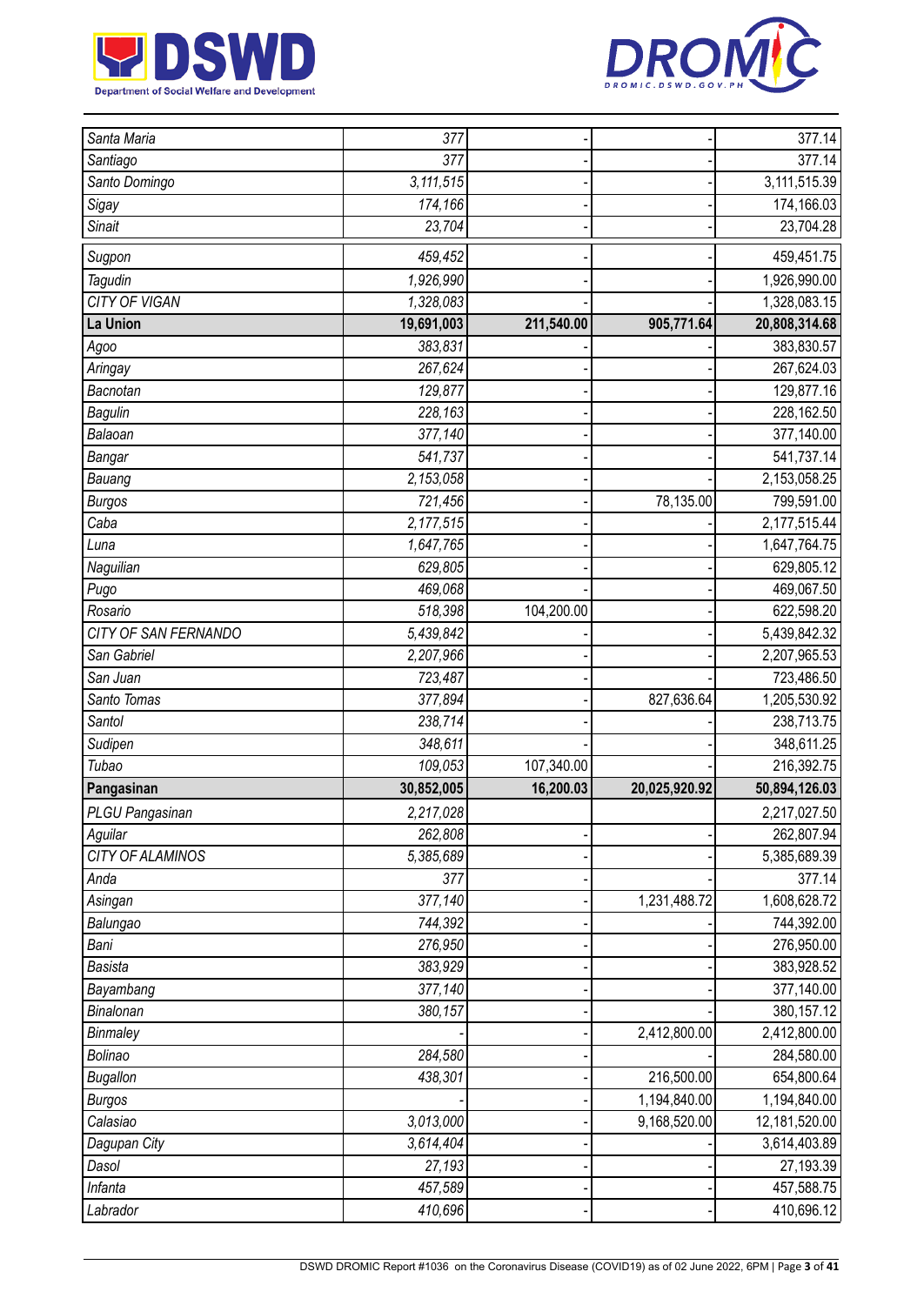



| Laoac               | 405,744              |           |              | 405,744.00                 |
|---------------------|----------------------|-----------|--------------|----------------------------|
| LINGAYEN            | 382,612              |           |              | 382,612.20                 |
| Mabini              | 80,449               |           |              | 80,448.75                  |
| Malasiqui           | 422,397              |           |              | 422,397.14                 |
| Manaoag             | 643,773              |           |              | 643,772.50                 |
| Mangaldan           | 188,570              |           |              | 188,570.00                 |
| Mangatarem          | 245,778              |           |              | 245,778.00                 |
| Mapandan            | 188,570              |           |              | 188,570.00                 |
| Natividad           | 20,042               |           |              | 20,042.39                  |
| Pozzorubio          | 500,495              |           |              | 500,494.75                 |
| Rosales             | 2,994,211            |           |              | 2,994,211.32               |
| San Carlos City     | 530,147              |           |              | 530, 147.34                |
| San Fabian          | 377,140              |           |              | 377,140.00                 |
| San Manuel          | 422,504              |           | 1,861,675.20 | 2,284,179.30               |
| San Nicolas         | 428,869              |           |              | 428,868.77                 |
| San Quintin         | 377                  |           |              | 377.14                     |
| Santa Barbara       | 510,000              |           |              | 510,000.00                 |
| Santa Maria         | 406,470              |           | 745,000.00   | 1,151,470.00               |
| Santo Tomas         | 377,140              |           |              | 377,140.00                 |
| Sison               | 826,797              |           |              | 826,796.75                 |
| Sual                | 53,633               |           |              | 53,632.50                  |
| Tayug               | 420,885              | 16,200.03 |              | 437,084.67                 |
| Umingan             | 96,539               |           | 2,495,097.00 | 2,591,635.50               |
| Urbiztondo          | 1,104,254            |           |              | 1,104,253.75               |
| CITY OF URDANETA    | 384,668              |           | 700,000.00   | 1,084,668.14               |
|                     |                      |           |              |                            |
| <b>Villasis</b>     | 188,570              |           |              | 188,570.00                 |
| <b>REGION II</b>    | 146,302,905          |           |              | 146,302,904.70             |
| <b>Batanes</b>      | 1,114,722            |           |              | 1,114,722.08               |
| <b>PLGU Batanes</b> | 169,950              |           |              | 169,949.52                 |
| Basco               | 940,759              |           |              | 940,759.04                 |
| Itbayat             | 2,151                |           |              | 2,151.00                   |
| Uyugan              | 1,863                |           |              | 1,862.52                   |
| Cagayan             | 61,880,759           |           |              | 61,880,758.60              |
| PLGU Cagayan        | 5,260,315            |           |              | 5,260,315.26               |
| Abulug              | 3,584                |           |              | 3,584.40                   |
| Alcala              | 989,773              |           |              | 989,773.32                 |
| Allacapan           | 1,051,918            |           |              | 1,051,917.52               |
| Amulung             | 346,307              |           |              | 346,306.66                 |
| Aparri              | 3,480,002            |           |              | 3,480,002.24               |
| Baggao              | 3,520,578            |           |              | 3,520,577.76               |
| <b>Ballesteros</b>  | 621                  |           |              | 621.00                     |
| Buguey              | 516,434              |           |              | 516,433.76                 |
| Calayan             | 1,740,131            |           |              | 1,740,131.36               |
| Camalaniugan        | 1,841,009            |           |              | 1,841,009.00               |
| Claveria            | 300,200              |           |              | 300,200.00                 |
| Enrile              | 3,623,009            |           |              | 3,623,008.82               |
| Gattaran            | 312,084              |           |              | 312,084.40                 |
| Gonzaga<br>Iguig    | 2,441,042<br>576,089 |           |              | 2,441,042.00<br>576,089.00 |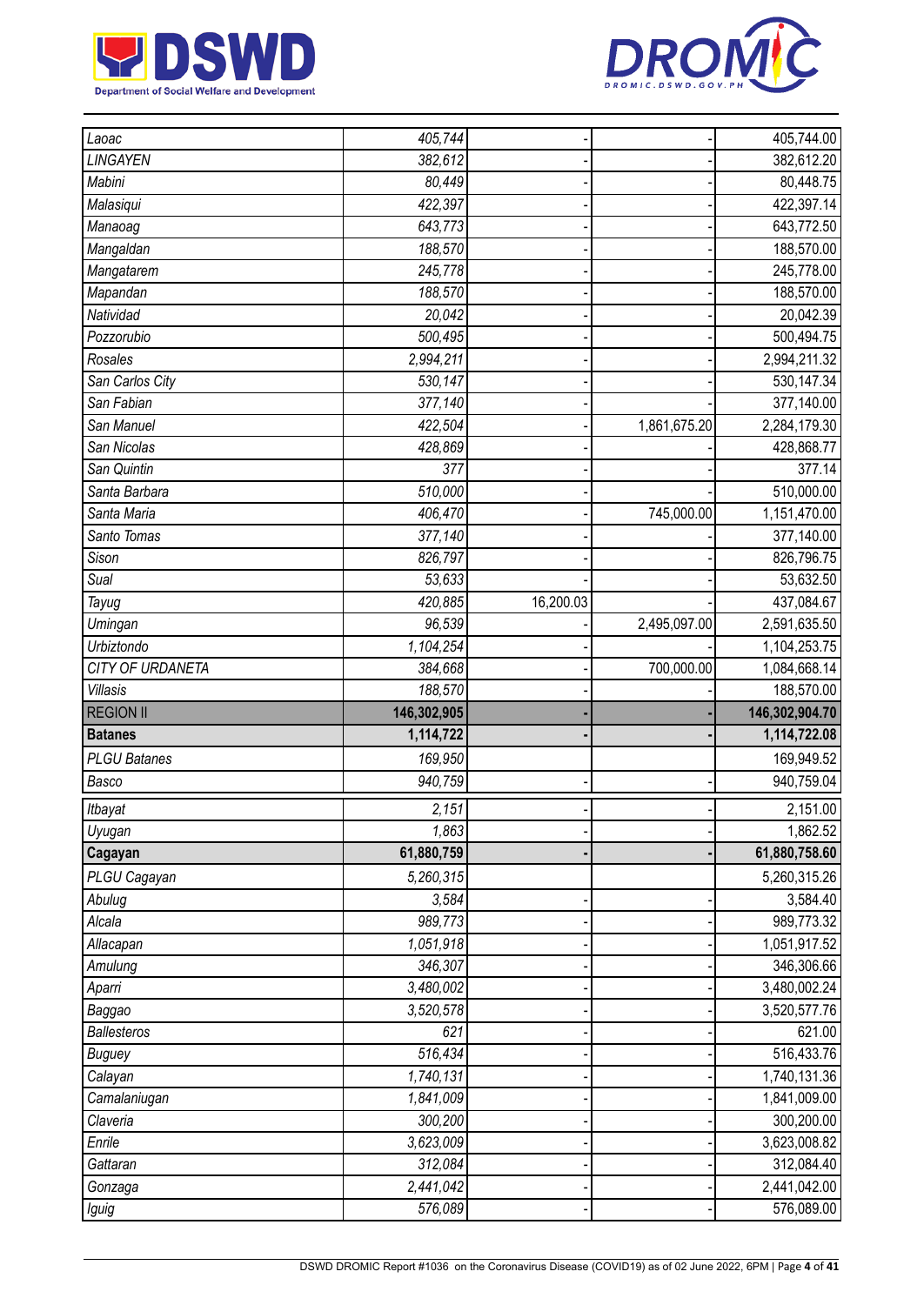



| Lal-lo                    | 1,985,704  |  | 1,985,704.40  |
|---------------------------|------------|--|---------------|
| Lasam                     | 561,732    |  | 561,731.70    |
| Pamplona                  | 302,363    |  | 302,363.43    |
| Peñablanca                | 98,166     |  | 98,165.88     |
| Piat                      | 99,117     |  | 99,116.88     |
| Rizal                     | 2,112,977  |  | 2,112,977.22  |
| Sanchez-Mira              | 125,685    |  | 125,685.00    |
| Santa Ana                 | 566,905    |  | 566,905.13    |
| Santa Praxedes            | 1,213,511  |  | 1,213,511.25  |
| Santa Teresita            | 1,434      |  | 1,433.76      |
| Santo Niño (Faire)        | 725,559    |  | 725,558.53    |
| Solana                    | 2,006,374  |  | 2,006,373.64  |
| Tuao                      | 717        |  | 716.88        |
| Tuguegarao City           | 26,077,418 |  | 26,077,418.40 |
| Isabela                   | 52,101,723 |  | 52,101,722.55 |
| PLGU Isabela              | 16,919,764 |  | 16,919,763.72 |
| Alicia                    | 8,090,881  |  | 8,090,880.81  |
| Angadanan                 | 829,033    |  | 829,032.66    |
| Aurora                    | 1,142,228  |  | 1,142,227.66  |
| <b>Benito Soliven</b>     | 1,417,123  |  | 1,417,122.54  |
| <b>Burgos</b>             | 758,172    |  | 758,172.06    |
| Cabagan                   | 172,101    |  | 172,101.16    |
| Cabatuan                  | 253,077    |  | 253,077.36    |
| City of Cauayan           | 806,903    |  | 806,902.96    |
| Cordon                    | 493,705    |  | 493,704.66    |
| Delfin Albano (Magsaysay) | 2,233,610  |  | 2,233,609.56  |
| Dinapigue                 | 1,058,948  |  | 1,058,948.42  |
| Divilacan                 | 188,527    |  | 188,526.66    |
| Echague                   | 708,776    |  | 708,775.86    |
| Gamu                      | 581,261    |  | 581,260.66    |
| llagan                    | 382,251    |  | 382,251.04    |
| Jones                     | 2,573,010  |  | 2,573,009.66  |
| Luna                      | 138,352    |  | 138,351.66    |
| Maconacon                 | 505,338    |  | 505,337.88    |
| Mallig                    | 271,302    |  | 271,301.78    |
| Naguilian                 | 281,402    |  | 281,401.58    |
| Palanan                   | 212,339    |  | 212,339.30    |
| Quezon                    | 157,449    |  | 157,449.16    |
| Quirino                   | 629,574    |  | 629,573.66    |
| Ramon                     | 323,330    |  | 323,329.86    |
| Reina Mercedes            | 884,435    |  | 884,434.66    |
| Roxas                     | 2,988,457  |  | 2,988,456.86  |
| San Agustin               | 1,481,905  |  | 1,481,904.54  |
| San Guillermo             | 193,023    |  | 193,022.76    |
| San Isidro                | 819,164    |  | 819,163.70    |
| San Manuel                | 942,555    |  | 942,555.46    |
| San Mariano               | 467,174    |  | 467,173.66    |
| San Mateo                 | 329,876    |  | 329,875.66    |
| San Pablo                 | 139,069    |  | 139,068.54    |
| Santa Maria               | 408,176    |  | 408,175.66    |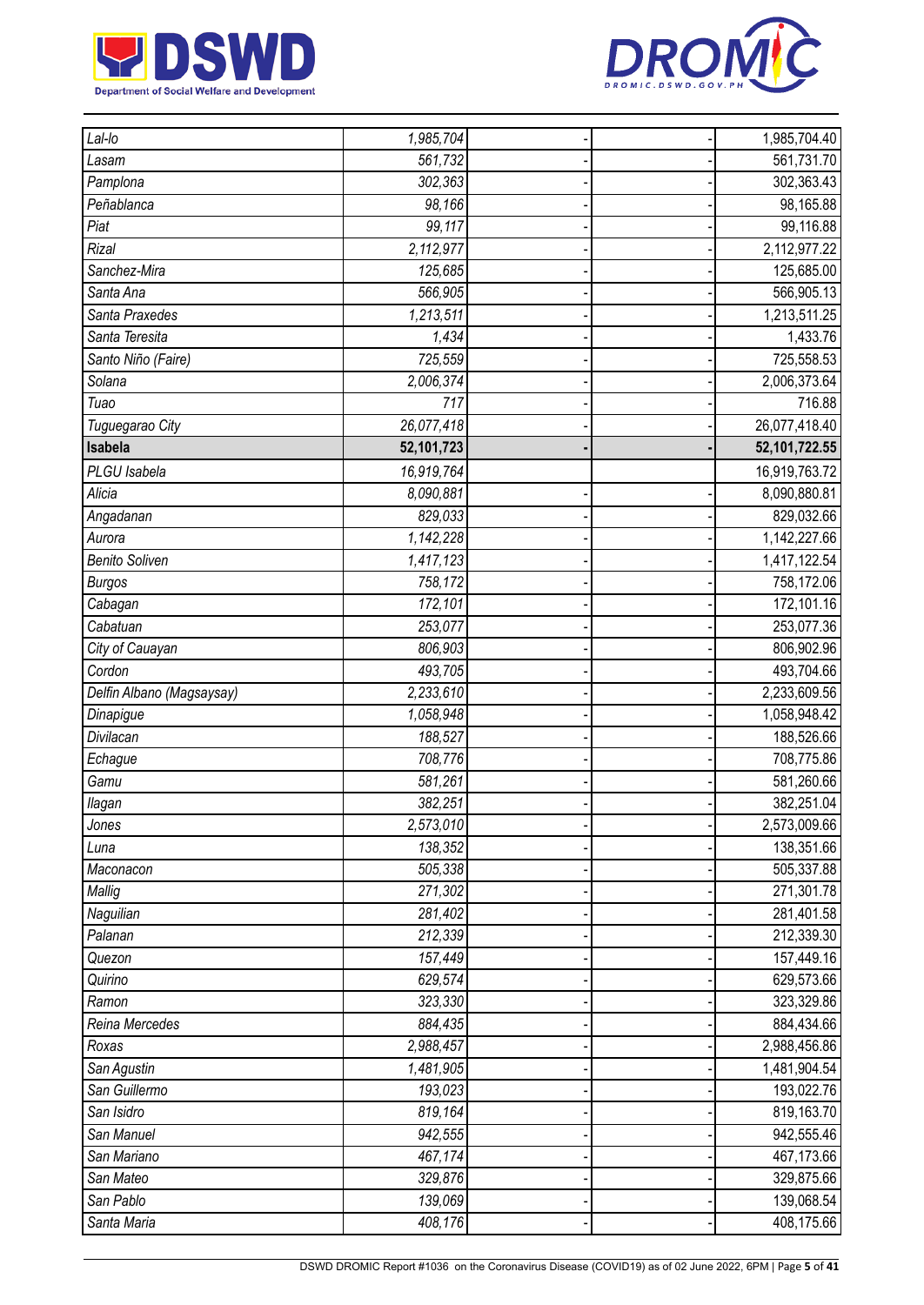



| City of Santiago   | 2,006,510  |  | 2,006,509.52  |
|--------------------|------------|--|---------------|
| Santo Tomas        | 157,449    |  | 157,449.16    |
| Tumauini           | 155,480    |  | 155,480.04    |
| Nueva Vizcaya      | 21,840,898 |  | 21,840,897.84 |
| PLGU Nueva Vizcaya | 14,659,988 |  | 14,659,987.51 |
| Alfonso Castaneda  | 1,433,824  |  | 1,433,824.00  |
| Aritao             | 230,000    |  | 230,000.00    |
| Bagabag            | 578,916    |  | 578,916.10    |
| Bambang            | 969,040    |  | 969,040.00    |
| Bayombong          | 1,115,678  |  | 1,115,677.73  |
| Diadi              | 1,126,670  |  | 1,126,669.50  |
| Dupax del Norte    | 41,224     |  | 41,224.00     |
| Dupax del Sur      | 173,264    |  | 173,264.00    |
| Solano             | 1,512,295  |  | 1,512,295.00  |
| Quirino            | 9,364,804  |  | 9,364,803.63  |
| PLGU Quirino       | 5,918,998  |  | 5,918,997.56  |
| Aglipay            | 245,000    |  | 245,000.00    |
| Cabarroguis        | 693,783    |  | 693,782.90    |
| Diffun             | 1,007,948  |  | 1,007,948.00  |
| Maddela            | 838,097    |  | 838,097.28    |
| Nagtipunan         | 283,486    |  | 283,486.00    |
| Saguday            | 377,492    |  | 377,491.89    |
| <b>REGION III</b>  | 64,045,928 |  | 64,045,928.06 |
| Aurora             | 1,503,670  |  | 1,503,670.00  |
| <b>Baler</b>       | 150,750    |  | 150,750.00    |
| Casiguran          | 185,265    |  | 185,265.00    |
| Dilasag            | 140,963    |  | 140,962.50    |
| Dinalungan         | 80,550     |  | 80,550.00     |
| Dingalan           | 193,000    |  | 193,000.00    |
| Dipaculao          | 390,668    |  | 390,667.50    |
| Maria Aurora       | 181,238    |  | 181,237.50    |
| San Luis           | 181,238    |  | 181,237.50    |
| <b>Bataan</b>      | 4,152,799  |  | 4,152,798.69  |
| Abucay             | 74,504     |  | 74,504.00     |
| Bagac              | 124,566    |  | 124,566.00    |
| City of Balanga    | 216,919    |  | 216,919.20    |
| Dinalupihan        | 250,768    |  | 250,768.00    |
| Hermosa            | 215,471    |  | 215,471.25    |
| Limay              | 118,580    |  | 118,579.98    |
| Mariveles          | 1,234,000  |  | 1,234,000.00  |
| Morong             | 164,500    |  | 164,500.00    |
| Orani              | 214,590    |  | 214,590.00    |
| Orion              | 1,241,026  |  | 1,241,025.76  |
| Pilar              | 189,557    |  | 189,556.50    |
| Samal              | 108,318    |  | 108,318.00    |
| <b>Bulacan</b>     | 27,774,335 |  | 27,774,334.58 |
| PLGU Bulacan       | 1,234,000  |  | 1,234,000.00  |
| Angat              | 361        |  | 360.78        |
| Balagtas (Bigaa)   | 944,076    |  | 944,076.12    |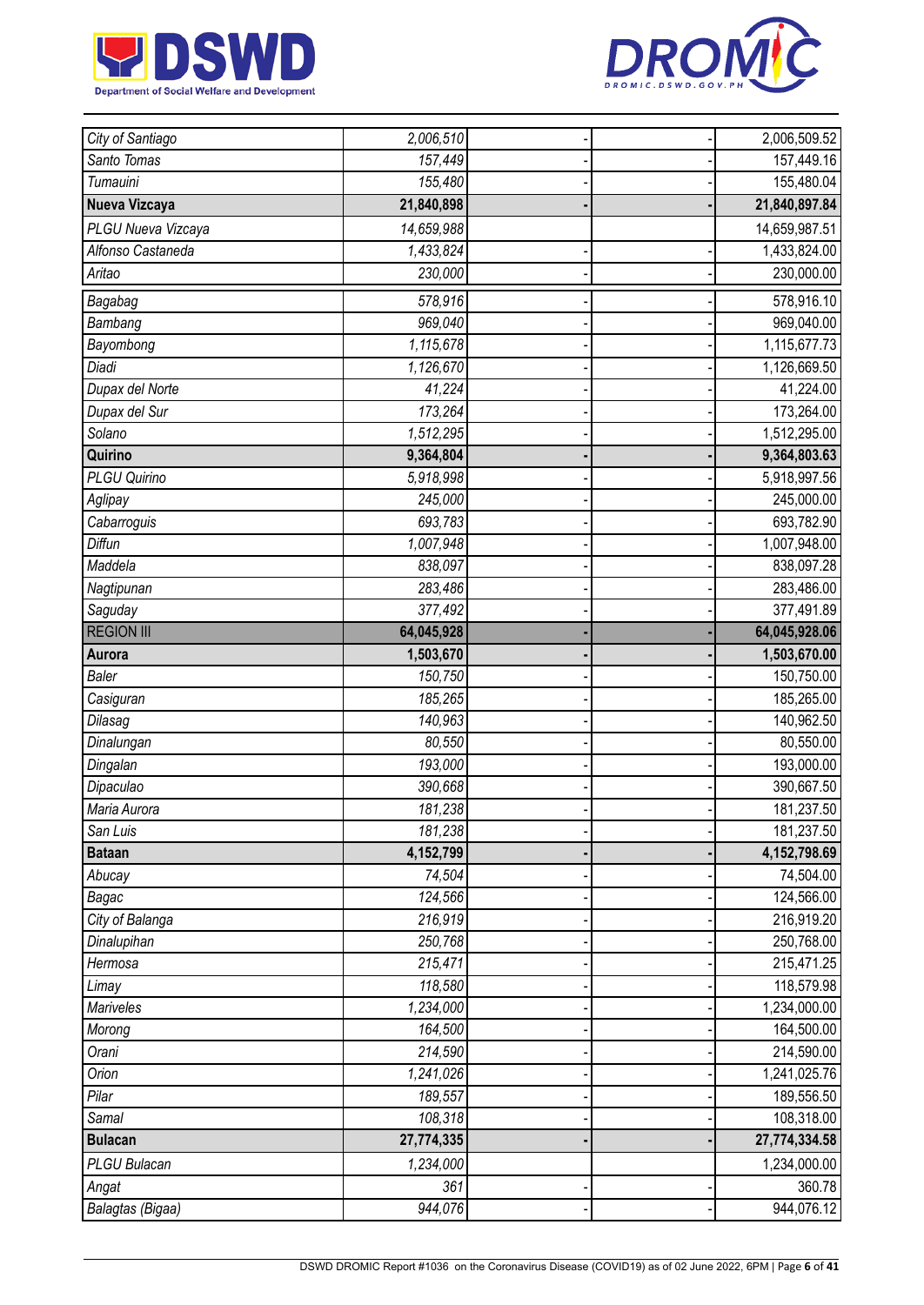



| Baliuag                    | 956,536    |  | 956,535.58    |
|----------------------------|------------|--|---------------|
| Bocaue                     | 241,186    |  | 241,185.84    |
| <b>Bulacan</b>             | 141,868    |  | 141,868.08    |
| <b>Bustos</b>              | 115,145    |  | 115,144.53    |
| Calumpit                   | 973,568    |  | 973,568.37    |
| Doña Remedios Trinidad     | 216,200    |  | 216,200.00    |
| Guiguinto                  | 220,856    |  | 220,856.08    |
| Hagonoy                    | 1,317,845  |  | 1,317,845.45  |
| City of Malolos            | 519,274    |  | 519,273.85    |
| Marilao                    | 424,637    |  | 424,636.82    |
| City of Meycauayan         | 331,013    |  | 331,013.18    |
| Norzagaray                 | 1,243,758  |  | 1,243,758.07  |
| Obando                     | 150,642    |  | 150,642.42    |
| Pandi                      | 10,271,119 |  | 10,271,119.15 |
| Paombong                   | 95,519     |  | 95,518.74     |
| Plaridel                   | 273,025    |  | 273,025.46    |
| Pulilan                    | 1,173,025  |  | 1,173,025.06  |
| San Ildefonso              | 343,822    |  | 343,821.56    |
| City of San Jose del Monte | 2,824,470  |  | 2,824,469.92  |
| San Miguel                 | 3,154,322  |  | 3,154,321.68  |
| San Rafael                 | 244,437    |  | 244,437.06    |
| Santa Maria                | 363,631    |  | 363,630.78    |
| Nueva Ecija                | 12,771,708 |  | 12,771,707.79 |
| PLGU Nueva Ecitja          | 2,144,724  |  | 2,144,723.87  |
| Aliaga                     | 249,860    |  | 249,860.00    |
| Bongabon                   | 241,650    |  | 241,650.00    |
| Cabanatuan City            | 915,839    |  | 915,838.92    |
| Cabiao                     | 343,208    |  | 343,207.50    |
| Carranglan                 | 352,406    |  | 352,406.25    |
| Cuyapo                     | 312,131    |  | 312,131.25    |
| General Mamerto Natividad  | 213,458    |  | 213,457.50    |
| General Tinio (Papaya)     | 289,500    |  | 289,500.00    |
| Guimba                     | 523,575    |  | 523,575.00    |
| Jaen                       | 1,704,563  |  | 1,704,562.50  |
| Laur                       | 360,780    |  | 360,780.00    |
| Licab                      | 153,760    |  | 153,760.00    |
| Nampicuan                  | 80,550     |  | 80,550.00     |
| Palayan City               | 120,825    |  | 120,825.00    |
| Pantabangan                | 140,963    |  | 140,962.50    |
| Peñaranda                  | 120,825    |  | 120,825.00    |
| Quezon                     | 495,000    |  | 495,000.00    |
| Rizal                      | 609,863    |  | 609,862.50    |
| San Isidro                 | 161,100    |  | 161,100.00    |
| San Jose City              | 422,888    |  | 422,887.50    |
| San Leonardo               | 161,100    |  | 161,100.00    |
| Santa Rosa                 | 370,530    |  | 370,530.00    |
| Santo Domingo              | 328,241    |  | 328,241.25    |
| Science City of Muñoz      | 380,599    |  | 380,598.75    |
| Talavera                   | 1,239,810  |  | 1,239,810.00  |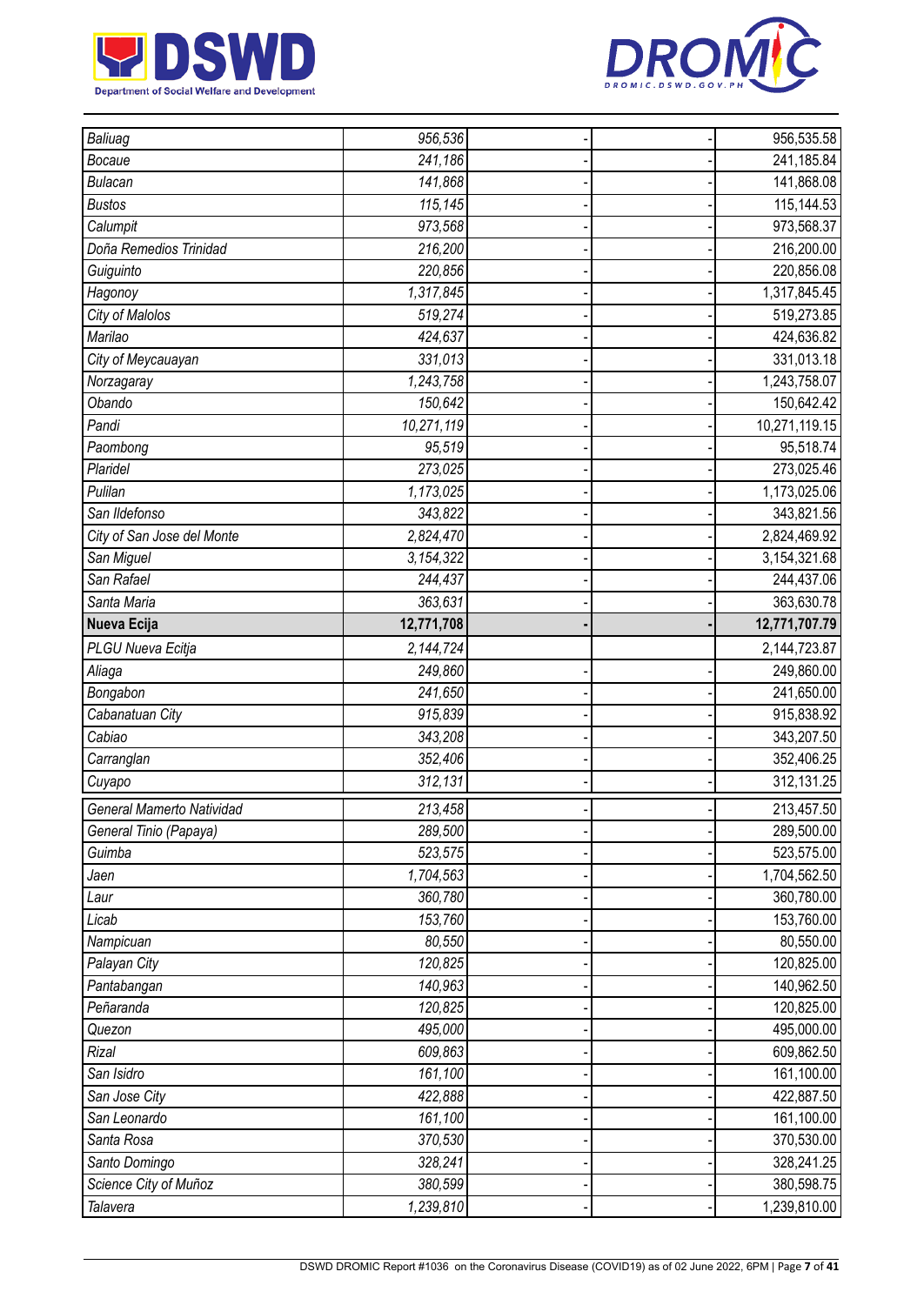



| Talugtug                  | 140,963            |  | 140,962.50               |
|---------------------------|--------------------|--|--------------------------|
| Zaragoza                  | 193,000            |  | 193,000.00               |
| Pampanga                  | 7,781,497          |  | 7,781,496.82             |
| PLGU Pampanga             | 1,316,840          |  | 1,316,840.00             |
| <b>Angeles City</b>       | 823,669            |  | 823,669.12               |
| Apalit                    | 12,988             |  | 12,988.08                |
| Arayat                    | 1,082              |  | 1,082.34                 |
| Bacolor                   | 144,440            |  | 144,439.60               |
| Candaba                   | 814,550            |  | 814,549.68               |
| Floridablanca             | 1,259,185          |  | 1,259,185.44             |
| Guagua                    | 2,525              |  | 2,525.46                 |
| Lubao                     | 1,443              |  | 1,443.12                 |
| Mabalacat                 | 536,052            |  | 536,052.30               |
| Macabebe                  | 2,525              |  | 2,525.46                 |
| Magalang                  | 4,690              |  | 4,690.14                 |
| Masantol                  | 447,108            |  | 447,108.00               |
| Mexico                    | 6,133              |  | 6,133.26                 |
| Minalin                   | 254,696            |  | 254,696.14               |
| Porac                     | 421,055            |  | 421,054.72               |
| City of San Fernando      | 873,088            |  | 873,087.60               |
| San Luis                  | 228,551            |  | 228,550.98               |
| San Simon                 | 234,283            |  | 234,283.02               |
| Santa Ana                 | 122,629            |  | 122,628.90               |
| Santa Rita                | 361                |  | 360.78                   |
| Santo Tomas               | 272,881            |  | 272,881.12               |
|                           |                    |  |                          |
| Sasmuan (Sexmoan)         | 722                |  | 721.56                   |
| <b>Tarlac</b>             | 7,761,887          |  | 7,761,887.43             |
| Anao                      | 133,599            |  | 133,599.40               |
| Bamban                    | 172,499            |  | 172,498.75               |
| Camiling                  | 392,890            |  | 392,890.00               |
| Capas                     | 1,844,020          |  | 1,844,019.75             |
| Concepcion                | 1,214,655          |  | 1,214,655.00             |
| Gerona                    | 439,010            |  | 439,010.00               |
| La Paz                    | 407,362            |  | 407,362.30               |
| Mayantoc                  | 227,468            |  | 227,467.80               |
| Moncada                   | 537,804            |  | 537,803.70               |
| Paniqui                   | 227,291            |  | 227,291.40               |
| Pura                      | 282,766            |  | 282,765.88               |
| Ramos                     | 165,548            |  | 165,548.00               |
| San Clemente              | 80,550             |  | 80,550.00                |
| San Manuel                | 228,437            |  | 228,437.25               |
| Santa Ignacia             | 253,953            |  | 253,953.00               |
| City of Tarlac            | 798,501            |  | 798,501.00               |
| Victoria                  | 355,534            |  | 355,534.20               |
| <b>Zambales</b>           | 2,300,033          |  | 2,300,032.75             |
| Botolan                   | 346,365            |  | 346,365.00               |
| Candelaria                | 108,234            |  | 108,234.00               |
| Castillejos               | 126,273            |  | 126,273.00               |
| Masinloc<br>Olongapo City | 151,528<br>790,692 |  | 151,527.60<br>790,692.00 |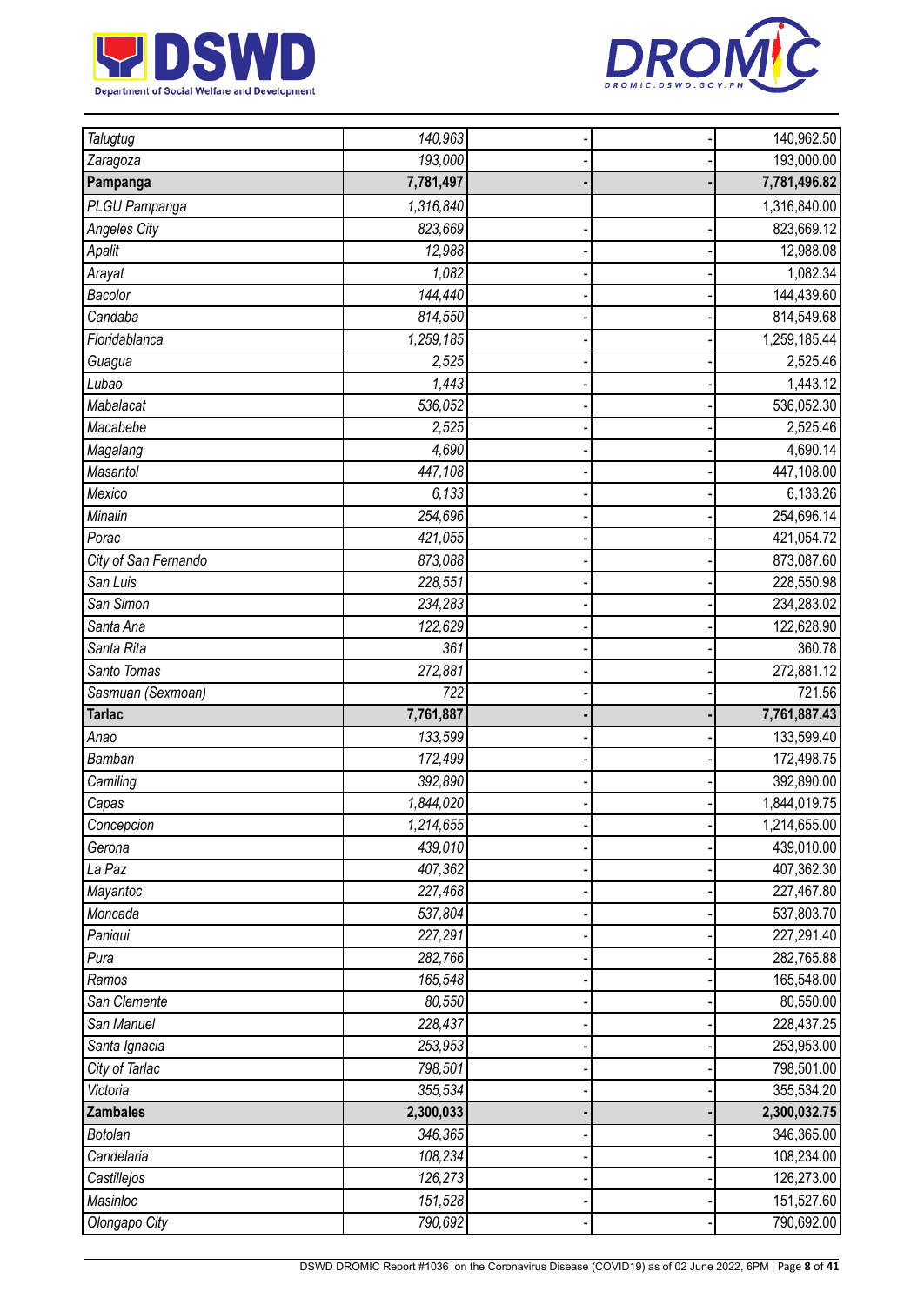



| San Felipe           | 90,195                 |                | 90,195.00        |
|----------------------|------------------------|----------------|------------------|
| San Marcelino        | 291,124                |                | 291,124.00       |
| Santa Cruz           | 289,751                |                | 289,750.65       |
| Subic                | 105,872                |                | 105,871.50       |
| <b>CALABARZON</b>    | 374,316,099            | 158,093,707.06 | 532,409,805.90   |
| <b>Batangas</b>      | 239,909,017            | 30,222,830.80  | 270, 131, 847.65 |
| PLGU Batangas        | 53,551,708             | 13,480,874.40  | 67,032,582.75    |
| Agoncillo            | 13,470,980             |                | 13,470,980.00    |
| Alitagtag            | 7,970,881              |                | 7,970,880.50     |
| Balayan              | 1,589,695              |                | 1,589,695.00     |
| <b>Balete</b>        | 14,239,246             | 1,533,000.00   | 15,772,246.00    |
| <b>Batangas City</b> | 2,585,377              | 2,568,275.00   | 5,153,652.00     |
| Bauan                | 1,641,975              | 1,195,735.00   | 2,837,710.00     |
| Calaca               | 2,547,585              | 2,150,000.00   | 4,697,585.00     |
| Calatagan            | 2,234,482              |                | 2,234,482.00     |
| Cuenca               | 7,734,308              |                | 7,734,307.50     |
| Ibaan                | 3,409,083              | 289,350.00     | 3,698,432.50     |
| Laurel               | 15, 157, 380           |                | 15, 157, 380.00  |
| Lemery               | 13,511,552             | 907,370.00     | 14,418,922.00    |
| Lian                 | 1,152,179              |                | 1,152,179.00     |
| Lipa City            | 7,849,584              | 3,150,000.00   | 10,999,584.00    |
| Lobo                 | 1,206,739              |                | 1,206,739.00     |
| Mabini               | 2,029,190              | 877,040.00     | 2,906,230.00     |
| Malvar               | 8,055,049              | 328,400.00     | 8,383,449.00     |
| Mataas Na Kahoy      | 8,731,221              |                | 8,731,221.00     |
| Nasugbu              | 1,369,315              | 1,875,000.00   | 3,244,315.00     |
| Padre Garcia         | 1,837,315              |                | 1,837,315.00     |
| Rosario              | 1,268,815              |                | 1,268,815.00     |
| San Jose             | 3,841,375              | 873,551.40     | 4,714,926.40     |
| San Juan             | 2,264,783              |                | 2,264,782.50     |
| San Luis             | 1,532,345              |                | 1,532,345.00     |
| San Nicolas          | 13,478,500             |                | 13,478,500.00    |
| San Pascual          | $\overline{1,351,403}$ |                | 1,351,403.00     |
| Santa Teresita       | 7,582,753              |                | 7,582,753.00     |
| Santo Tomas          | 1,412,347              | 358,075.00     | 1,770,422.00     |
| Taal                 | 8,568,908              |                | 8,568,908.00     |
| Talisay              | 13,660,312             |                | 13,660,312.00    |
| City of Tanauan      | 8,418,586              | 636,160.00     | 9,054,745.50     |
| Taysan               | 1,322,983              |                | 1,322,983.00     |
| <b>Tingloy</b>       | 2,195,750              |                | 2,195,750.00     |
| Tuy                  | 1,135,315              |                | 1,135,315.00     |
| <b>Cavite</b>        | 38,908,560             | 61,074,140.43  | 99,982,700.18    |
| <b>PLGU Cavite</b>   | 116,160                | 41,344,159.20  | 41,460,319.20    |
| Alfonso              | 950,341                |                | 950,341.00       |
| Amadeo               | 2,610,790              |                | 2,610,790.00     |
| Bacoor               | 5,785,443              | 4,956,870.00   | 10,742,313.00    |
| Carmona              | 1,980,850              | 1,750,000.00   | 3,730,850.25     |
| Cavite City          | 1,619,464              | 225,569.00     | 1,845,033.00     |
| Dasmariñas           | 3,663,384              | 1,978,816.78   | 5,642,200.78     |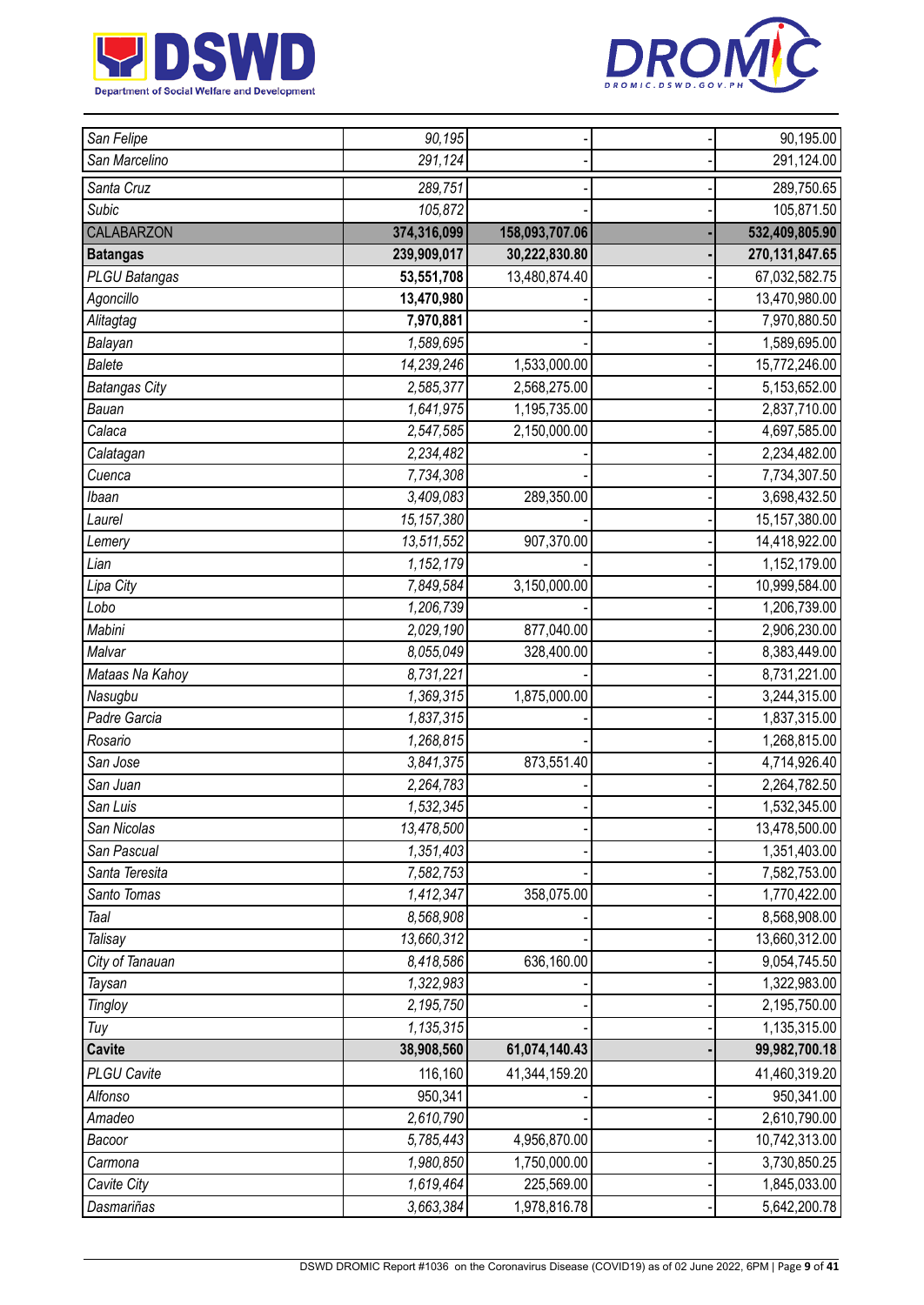



| Gen. Mariano Alvarez       | 2,915,365              | 812,670.00    | 3,728,034.75  |
|----------------------------|------------------------|---------------|---------------|
| General Emilio Aguinaldo   | 991,000                |               | 991,000.00    |
| <b>General Trias</b>       | 999,861                | 878,175.00    | 1,878,036.25  |
| Imus                       | 1,512,830              | 1,661,520.60  | 3,174,350.60  |
| Indang                     | 374,000                | 105,860.00    | 479,860.00    |
| Kawit                      | 1,004,860              | 137,583.71    | 1,142,443.71  |
| Magallanes                 | 991,000                |               | 991,000.00    |
| Maragondon                 | 874,000                | 60,510.00     | 934,510.00    |
| Mendez (MENDEZ-NUÑEZ)      | 991,000                |               | 991,000.00    |
| Naic                       | 1,203,340              |               | 1,203,340.00  |
| Noveleta                   | 1,988,875              | 570,000.00    | 2,558,874.50  |
| Rosario                    | 1,766,636              | 544,238.00    | 2,310,874.00  |
| Silang                     | 1,393,016              | 417,655.00    | 1,810,671.00  |
| Tagaytay City              | 2,201,214              | 763,400.00    | 2,964,614.00  |
| Tanza                      | 1,101,008              | 1,181,962.14  | 2,282,970.14  |
| Ternate                    | 874,000                | 286,605.00    | 1,160,605.00  |
| <b>Trece Martires City</b> | 1,000,123              | 3,398,546.00  | 4,398,669.00  |
| Laguna                     | 37,338,756             | 36,224,196.31 | 73,562,952.55 |
| PLGU Laguna                | 1,128,675              | 21,814,200.50 | 22,942,875.50 |
| <b>Alaminos</b>            | 775,400                |               | 775,400.00    |
| Bay                        | 776,000                | 310,300.00    | 1,086,300.00  |
| Biñan                      | 2,314,510              | 1,347,500.00  | 3,662,010.00  |
| Cabuyao                    | 1,576,060              | 492,900.00    | 2,068,960.00  |
| City of Calamba            | 1,996,026              | 2,916,068.00  | 4,912,094.00  |
| Calauan                    | 1,307,184              |               | 1,307,184.00  |
| Cavinti                    | 775,400                |               | 775,400.00    |
| Famy                       | 775,400                | 63,224.78     | 838,624.78    |
| Kalayaan                   | 773,300                |               | 773,300.00    |
| Liliw                      | 960,728                | 625,000.00    | 1,585,728.00  |
| Los Baños                  | 2,354,148              | 765,041.40    | 3,119,189.15  |
| Luisiana                   | 1,032,000              |               | 1,032,000.00  |
| Lumban                     | 775,400                |               | 775,400.00    |
| Mabitac                    | 898,880                | 202,500.00    | 1,101,380.00  |
| Magdalena                  | 753,800                |               | 753,800.00    |
| Majayjay                   | 1,275,982              |               | 1,275,982.00  |
| Nagcarlan                  | 635,000                |               | 635,000.00    |
| Paete                      | 730,210                |               | 730,210.00    |
| Pagsanjan                  | 1,370,416              | 151,652.00    | 1,522,068.25  |
| Pakil                      | 1,001,800              | 206,855.77    | 1,208,655.77  |
| Pangil                     | 1,423,582              |               | 1,423,582.00  |
| Pila                       | 1,894,420              | 525,000.00    | 2,419,420.00  |
| Rizal                      | 956,610                |               | 956,610.00    |
| San Pablo City             | 1,391,700              | 1,829,788.83  | 3,221,488.83  |
| San Pedro                  | 1,985,709              | 2,884,524.48  | 4,870,233.73  |
| Santa Cruz                 | 1,792,716              | 327,550.00    | 2,120,266.00  |
| Santa Maria                | 353,800                | 437,500.00    | 791,300.00    |
| City of Santa Rosa         | $\overline{1,}496,882$ | 1,324,590.55  | 2,821,472.29  |
| Siniloan                   | 1,014,446              |               | 1,014,446.00  |
| Victoria                   | 1,042,572              |               | 1,042,572.25  |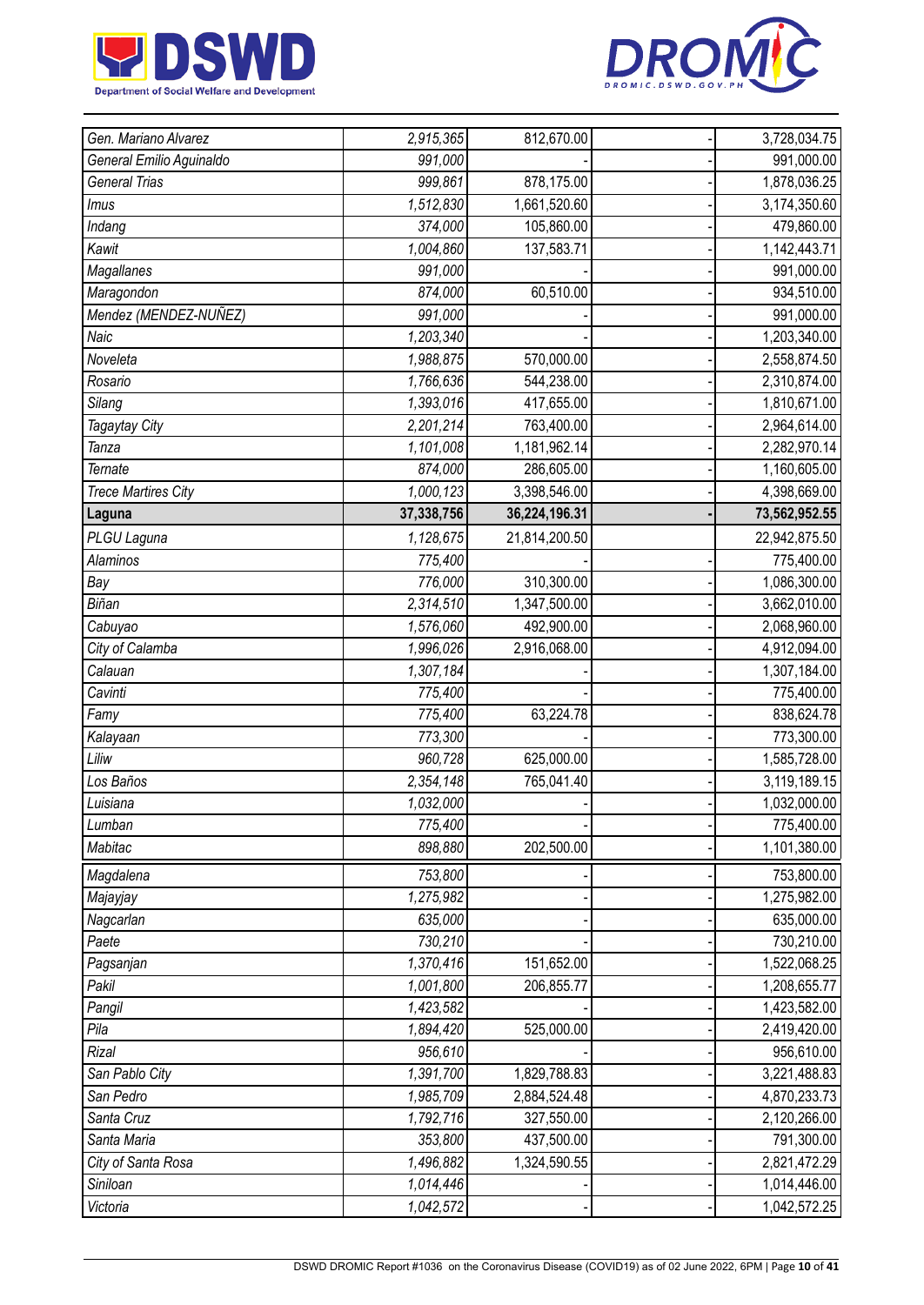



| Quezon                 | 28,948,769 | 6,966,550.68  | 35,915,319.68 |
|------------------------|------------|---------------|---------------|
| PLGU Quezon            | 3,114,000  |               | 3,114,000.00  |
| Agdangan               | 282,000    |               | 282,000.00    |
| Alabat                 | 1,175,000  |               | 1,175,000.00  |
| Atimonan               | 235,000    |               | 235,000.00    |
| <b>Buenavista</b>      | 376,000    |               | 376,000.00    |
| <b>Burdeos</b>         | 844,000    |               | 844,000.00    |
| Calauag                | 470,000    |               | 470,000.00    |
| Candelaria             | 1,234,352  | 739,062.68    | 1,973,414.68  |
| Catanauan              | 788,432    |               | 788,432.00    |
| <b>Dolores</b>         | 242,432    |               | 242,432.00    |
| General Luna           | 655,000    |               | 655,000.00    |
| <b>General Nakar</b>   | 51,748     |               | 51,748.00     |
| Guinayangan            | 234,000    |               | 234,000.00    |
| Gumaca                 | 470,000    |               | 470,000.00    |
| Infanta                | 705,475    |               | 705,475.00    |
| Jomalig                | 844,000    |               | 844,000.00    |
| Lopez                  | 421,510    |               | 421,510.00    |
| Lucban                 | 1,223,500  |               | 1,223,500.00  |
| Lucena City            | 2,498,399  | 4,920,000.00  | 7,418,399.00  |
| Macalelon              | 544,400    |               | 544,400.00    |
| Mauban                 | 1,037,600  | 775,000.00    | 1,812,600.00  |
| Mulanay                | 761,225    |               | 761,225.00    |
| Padre Burgos           | 380,952    |               | 380,952.00    |
| Pagbilao               | 723,000    | 532,488.00    | 1,255,488.00  |
| Panukulan              | 703,000    |               | 703,000.00    |
| Patnanungan            | 703,000    |               | 703,000.00    |
| Perez                  | 940,000    |               | 940,000.00    |
| Pitogo                 | 376,000    |               | 376,000.00    |
| Plaridel               | 235,000    |               | 235,000.00    |
| Polillo                | 703,000    |               | 703,000.00    |
| Quezon                 | 940,000    |               | 940,000.00    |
| Real                   | 235,000    |               | 235,000.00    |
| Sampaloc               | 740,000    |               | 740,000.00    |
| San Andres             | 374,000    |               | 374,000.00    |
| San Antonio            | 375,400    |               | 375,400.00    |
| San Francisco (Aurora) | 611,000    |               | 611,000.00    |
| San Narciso            | 601,600    |               | 601,600.00    |
| Sariaya                | 247,716    |               | 247,716.00    |
| Tagkawayan             | 304,500    |               | 304,500.00    |
| City of Tayabas        | 733,528    |               | 733,528.00    |
| Tiaong                 | 485,000    |               | 485,000.00    |
| Unisan                 | 329,000    |               | 329,000.00    |
| <b>Rizal</b>           | 29,210,997 | 23,605,988.84 | 52,816,985.84 |
| PLGU Rizal             | 111,000    | 14,835,654.80 | 14,946,654.80 |
| Angono                 | 1,298,030  | 730,809.00    | 2,028,839.00  |
| City of Antipolo       | 3,505,199  | 2,375,812.00  | 5,881,010.50  |
| <b>Baras</b>           | 1,999,912  |               | 1,999,912.00  |
| Binangonan             | 851,448    |               | 851,448.00    |
| Cainta                 | 2,835,970  | 2,929,831.25  | 5,765,801.25  |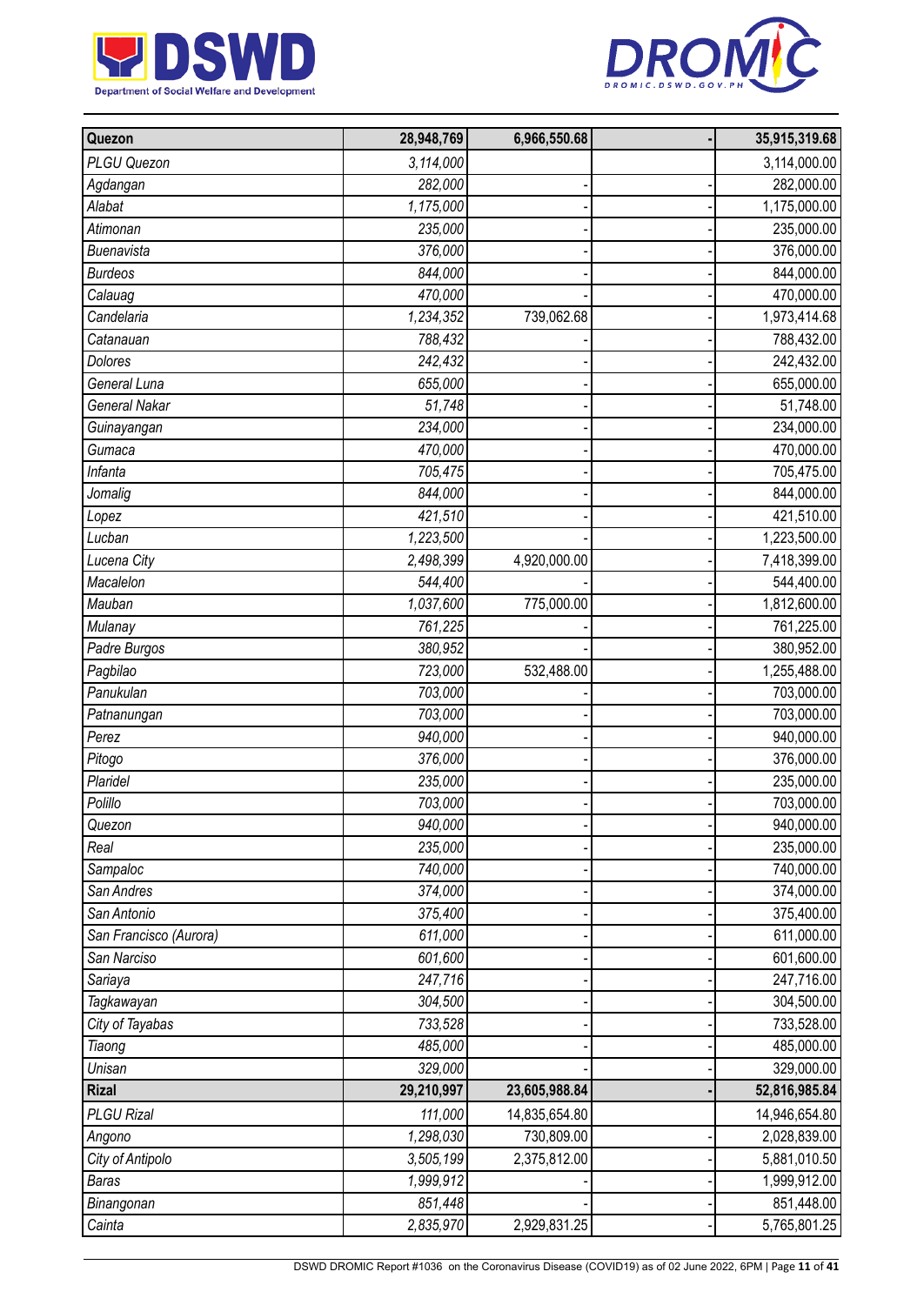



| Cardona                   | 1,562,680  | 350,136.50   | 1,912,816.50  |
|---------------------------|------------|--------------|---------------|
| Jala-Jala                 | 605,620    | 110,490.00   | 716,110.00    |
| Morong                    | 1,882,464  |              | 1,882,464.00  |
| Pililla                   | 931,610    | 253,000.00   | 1,184,610.00  |
| Rodriguez (Montalban)     | 5,432,466  | 640,863.00   | 6,073,329.00  |
| San Mateo                 | 1,464,369  | 1,124,392.29 | 2,588,761.29  |
| Tanay                     | 2,928,409  |              | 2,928,408.50  |
| Taytay                    | 2,244,501  | 255,000.00   | 2,499,501.00  |
| Teresa                    | 1,557,320  |              | 1,557,320.00  |
| <b>MIMAROPA</b>           | 77,930,074 |              | 77,930,073.78 |
| <b>Marinduque</b>         | 4,803,084  |              | 4,803,083.70  |
| Boac                      | 1,272,030  |              | 1,272,030.00  |
| Buenavista                | 459,150    |              | 459,150.00    |
| Gasan                     | 89,388     |              | 89,387.50     |
| Mogpog                    | 405,900    |              | 405,900.00    |
| Santa Cruz                | 900,000    |              | 900,000.00    |
| Torrijos                  | 1,676,616  |              | 1,676,616.20  |
| <b>Occidental Mindoro</b> | 13,048,480 |              | 13,048,480.15 |
| Abra de llog              | 1,743,573  |              | 1,743,573.20  |
| Calintaan                 | 355,320    |              | 355,320.00    |
| Looc                      | 2,660,000  |              | 2,660,000.00  |
| Lubang                    | 2,249,325  |              | 2,249,325.00  |
| Magsaysay                 | 679,734    |              | 679,734.00    |
| Mamburao                  | 495,500    |              | 495,500.00    |
| Paluan                    | 241,200    |              | 241,200.00    |
| Rizal                     | 370,131    |              | 370,131.30    |
| Sablayan                  | 1,390,677  |              | 1,390,676.50  |
| San Jose                  | 2,270,818  |              | 2,270,818.35  |
| Santa Cruz                | 592,202    |              | 592,201.80    |
| <b>Oriental Mindoro</b>   | 14,436,807 |              | 14,436,807.35 |
| Baco                      | 566,036    |              | 566,035.50    |
| <b>Bansud</b>             | 1,089,192  |              | 1,089,191.50  |
| Bongabong                 | 1,280,820  |              | 1,280,819.50  |
| Bulalacao (San Pedro)     | 998,053    |              | 998,052.75    |
| City of Calapan           | 1,459,308  |              | 1,459,307.55  |
| Gloria                    | 699,051    |              | 699,050.55    |
| Mansalay                  | 602,807    |              | 602,806.50    |
| Naujan                    | 1,559,325  |              | 1,559,325.00  |
| Pinamalayan               | 1,538,602  |              | 1,538,602.25  |
| Pola                      | 785,300    |              | 785,300.00    |
| Puerto Galera             | 956,485    |              | 956,485.00    |
| Roxas                     | 506,700    |              | 506,700.00    |
| San Teodoro               | 749,731    |              | 749,731.25    |
| Socorro                   | 857,300    |              | 857,300.00    |
| Victoria                  | 788,100    |              | 788,100.00    |
| Palawan                   | 11,130,124 |              | 11,130,123.88 |
| Aborlan                   | 337,872    |              | 337,872.15    |
| Balabac                   | 2,354,400  |              | 2,354,400.00  |
| Bataraza                  | 453,600    |              | 453,600.00    |
| Busuanga                  | 949,500    |              | 949,500.00    |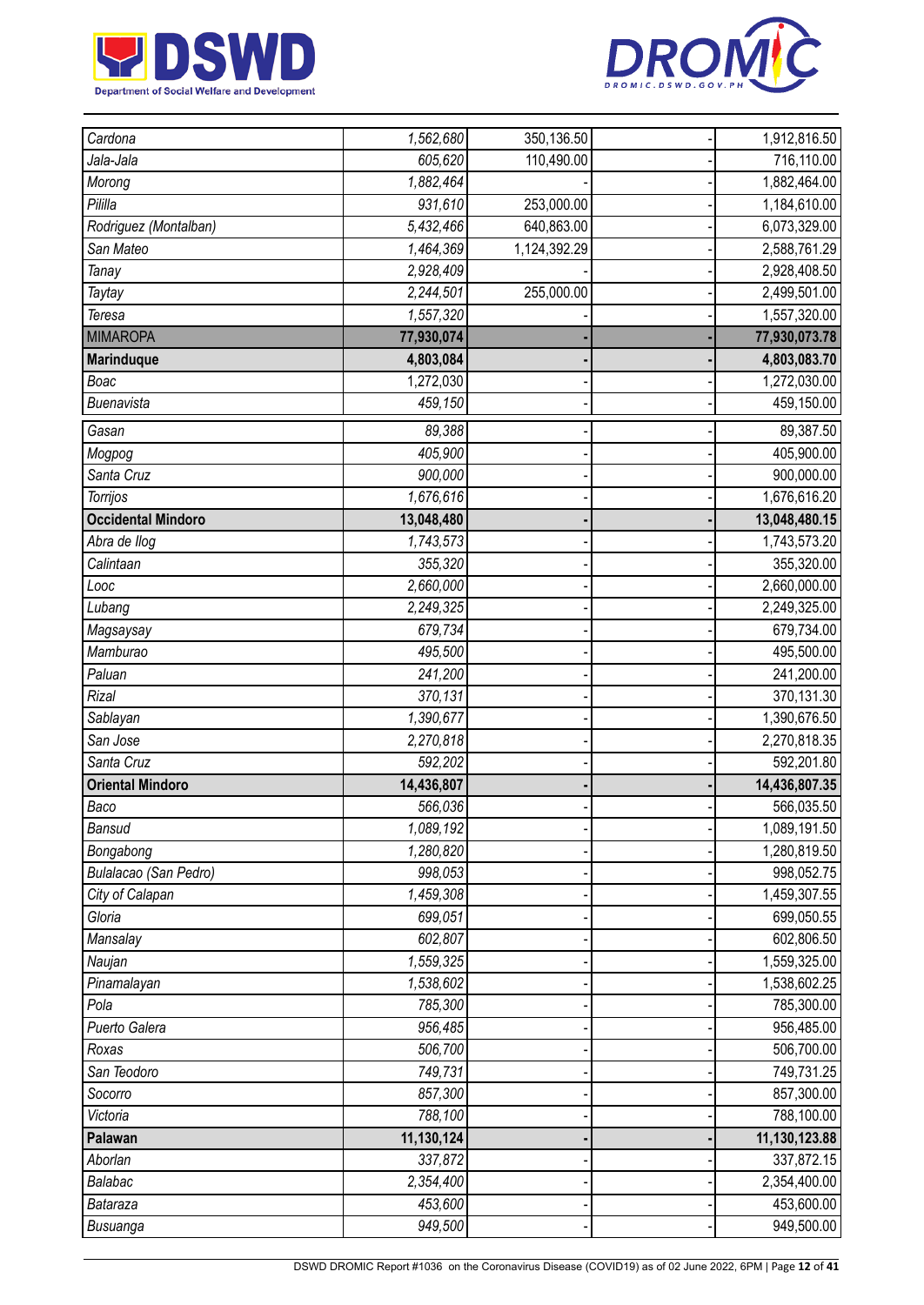



| Coron                  | 1,184,650          |              | 1,184,650.00             |
|------------------------|--------------------|--------------|--------------------------|
| Culion                 | 900,000            |              | 900,000.00               |
| El Nido (Bacuit)       | 67,914             |              | 67,914.00                |
| Linapacan              | 92,724             |              | 92,723.73                |
| Magsaysay              | 180,000            |              | 180,000.00               |
| Puerto Princesa City   | 1,815,645          |              | 1,815,644.85             |
| Quezon                 | 127,339            |              | 127,338.75               |
| Rizal (Marcos)         | 1,290,415          |              | 1,290,415.10             |
| Roxas                  | 855,819            |              | 855,819.00               |
| San Vicente            | 67,914             |              | 67,914.00                |
| Sofronio Española      | 132,432            |              | 132,432.30               |
| Romblon                | 34,511,579         |              | 34,511,578.70            |
| Alcantara              | 642,659            |              | 642,659.00               |
| <b>Banton</b>          | 835,485            |              | 835,485.00               |
| Cajidiocan             | 1,927,310          |              | 1,927,310.00             |
| Calatrava              | 618,797            |              | 618,797.00               |
| Concepcion             | 1,349,250          |              | 1,349,250.00             |
| Corcuera               | 2,231,585          |              | 2,231,585.00             |
| Ferrol                 | 1,012,800          |              | 1,012,800.00             |
| Looc                   | 2,152,500          |              | 2,152,500.00             |
| Magdiwang              | 3,305,007          |              | 3,305,007.05             |
| Odiongan               | 3,193,271          |              | 3,193,271.45             |
| Romblon                | 8,081,550          |              | 8,081,550.00             |
| San Agustin            | 450,000            |              | 450,000.00               |
| San Andres             | 1,693,527          |              | 1,693,526.70             |
| San Fernando           | 3,654,628          |              | 3,654,627.50             |
| San Jose               | 1,395,870          |              | 1,395,870.00             |
| Santa Fe               | 746,375            |              | 746,375.00               |
| Santa Maria (Imelda)   | 1,220,965          |              | 1,220,965.00             |
|                        |                    |              |                          |
| <b>REGION V</b>        | 97,772,907         | 3,076,950.00 | 100,849,856.73           |
| Albay                  | 23,625,225         | 1,445,750.00 | 25,070,974.66            |
| PLGU Albay             | 2,364,478          |              | 2,364,478.00             |
| Bacacay                | 339,865            |              | 339,865.16               |
| Camalig                | 1,549,531          |              | 1,549,530.87             |
| Daraga (Locsin)        | 2,052,999          | 1,356,400.00 | 3,409,398.65             |
| Guinobatan             | 3,348,124          | 89,350.00    | 3,437,474.36             |
| Legazpi City           | 2,766,380          |              | 2,766,380.44             |
| Libon                  | 926,777            |              | 926,777.49               |
| City of Ligao          | 1,923,404          |              | 1,923,403.75             |
| Malilipot              | 189,439            |              | 189,438.60               |
| Malinao                | 268,021            |              | 268,021.36               |
| Manito                 | 258,134            |              | 258,133.80               |
| Oas                    | 821,587            |              | 821,587.29               |
| Pio Duran              | 2,786,358          |              | 2,786,357.96             |
| Polangui               | 1,885,065          |              | 1,885,065.26             |
| Rapu-Rapu              | 264,030            |              | 264,030.19               |
| Santo Domingo (Libog)  | 1,001,707          |              | 1,001,706.50             |
| City of Tabaco<br>Tiwi | 612,810<br>266,515 |              | 612,809.60<br>266,515.38 |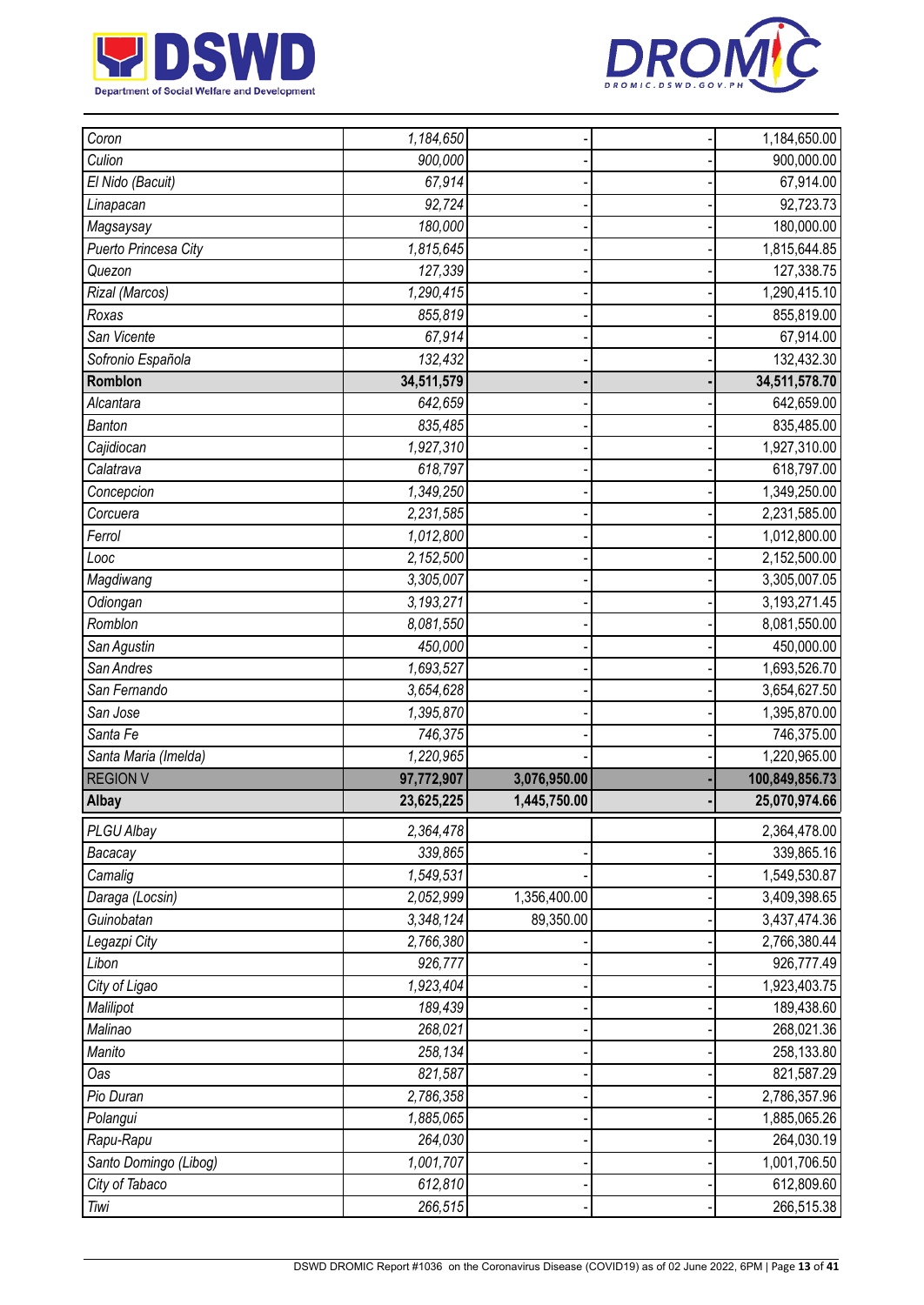



| <b>Camarines Norte</b>      | 10,051,491 |           | 10,051,491.02 |
|-----------------------------|------------|-----------|---------------|
| <b>PLGU Camarines Norte</b> | 1,223,937  |           | 1,223,937.36  |
| <b>Basud</b>                | 269,607    |           | 269,606.91    |
| Capalonga                   | 545,378    |           | 545,378.00    |
| Daet                        | 1,660,492  |           | 1,660,491.80  |
| Jose Panganiban             | 1,110,926  |           | 1,110,926.40  |
| Labo                        | 1,370,240  |           | 1,370,239.50  |
| Mercedes                    | 609,481    |           | 609,481.29    |
| Paracale                    | 410,633    |           | 410,633.32    |
| San Lorenzo Ruiz (Imelda)   | 252,165    |           | 252,165.00    |
| San Vicente                 | 644,520    |           | 644,519.64    |
| Santa Elena                 | 942,676    |           | 942,675.82    |
| Talisay                     | 350,358    |           | 350,357.68    |
| Vinzons                     | 661,078    |           | 661,078.30    |
| <b>Camarines Sur</b>        | 36,266,624 | 50,000.00 | 36,316,623.69 |
| PLGU Cam Sur                | 2,203,488  |           | 2,203,487.78  |
| Baao                        | 322,971    |           | 322,971.28    |
| <b>Balatan</b>              | 910,855    |           | 910,854.74    |
| Bato                        | 1,224,596  |           | 1,224,596.00  |
| Bombon                      | 371,271    |           | 371,270.61    |
| <b>Buhi</b>                 | 651,620    |           | 651,620.22    |
| <b>Bula</b>                 | 977,083    |           | 977,083.24    |
| Cabusao                     | 161,494    |           | 161,493.72    |
| Calabanga                   | 519,331    |           | 519,330.86    |
| Camaligan                   | 497,981    |           | 497,981.02    |
| Canaman                     | 670,136    |           | 670,136.44    |
| Caramoan                    | 1,567,666  |           | 1,567,666.16  |
| Del Gallego                 | 542,313    |           | 542,312.68    |
| Gainza                      | 147,119    |           | 147,118.90    |
| Garchitorena                | 222,569    |           | 222,569.16    |
| Goa                         | 4,004,792  |           | 4,004,791.78  |
| Iriga City                  | 840,764    |           | 840,764.46    |
| Lagonoy                     | 560,430    |           | 560,430.04    |
| Libmanan                    | 1,797,262  | 50,000.00 | 1,847,262.04  |
| Lupi                        | 408,305    |           | 408,304.80    |
| Magarao                     | 694,888    |           | 694,887.88    |
| Milaor                      | 773,958    |           | 773,957.88    |
| Minalabac                   | 617,984    |           | 617,984.08    |
| Nabua                       | 1,237,925  |           | 1,237,925.35  |
| Naga City                   | 2,289,216  |           | 2,289,216.06  |
| Ocampo                      | 1,798,232  |           | 1,798,232.24  |
| Pamplona                    | 936,825    |           | 936,824.72    |
| Pasacao                     | 579,548    |           | 579,547.69    |
| Pili                        | 604,909    |           | 604,908.64    |
| Presentacion (Parubcan)     | 1,002,967  |           | 1,002,967.44  |
| Ragay                       | 413,817    |           | 413,816.76    |
| Sagñay                      | 681,557    |           | 681,557.28    |
| San fernando                | 197,057    |           | 197,057.28    |
| San Jose                    | 623,238    |           | 623,237.54    |
| Sipocot                     | 981,628    |           | 981,627.76    |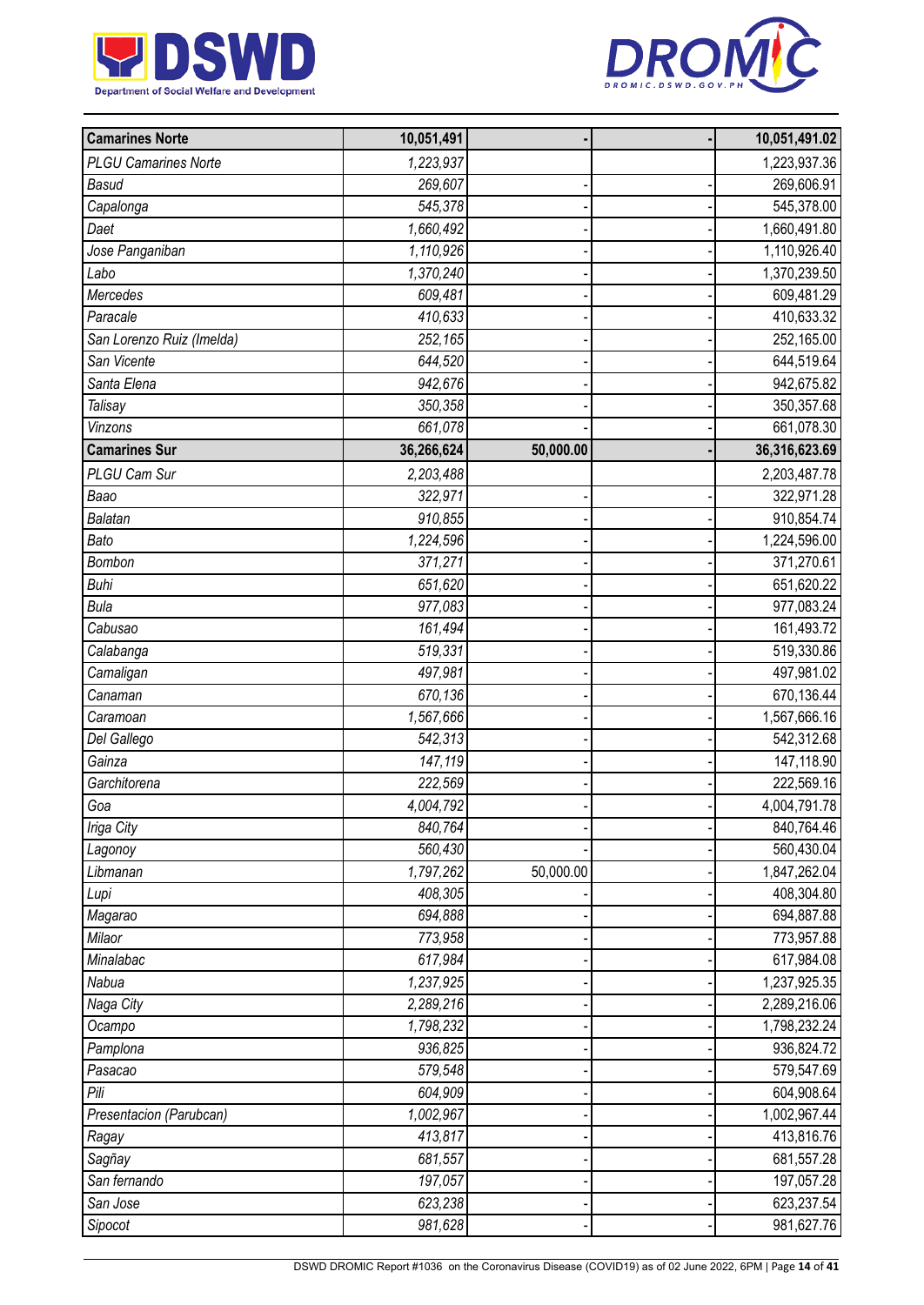



| Siruma                   | 441,153                |                | 441,152.72                   |
|--------------------------|------------------------|----------------|------------------------------|
| Tigaon                   | 1,070,584              |                | 1,070,584.32                 |
| Tinambac                 | 2,719,092              |                | 2,719,092.12                 |
| <b>Catanduanes</b>       | 12,036,576             |                | 12,036,576.32                |
| <b>PLGU Catanduanes</b>  | 4,726,504              |                | 4,726,503.88                 |
| Bagamanoc                | 796,409                |                | 796,409.00                   |
| Gigmoto                  | 485,500                |                | 485,500.00                   |
| San Andres (Calolbon)    | 686,869                |                | 686,869.14                   |
| San Miguel               | 1,213,750              |                | 1,213,750.00                 |
| Viga                     | 1,053,137              |                | 1,053,137.15                 |
| Virac                    | 3,073,120              |                | 3,073,120.00                 |
| <b>Masbate</b>           | 3,823,545              |                | 3,823,545.32                 |
| Baleno                   | 116,151                |                | 116,151.00                   |
| Cawayan                  | 175,207                |                | 175,206.50                   |
| Dimasalang               | 551,680                |                | 551,680.00                   |
| Esperanza                | 1,156,576              |                | 1,156,576.10                 |
| Mandaon                  | 436,847                |                | 436,847.40                   |
| City of Masbate          | 158,340                |                | 158,340.00                   |
| Mobo                     | 103,614                |                | 103,614.00                   |
| Monreal                  | 96,793                 |                | 96,792.50                    |
| Palanas                  | 124,260                |                | 124,260.00                   |
| Pio V. Corpuz (Limbuhan) | 106,897                |                | 106,897.00                   |
| San Fernando             | 195,535                |                | 195,535.00                   |
| Uson                     | 599,686                |                | 599,685.82                   |
| Sorsogon                 | 11,969,446             | 1,581,200.00   | 13,550,645.72                |
|                          |                        |                |                              |
| <b>PLGU Sorsogon</b>     | 4,504,139              |                | 4,504,138.77                 |
| Barcelona                | 472,882                |                | 472,882.44                   |
| <b>Bulan</b>             | 700,259                |                | 700,258.54                   |
| <b>Bulusan</b>           | 125,213                |                | 125,213.48                   |
| Casiguran                | 247,128                |                | 247,127.72                   |
| Castilla                 | 523,501                | 350,000.00     | 873,501.02                   |
| Donsol                   | 534,362                | 513,750.00     | 1,048,112.24                 |
| Gubat                    | 528,626                | 252,000.00     | 780,626.00                   |
| Irosin                   | 344,244                |                | 344,244.13                   |
| Juban                    | 822,885                | 169,250.00     | 992,135.37                   |
| Magallanes               | 67,360                 |                | 67,359.60                    |
| Matnog                   | 444,843                | 296,200.00     | 741,043.20                   |
| Pilar                    | 1,640,316              |                | 1,640,315.90                 |
| Prieto Diaz              | 137,236                |                | 137,236.32                   |
| Santa Magdalena          | 36,887                 |                | 36,887.40                    |
| City of Sorsogon         | 839,564                |                | 839,563.59                   |
| <b>REGION VI</b>         | 318,842,586            | 197,890,827.08 | 516,733,412.80               |
| Aklan                    | 57,394,823             | 312,750.00     | 57,707,573.16                |
| PLGU Aklan               | 4,662,800              |                | 4,662,800.00                 |
| Altavas                  | 1,576,731              |                | 1,576,731.34                 |
| <b>Balete</b>            | 990,000                |                | 990,000.00                   |
| Banga                    | 2,111,539              | 35,000.00      | 2,146,539.00                 |
| <b>Batan</b><br>Kalibo   | 2,181,265<br>3,978,627 | 277,750.00     | 2,181,265.00<br>4,256,377.20 |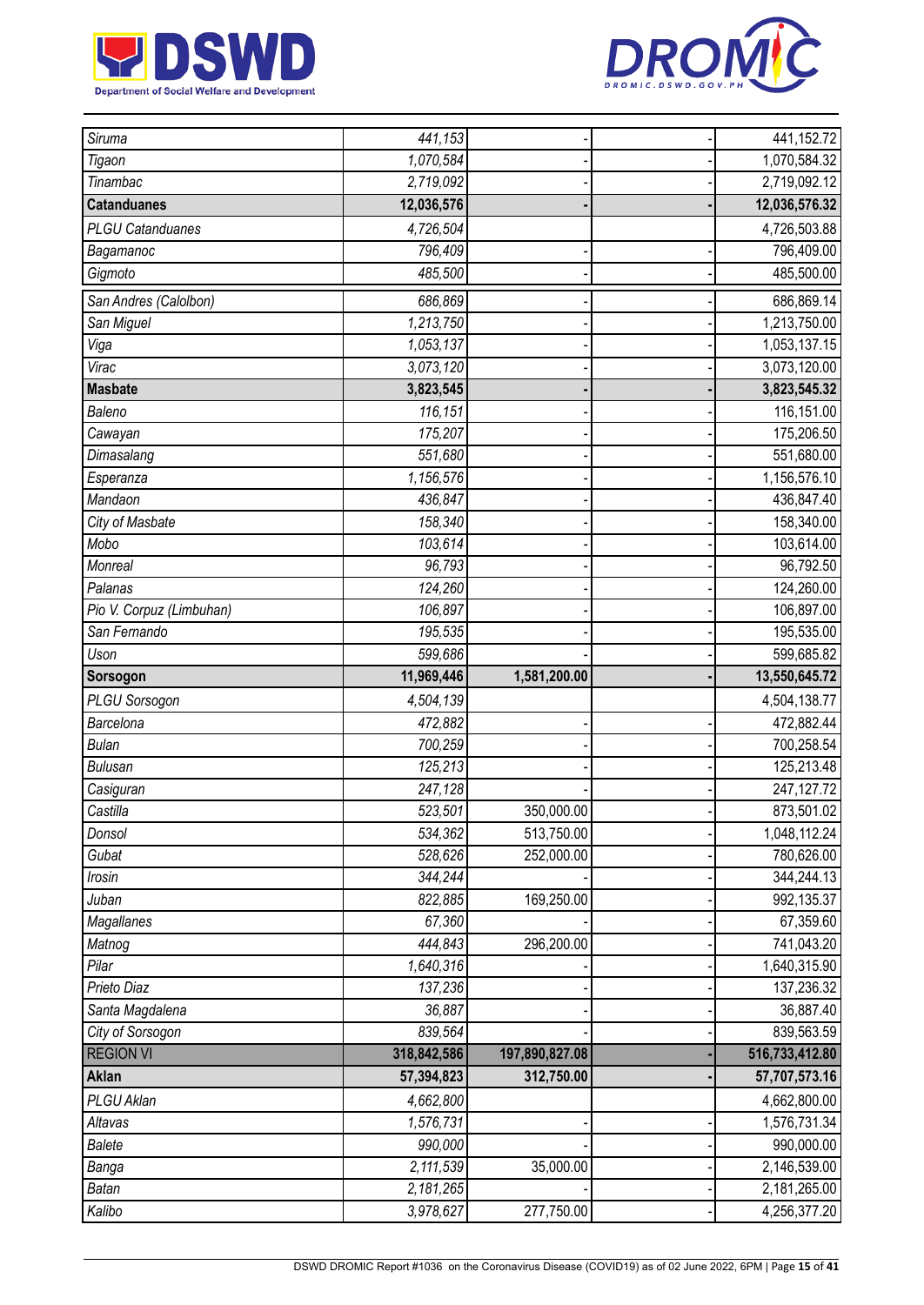



| Libacao                | 951,657    |               | 951,656.70    |
|------------------------|------------|---------------|---------------|
| Madalag                | 1,562,414  |               | 1,562,414.10  |
| New Washington         | 3,614,352  |               | 3,614,352.00  |
| Buruanga               | 3,424,500  |               | 3,424,500.00  |
| Ibajay                 | 5,772,530  |               | 5,772,530.00  |
| Lezo                   | 1,377,100  |               | 1,377,100.00  |
| Makato                 | 1,838,800  |               | 1,838,800.00  |
| Malay                  | 12,849,735 |               | 12,849,735.40 |
| Malinao                | 1,889,048  |               | 1,889,048.00  |
| <b>Nabas</b>           | 4,321,120  |               | 4,321,120.00  |
| Numancia               | 1,687,567  |               | 1,687,567.42  |
| Tangalan               | 2,605,037  |               | 2,605,037.00  |
| <b>Antique</b>         | 37,227,997 | 12,216,708.00 | 49,444,705.49 |
| Anini-y                | 2,312,285  | 7,541,308.00  | 9,853,592.96  |
| Belison                | 928,100    |               | 928,100.00    |
| Hamtic                 | 2,874,599  |               | 2,874,599.20  |
| San Jose               | 3,080,728  |               | 3,080,728.45  |
| San Remigio            | 2,254,195  |               | 2,254,195.00  |
| Sibalom                | 2,780,804  |               | 2,780,803.50  |
| Tobias Fornier (Dao)   | 3,722,565  |               | 3,722,565.00  |
| Valderrama             | 938,840    |               | 938,840.00    |
| Barbaza                | 2,207,609  |               | 2,207,609.00  |
| Bugasong               | 1,461,280  | 275,400.00    | 1,736,680.00  |
| Caluya                 | 2,466,338  |               | 2,466,338.00  |
| Culasi                 | 707,250    | 500,000.00    | 1,207,250.00  |
| Laua-an                | 1,786,703  | 1,900,000.00  | 3,686,703.10  |
| Libertad               | 3,280,956  |               | 3,280,956.00  |
| Pandan                 | 2,986,417  | 2,000,000.00  | 4,986,417.00  |
| Patnongon              | 942,037    |               | 942,036.68    |
| Sebaste                | 786,217    |               | 786,216.60    |
| Tibiao                 | 1,711,075  |               | 1,711,075.00  |
| Capiz                  | 36,575,808 | 41,982,478.08 | 78,558,286.06 |
| Province of Capiz      | 1,865,733  |               | 1,865,733.00  |
| Cuartero               | 1,061,885  |               | 1,061,885.00  |
| Dao                    | 2,250,306  |               | 2,250,305.50  |
| Dumalag                | 1,989,750  |               | 1,989,750.00  |
| Dumarao                | 1,410,591  |               | 1,410,591.35  |
| <b>Ivisan</b>          | 745,944    |               | 745,944.00    |
| Jamindan               | 2,268,224  |               | 2,268,223.75  |
| Ma-ayon                | 2,228,580  |               | 2,228,580.00  |
| Mambusao               | 1,359,300  | 27,801,876.00 | 29,161,176.00 |
| Panay                  | 2,653,568  |               | 2,653,568.00  |
| Panitan                | 1,903,875  | 14,053,602.08 | 15,957,477.08 |
| Pilar                  | 1,390,385  |               | 1,390,385.15  |
| Pontevedra             | 2,620,432  |               | 2,620,432.00  |
| <b>President Roxas</b> | 3,102,422  | 27,000.00     | 3,129,422.00  |
| Roxas City             | 5,534,682  |               | 5,534,682.00  |
| Sapi-an                | 631,625    |               | 631,625.00    |
| Sigma                  | 1,130,360  |               | 1,130,360.00  |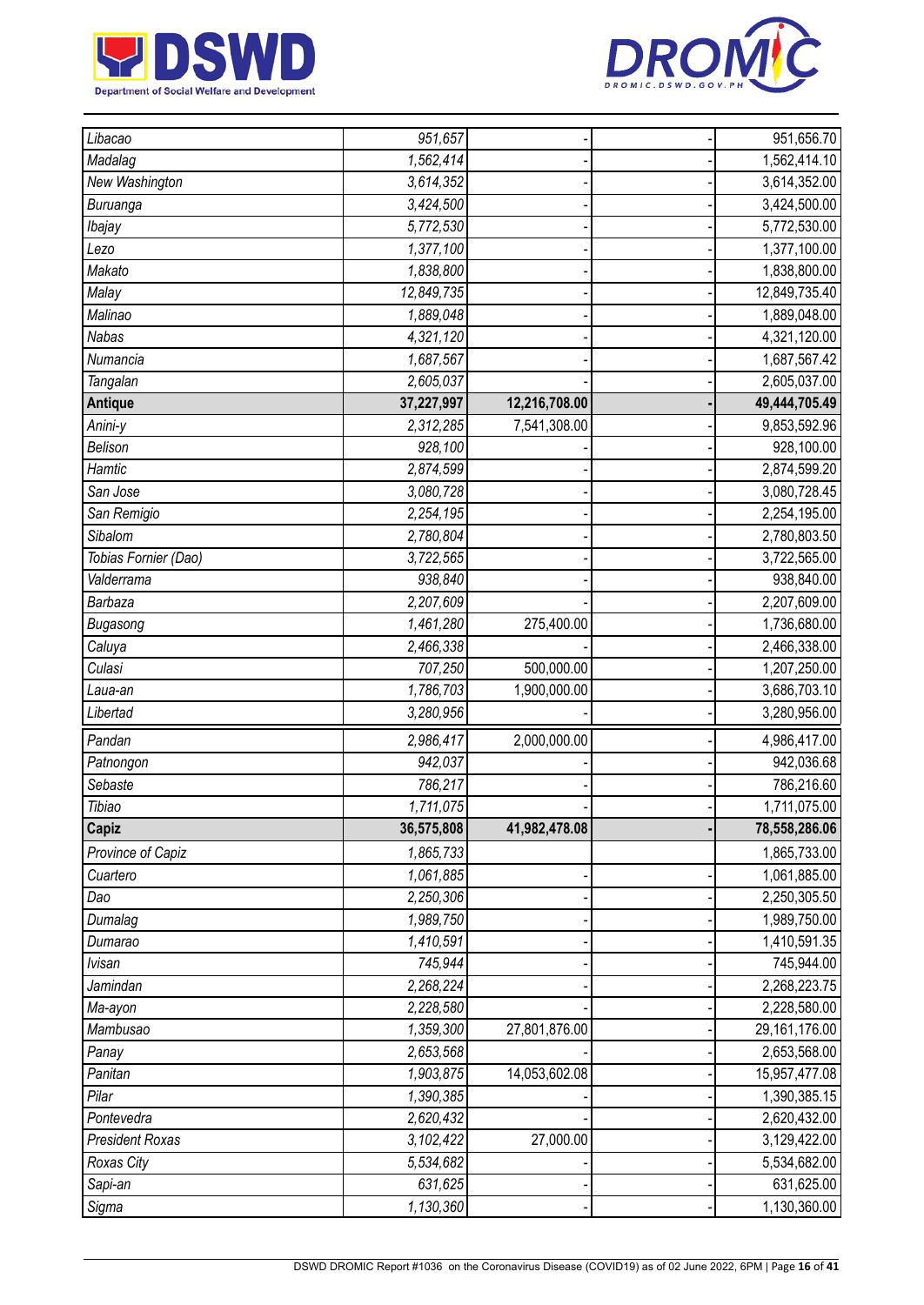



| Tapaz                | 2,428,146              | 100,000.00    | 2,528,146.23   |
|----------------------|------------------------|---------------|----------------|
| <b>Guimaras</b>      | 7,313,489              |               | 7,313,488.50   |
| Buenavista           | 997,052                |               | 997,051.95     |
| San Lorenzo          | 422,640                |               | 422,640.00     |
| Jordan               | 2,359,594              |               | 2,359,594.05   |
| Nueva Valencia       | 1,253,553              |               | 1,253,552.50   |
| Sibunag              | 2,280,650              |               | 2,280,650.00   |
| <b>Iloilo</b>        | 124,436,827            | 10,633,391.00 | 135,070,217.89 |
| Ajuy                 | 2,098,000              |               | 2,098,000.00   |
| Alimodian            | 3,458,360              |               | 3,458,360.00   |
| Anilao               | 4,844,858              |               | 4,844,858.35   |
| Badiangan            | 1,163,500              | 8,636,391.00  | 9,799,891.00   |
| Balasan              | 2,635,470              |               | 2,635,470.08   |
| <b>Banate</b>        | 3,367,800              |               | 3,367,800.00   |
| <b>Barotac Nuevo</b> | 988,395                |               | 988,395.00     |
| Barotac Viejo        | 4,326,240              |               | 4,326,240.00   |
| <b>Batad</b>         | 568,083                |               | 568,083.20     |
| Bingawan             | 1,246,000              |               | 1,246,000.00   |
| Cabatuan             | 616,264                |               | 616,263.92     |
| Calinog              | 3,505,774              |               | 3,505,773.55   |
| Carles               | 1,793,200              |               | 1,793,200.00   |
| Concepcion           | 6,033,990              | 50,000.00     | 6,083,990.00   |
| Dingle               | 1,197,500              |               | 1,197,500.00   |
| Dueñas               | 655,080                |               | 655,080.00     |
| Dumangas             | 1,855,500              |               | 1,855,500.00   |
| Estancia             | 631,800                |               | 631,800.00     |
| Guimbal              | 1,013,000              |               | 1,013,000.00   |
| Igbaras              | 3,282,960              |               | 3,282,960.00   |
| <b>Iloilo City</b>   | 27,673,226             |               | 27,673,225.98  |
| Janiuay              | 2,373,726              | 1,947,000.00  | 4,320,725.93   |
| Lambunao             | 3,771,228              |               | 3,771,227.52   |
| Leganes              | 2,112,530              |               | 2,112,530.00   |
| Lemery               | 774,000                |               | 774,000.00     |
| Leon                 | 4,287,796              |               | 4,287,796.00   |
| Maasin               | 2,661,252              |               | 2,661,252.40   |
| Miagao               | 6,146,781              |               | 6,146,780.94   |
| Mina                 | 1,199,760              |               | 1,199,760.00   |
| New Lucena           | 1,611,108              |               | 1,611,108.07   |
| Oton                 | 1,744,530              |               | 1,744,530.00   |
| City of Passi        | 3,216,815              |               | 3,216,814.70   |
| Pavia                | 733,045                |               | 733,045.07     |
| Pototan              | $\overline{1,943,190}$ |               | 1,943,190.00   |
| San Dionisio         | 2,830,500              |               | 2,830,500.00   |
| San Enrique          | 1,844,575              |               | 1,844,575.00   |
| San Joaquin          | 835,500                |               | 835,500.00     |
| San Miguel           | 1,607,732              |               | 1,607,732.00   |
| San Rafael           | 4,481,383              |               | 4,481,382.68   |
| Santa Barbara        | 1,421,000              |               | 1,421,000.00   |
| Sara                 | 2,866,580              |               | 2,866,580.00   |
| Tigbauan             | 574,284                |               | 574,284.00     |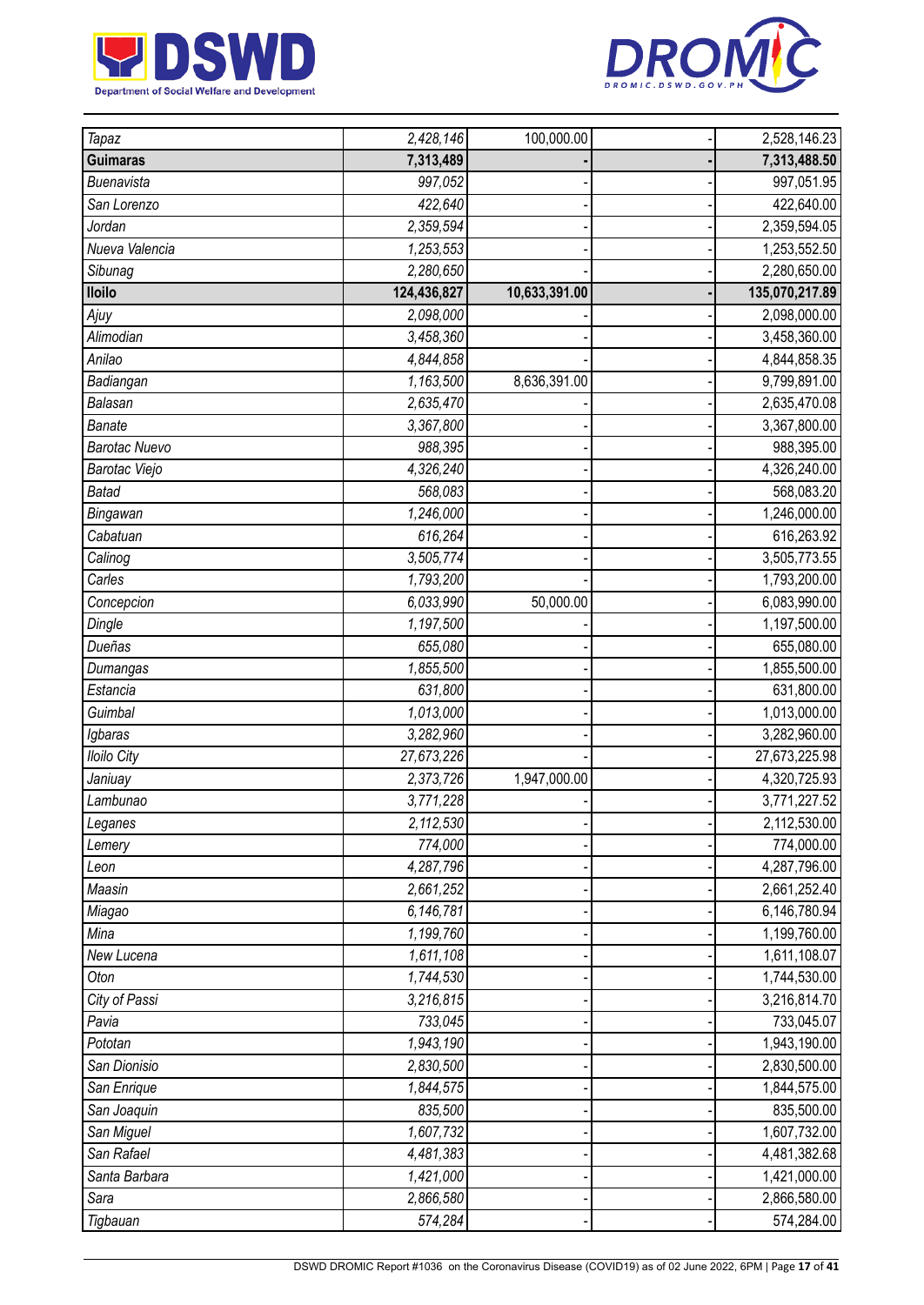



| Tubungan                      | 2,179,513   |                | 2,179,512.50     |
|-------------------------------|-------------|----------------|------------------|
| Zarraga                       | 265,000     |                | 265,000.00       |
| <b>Negros Occidental</b>      | 55,893,642  | 132,745,500.00 | 188,639,141.70   |
| Province of Negros Occidental | 6,450,000   |                | 6,450,000.00     |
| <b>Bacolod City</b>           | 5,505,648   |                | 5,505,647.72     |
| <b>Bago City</b>              | 672,760     |                | 672,760.00       |
| Binalbagan                    | 3,589,160   |                | 3,589,160.00     |
| Cadiz City                    | 447,097     |                | 447,097.00       |
| Calatrava                     | 1,967,400   |                | 1,967,400.00     |
| Candoni                       | 4,304,616   |                | 4,304,616.10     |
| Cauayan                       | 3,900,228   |                | 3,900,227.50     |
| Enrique B. Magalona (Saravia) | 294,520     |                | 294,520.00       |
| City of Escalante             | 1,772,975   |                | 1,772,975.00     |
| City of Himamaylan            | 3,878,398   |                | 3,878,398.00     |
| Hinigaran                     | 6,480       |                | 6,480.00         |
| Hinoba-an (Asia)              | 1,988,495   |                | 1,988,495.00     |
| llog                          | 1,697,184   |                | 1,697,184.00     |
| Isabela                       | 918,170     |                | 918,170.00       |
| City of Kabankalan            | 926,085     |                | 926,084.98       |
| La Carlota City               | 1,070,180   |                | 1,070,180.00     |
| La Castellana                 | 1,292,420   |                | 1,292,420.00     |
| Manapla                       | 965,326     |                | 965,325.90       |
| Moises Padilla (Magallon)     | 1,376,915   |                | 1,376,915.00     |
| Murcia                        | 2,496,084   |                | 2,496,084.00     |
| Pulupandan                    | 181,440     |                | 181,440.00       |
| Sagay City                    | 851,156     |                | 851,156.00       |
| Salvador Benedicto            | 2,288,822   |                | 2,288,821.50     |
| San Carlos City               | 3,024,520   |                | 3,024,519.60     |
| San Enrique                   | 365,000     |                | 365,000.00       |
| Silay City                    | 12,600      |                | 12,600.00        |
| City of Sipalay               | 835,480     |                | 835,480.00       |
| City of Talisay               | 185,740     | 132,745,500.00 | 132,931,240.00   |
| Toboso                        | 5,400       |                | 5,400.00         |
| Valladolid                    | 1,012,264   |                | 1,012,264.40     |
| City of Victorias             | 1,611,080   |                | 1,611,080.00     |
| <b>REGION VII</b>             | 229,273,159 |                | 229, 273, 158.83 |
| <b>Bohol</b>                  | 45,307,981  |                | 45,307,980.55    |
| <b>PLGU Bohol</b>             | 586,057     |                | 586,057.28       |
| Alburquerque                  | 443,156     |                | 443,155.86       |
| Alicia                        | 655,780     |                | 655,780.00       |
| Anda                          | 947,695     |                | 947,695.00       |
| Antequera                     | 4,464,809   |                | 4,464,809.24     |
| Baclayon                      | 561,465     |                | 561,464.92       |
| Balilihan                     | 991,490     |                | 991,490.00       |
| <b>Batuan</b>                 | 1,290,751   |                | 1,290,751.05     |
| <b>Bien Unido</b>             | 1,829,680   |                | 1,829,680.00     |
| Bilar                         | 333,787     |                | 333,787.00       |
| Buenavista                    | 2,042,864   |                | 2,042,864.32     |
| Calape                        | 680,912     |                | 680,911.86       |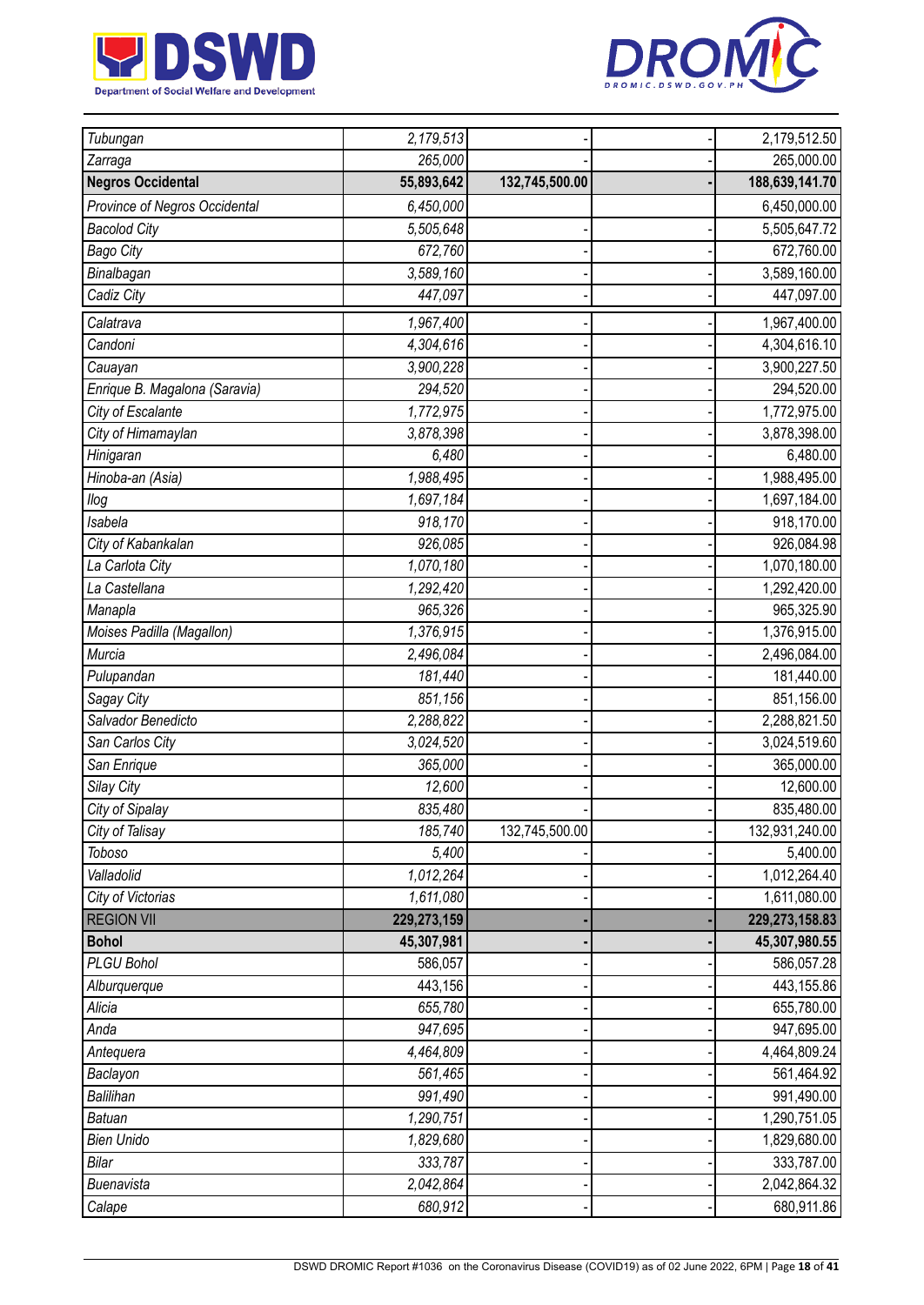



| Candijay                        | 2,769,694            |  | 2,769,693.94   |
|---------------------------------|----------------------|--|----------------|
| Carmen                          | 853,980              |  | 853,980.00     |
| Catigbian                       | 1,500,815            |  | 1,500,815.00   |
| Corella                         | 267,290              |  | 267,290.00     |
| Cortes                          | 2,468,557            |  | 2,468,556.96   |
| Dauis                           | 2,734,424            |  | 2,734,423.86   |
| Dimiao                          | 63,000               |  | 63,000.00      |
| Duero                           | 117,500              |  | 117,500.00     |
| Garcia Hernandez                | 135,820              |  | 135,820.00     |
| Jetafe                          | 404,985              |  | 404,985.00     |
| Guindulman                      | 457,229              |  | 457,228.92     |
| Jagna                           | 1,745,845            |  | 1,745,845.00   |
| Lila                            | 754,815              |  | 754,815.00     |
| Loay                            | 478,760              |  | 478,759.50     |
| Loboc                           | 80,500               |  | 80,500.00      |
| Loon                            | 1,531,739            |  | 1,531,739.00   |
| Mabini                          | 179,500              |  | 179,500.00     |
| Maribojoc                       | 655,275              |  | 655,275.00     |
| Panglao                         | 507,520              |  | 507,519.68     |
| Pilar                           | $\overline{167,}915$ |  | 167,915.00     |
| Pres. Carlos P. Garcia (Pitogo) | 707,392              |  | 707,391.78     |
| San Isidro                      | 4,030,718            |  | 4,030,718.30   |
| San Miguel                      | 806,468              |  | 806,468.04     |
| Sevilla                         | 1,121,213            |  | 1,121,212.86   |
| Sierra Bullones                 | 558,994              |  | 558,994.00     |
| Sikatuna                        | 384,478              |  | 384,478.00     |
| Tagbilaran City                 | 1,311,776            |  | 1,311,775.64   |
| Talibon                         | 604,600              |  | 604,600.00     |
| Trinidad                        | 47,080               |  | 47,079.64      |
| Tubigon                         | 2,014,865            |  | 2,014,865.00   |
| Ubay                            | 394,400              |  | 394,400.00     |
| Valencia                        | 622,389              |  | 622,388.90     |
| Cebu                            | 141,975,360          |  | 141,975,359.96 |
| Province of Cebu*               | 23,396,763           |  | 23,396,763.38  |
| Alcantara                       | 470,658              |  | 470,658.30     |
| Alcoy                           | 468,456              |  | 468,456.24     |
| Alegria                         | 410,202              |  | 410,202.22     |
| Aloguinsan                      | 790,847              |  | 790,846.80     |
| Argao                           | 1,153,814            |  | 1,153,813.76   |
| <b>Asturias</b>                 | 629,502              |  | 629,501.80     |
| Badian                          | 819,187              |  | 819,186.62     |
| Balamban                        | 1,055,199            |  | 1,055,199.10   |
| Bantayan                        | 5,030,943            |  | 5,030,942.84   |
| Barili                          | 579,712              |  | 579,712.40     |
| City of Bogo                    | 456,597              |  | 456,596.62     |
| Boljoon                         | 533,826              |  | 533,826.44     |
| <b>Borbon</b>                   | 2,773,645            |  | 2,773,644.96   |
| City of Carcar                  | 1,895,771            |  | 1,895,771.10   |
| Carmen                          | 4,751,020            |  | 4,751,020.36   |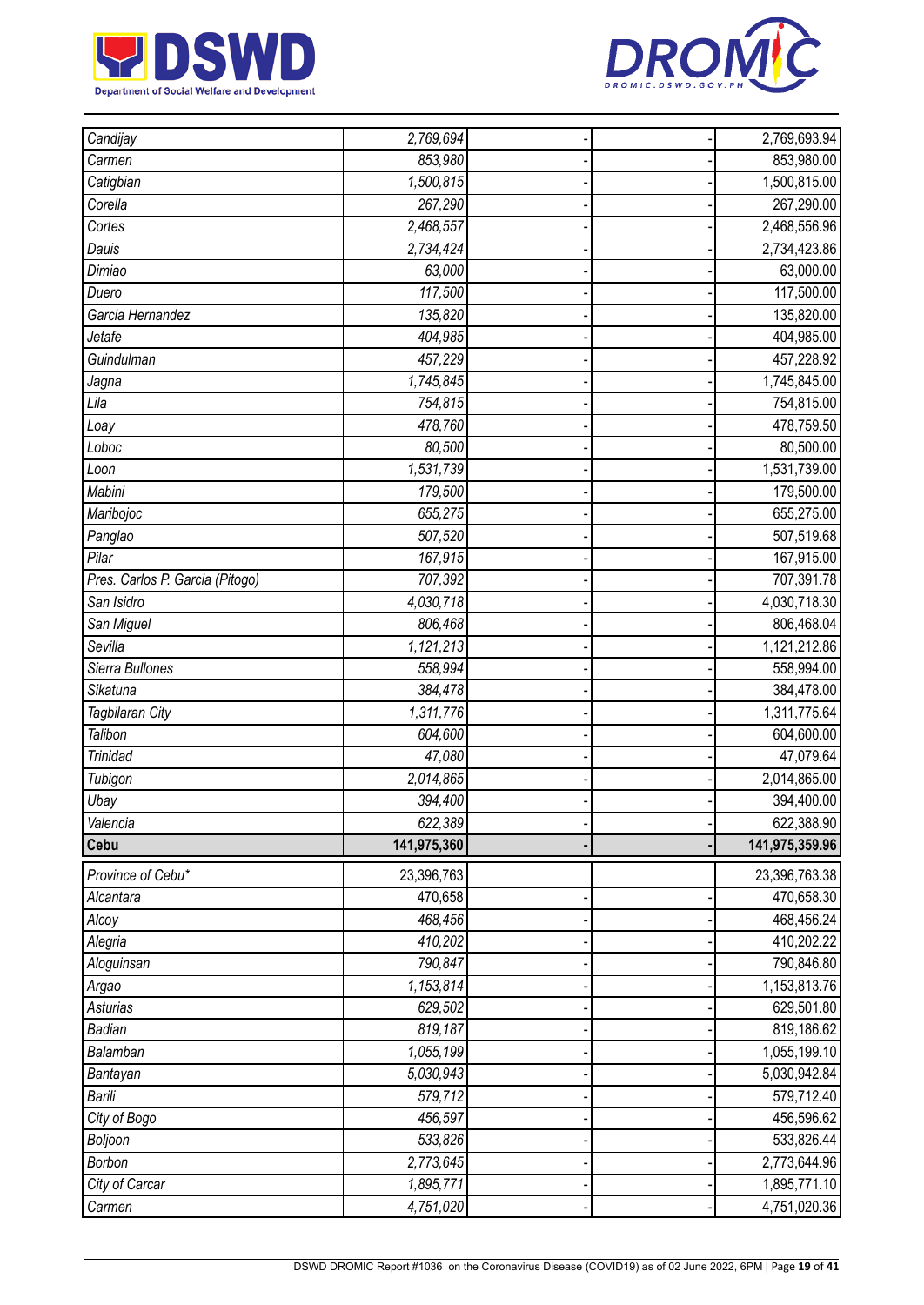



| Catmon                      | 2,615,468  |  | 2,615,467.72  |
|-----------------------------|------------|--|---------------|
| Cebu City                   | 14,493,313 |  | 14,493,312.88 |
| Compostela                  | 417,976    |  | 417,975.94    |
| Consolacion                 | 2,594,175  |  | 2,594,174.86  |
| Cordoba                     | 2,665,920  |  | 2,665,920.38  |
| Daanbantayan                | 6,646,481  |  | 6,646,480.90  |
| Dalaguete                   | 972,633    |  | 972,633.22    |
| Danao City                  | 1,653,395  |  | 1,653,394.68  |
| Dumanjug                    | 1,559,950  |  | 1,559,950.18  |
| Ginatilan                   | 2,401,921  |  | 2,401,920.76  |
| Lapu-Lapu City (Opon)       | 980,250    |  | 980,250.00    |
| Liloan                      | 2,740,462  |  | 2,740,462.04  |
| Madridejos                  | 3,957,939  |  | 3,957,939.14  |
| Malabuyoc                   | 630,946    |  | 630,945.54    |
| Mandaue City                | 626,289    |  | 626,289.46    |
| Medellin                    | 2,664,128  |  | 2,664,127.62  |
| Minglanilla                 | 1,586,629  |  | 1,586,628.60  |
| Moalboal                    | 824,888    |  | 824,887.68    |
| City of Naga                | 1,262,857  |  | 1,262,857.09  |
| Oslob                       | 809,811    |  | 809,810.78    |
| Pilar                       | 275,804    |  | 275,804.04    |
| Pinamungahan                | 1,087,726  |  | 1,087,725.62  |
| Poro                        | 3,720,514  |  | 3,720,513.84  |
| Ronda                       | 377,306    |  | 377,305.56    |
| Samboan                     | 4,373,251  |  | 4,373,251.04  |
| San Fernando                | 4,041,326  |  | 4,041,325.62  |
| San Francisco               | 3,710,998  |  | 3,710,998.32  |
| San Remigio                 | 1,414,580  |  | 1,414,580.18  |
| Santa Fe                    | 1,190,912  |  | 1,190,912.17  |
| Santander                   | 2,742,902  |  | 2,742,902.46  |
| Sibonga                     | 1,149,002  |  | 1,149,002.14  |
| Sogod                       | 4,733,003  |  | 4,733,002.82  |
| Tabogon                     | 6,238,422  |  | 6,238,421.72  |
| Tabuelan                    | 1,332,376  |  | 1,332,376.22  |
| City of Talisay             | 2,933,165  |  | 2,933,165.40  |
| <b>Toledo City</b>          | 1,228,217  |  | 1,228,217.24  |
| Tuburan                     | 2,082,057  |  | 2,082,056.78  |
| Tudela                      | 2,022,226  |  | 2,022,226.38  |
| Siquijor                    | 7,944,128  |  | 7,944,128.30  |
| Enrique Villanueva          | 944,880    |  | 944,880.00    |
| Larena                      | 1,821,593  |  | 1,821,593.48  |
| Maria                       | 1,519,715  |  | 1,519,714.82  |
| Siquijor                    | 3,657,940  |  | 3,657,940.00  |
| <b>Negros Oriental</b>      | 34,045,690 |  | 34,045,690.02 |
| <b>PLGU Negros Oriental</b> | 3,510,848  |  | 3,510,847.71  |
| Ayungon                     | 1,196,940  |  | 1,196,940.00  |
| <b>Bais City</b>            | 460,728    |  | 460,728.00    |
| Basay                       | 2,624,790  |  | 2,624,790.00  |
| Bindoy (Payabon)            | 3,610,058  |  | 3,610,057.64  |
| Canlaon City                | 3,089,469  |  | 3,089,469.32  |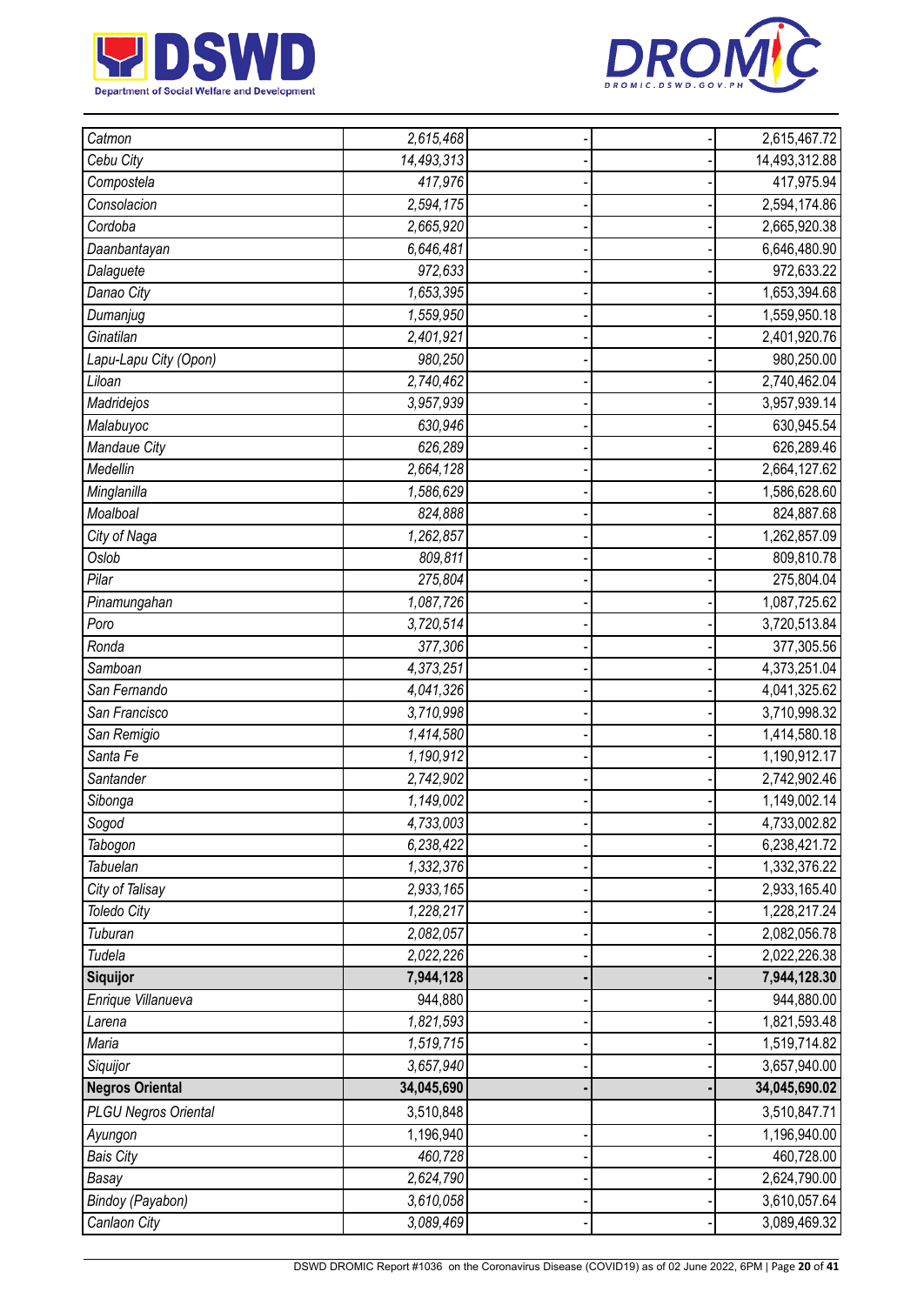



| Dumaguete City            | 364,437    |            |              | 364,437.20    |
|---------------------------|------------|------------|--------------|---------------|
| City of Guihulngan        | 4,849,807  |            |              | 4,849,807.18  |
| La Libertad               | 179,972    |            |              | 179,972.10    |
| <b>Mabinay</b>            | 4,328,246  |            |              | 4,328,246.48  |
| Manjuyod                  | 1,537,041  |            |              | 1,537,040.85  |
| Santa Catalina            | 1,202,500  |            |              | 1,202,500.00  |
| <b>Siaton</b>             | 210,262    |            |              | 210,262.46    |
| City of Tanjay            | 3,030,987  |            |              | 3,030,987.48  |
| Tayasan                   | 726,144    |            |              | 726,143.60    |
| Vallehermoso              | 2,792,860  |            |              | 2,792,860.00  |
| Zamboanguita              | 330,600    |            |              | 330,600.00    |
| <b>REGION VIII</b>        | 22,915,642 | 711,956.00 | 1,922,270.00 | 25,549,867.69 |
| <b>Biliran</b>            | 1,451,907  |            |              | 1,451,907.06  |
| Kawayan                   | 308,408    |            |              | 308,408.31    |
| <b>Biliran</b>            | 270,491    |            |              | 270,491.10    |
| Caibiran                  | 544        |            |              | 543.93        |
| Culaba                    | 56,569     |            |              | 56,568.72     |
| Maripipi                  | 815,895    |            |              | 815,895.00    |
| <b>Eastern Samar</b>      | 4,080,521  |            | 12,900.00    | 4,093,420.53  |
| Province of Eastern Samar | 100,351    |            |              | 100,351.17    |
| City of Borongan          | 471        |            |              | 470.70        |
| <b>Dolores</b>            | 471        |            |              | 470.70        |
| Jipapad                   |            |            | 12,900.00    | 12,900.00     |
| Giporlos                  | 1,019,869  |            |              | 1,019,868.75  |
| Guiuan                    | 1,195,139  |            |              | 1,195,138.90  |
| Mercedes                  | 997,700    |            |              | 997,699.56    |
| Salcedo                   | 766,521    |            |              | 766,520.75    |
| Leyte                     | 6,892,375  | 711,956.00 | 148,370.00   | 7,752,701.25  |
| Province of Leyte         | 340,210    |            |              | 340,209.90    |
| Tacloban City             | 2,803,807  | 711,956.00 |              | 3,515,763.34  |
| Tolosa                    | 1,896,140  |            |              | 1,896,139.98  |
| <b>Burauen</b>            | 307,840    |            |              | 307,840.32    |
| Dagami                    | 95,228     |            |              | 95,227.86     |
| Jaro                      | 1,632      |            |              | 1,631.79      |
| Julita                    | 188,280    |            |              | 188,280.00    |
| La Paz                    | 95,228     |            |              | 95,227.86     |
| Mayorga                   | 2,176      |            |              | 2,175.72      |
| Tunga                     |            |            | 45,380.00    | 45,380.00     |
| Calubian                  | 1,088      |            |              | 1,087.86      |
| Leyte                     | 435,144    |            |              | 435,144.00    |
| Albuera                   | 1,088      |            | 40,000.00    | 41,087.86     |
| Matag-ob                  | 122,384    |            |              | 122,384.25    |
| Ormoc City                | 1,088      |            |              | 1,087.86      |
| Palompon                  | 1,632      |            |              | 1,631.79      |
| Abuyog                    | 598,867    |            |              | 598,866.93    |
| Bato                      | 544        |            |              | 543.93        |
| Hindang                   |            |            | 43,300.00    | 43,300.00     |
| Inopacan                  |            |            | 19,690.00    | 19,690.00     |
| <b>Northern Samar</b>     | 2,419,751  |            | 15,000.00    | 2,434,750.54  |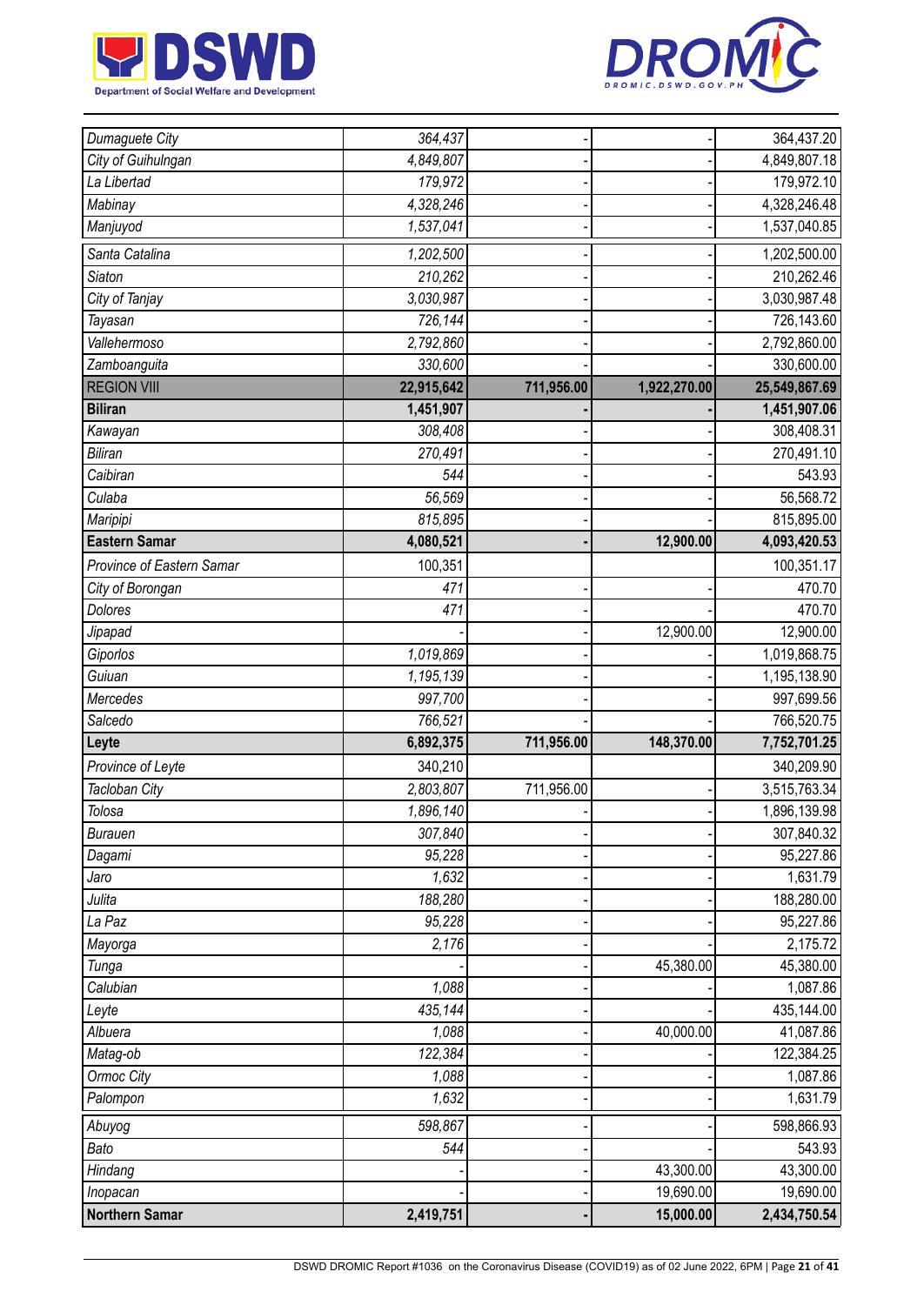



| Province of Northern Samar | 44,208     |              | 44,207.68     |
|----------------------------|------------|--------------|---------------|
| Allen                      | 141,210    |              | 141,210.00    |
| Bobon                      | 70,605     | 15,000.00    | 85,605.00     |
| Catarman                   | 1,360,913  |              | 1,360,912.86  |
| Lavezares                  | 607,212    |              | 607,212.00    |
| Lope de Vega               | 54,393     |              | 54,393.00     |
| Victoria                   | 94,140     |              | 94,140.00     |
| Catubig                    | 47,070     |              | 47,070.00     |
| <b>Western Samar</b>       | 7,070,605  | 1,108,500.00 | 8,179,104.82  |
| Province of Western Samar  | 45,256     |              | 45,256.41     |
| Calbayog City              | 1,359,825  |              | 1,359,825.00  |
| Gandara                    | 544        |              | 543.93        |
| Matuguinao                 | 208,869    |              | 208,869.12    |
| Santa Margarita            |            | 1,108,500.00 | 1,108,500.00  |
| Tagapul-an                 | 89,205     |              | 89,204.52     |
| Tarangnan                  | 3,386,204  |              | 3,386,203.80  |
| Basey                      | 313,957    |              | 313,956.90    |
| City of Catbalogan         | 218,660    |              | 218,659.86    |
| San Jose de Buan           | 300,793    |              | 300,793.29    |
| Santa Rita                 | 1,088      |              | 1,087.86      |
| Villareal                  | 1,146,204  |              | 1,146,204.13  |
| <b>Southern Leyte</b>      | 1,000,483  | 637,500.00   | 1,637,983.49  |
| Province of Southern Leyte | 31,768     |              | 31,767.56     |
| City of Maasin             | 187,112    |              | 187, 111.92   |
| Macrohon                   | 532,000    |              | 532,000.00    |
| Padre Burgos               |            | 550,000.00   | 550,000.00    |
| Tomas Oppus                | 2,176      |              | 2,175.72      |
| Libagon                    | 110,902    |              | 110,901.86    |
| Liloan                     |            | 87,500.00    | 87,500.00     |
| Sogod                      | 136,526    |              | 136,526.43    |
| <b>REGION IX</b>           | 57,129,139 |              | 57,129,138.64 |
| Zamboanga del Norte        | 15,207,869 |              | 15,207,868.50 |
| Bacungan (Leon T. Postigo) | 154,440    |              | 154,440.00    |
| Baliguian                  | 266,240    |              | 266,240.00    |
| Dapitan City               | 1,816,193  |              | 1,816,192.50  |
| <b>Dipolog City</b>        | 1,363,960  |              | 1,363,960.00  |
| Godod                      | 102,960    |              | 102,960.00    |
| Gutalac                    | 313,560    |              | 313,560.00    |
| Jose Dalman (Ponot)        | 161,200    |              | 161,200.00    |
| Kalawit                    | 96,480     |              | 96,480.00     |
| Katipunan                  | 574,132    |              | 574,132.00    |
| La Libertad                | 115,725    |              | 115,724.50    |
| Labason                    | 763,360    |              | 763,360.00    |
| Liloy                      | 1,779,094  |              | 1,779,094.18  |
| Manukan                    | 378,040    |              | 378,040.00    |
| Mutia                      | 241,800    |              | 241,800.00    |
| PINAN (NEW PINAN)          | 605,397    |              | 605,397.30    |
| Polanco                    | 657,840    |              | 657,839.97    |
| Pres. Manuel A. Roxas      | 410,280    |              | 410,280.00    |
|                            |            |              |               |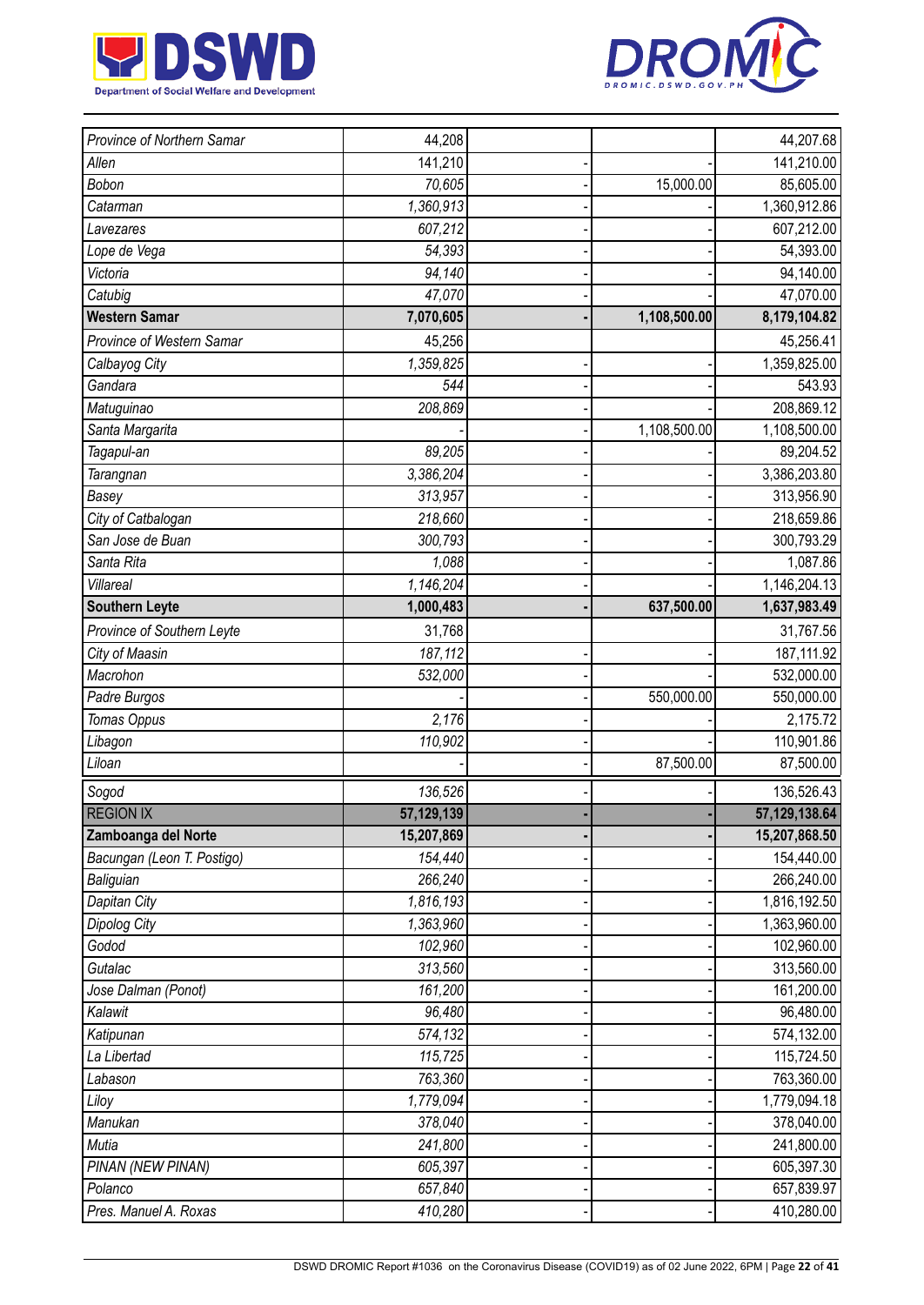



| Rizal                        | 146,120    |  | 146,120.00      |
|------------------------------|------------|--|-----------------|
| Salug                        | 271,774    |  | 271,773.50      |
| SERGIO OSMENA SR.            | 314,600    |  | 314,600.00      |
| Siayan                       | 411,840    |  | 411,840.00      |
| Sibuco                       | 407,680    |  | 407,680.00      |
| Sibutad                      | 283,452    |  | 283,452.00      |
| Sindangan                    | 1,771,585  |  | 1,771,585.00    |
| Siocon                       | 1,313,245  |  | 1,313,245.00    |
| Sirawai                      | 251,250    |  | 251,250.05      |
| Tampilisan                   | 235,623    |  | 235,622.50      |
| Zamboanga del Sur            | 22,534,461 |  | 22,534,461.15   |
| Aurora                       | 507,000    |  | 507,000.00      |
| Bayog                        | 232,200    |  | 232,200.00      |
| Dimataling                   | 208,080    |  | 208,080.00      |
| Dinas                        | 245,520    |  | 245,520.00      |
| Dumalinao                    | 319,800    |  | 319,800.00      |
| Dumingag                     | 474,240    |  | 474,240.00      |
| Guipos                       | 206,960    |  | 206,960.00      |
| Josefina                     | 118,040    |  | 118,040.00      |
| Kumalarang                   | 196,920    |  | 196,920.00      |
| Labangan                     | 417,560    |  | 417,560.00      |
| Lakewood                     | 257,162    |  | 257, 162. 37    |
| Lapuyan                      | 188,640    |  | 188,640.00      |
| Mahayag                      | 204,880    |  | 204,880.00      |
| Margosatubig                 | 589,974    |  | 589,974.00      |
| Midsalip                     | 320,320    |  | 320,320.00      |
| Molave                       | 683,427    |  | 683,427.00      |
| Pagadian City                | 1,837,329  |  | 1,837,328.91    |
| Pitogo                       | 187,200    |  | 187,200.00      |
| Ramon Magsaysay (Liargo)     | 265,720    |  | 265,720.00      |
| San Miguel                   | 132,840    |  | 132,840.00      |
| San Pablo                    | 261,040    |  | 261,040.00      |
| Sominot (Don Mariano Marcos) | 185,120    |  | 185,120.00      |
| Tabina                       | 173,520    |  | 173,520.00      |
| Tambulig                     | 361,400    |  | 361,400.00      |
| Tigbao                       | 145,080    |  | 145,080.00      |
| Tukuran                      | 520,000    |  | 520,000.00      |
| Vincenzo A. Sagun            | 164,160    |  | 164,160.00      |
| Zamboanga City               | 13,130,329 |  | 13, 130, 328.87 |
| Zamboanga Sibugay            | 18,539,377 |  | 18,539,377.35   |
| Alicia                       | 220,680    |  | 220,680.00      |
| <b>Buug</b>                  | 224,280    |  | 224,280.00      |
| Diplahan                     | 1,639,470  |  | 1,639,470.00    |
| Imelda                       | 1,277,435  |  | 1,277,435.14    |
| Ipil                         | 3,551,283  |  | 3,551,283.10    |
| Kabasalan                    | 3,476,596  |  | 3,476,596.06    |
| Mabuhay                      | 1,028,742  |  | 1,028,742.00    |
| Malangas                     | 750,480    |  | 750,480.00      |
| Naga                         | 1,351,243  |  | 1,351,242.58    |
| Olutanga                     | 205,920    |  | 205,920.00      |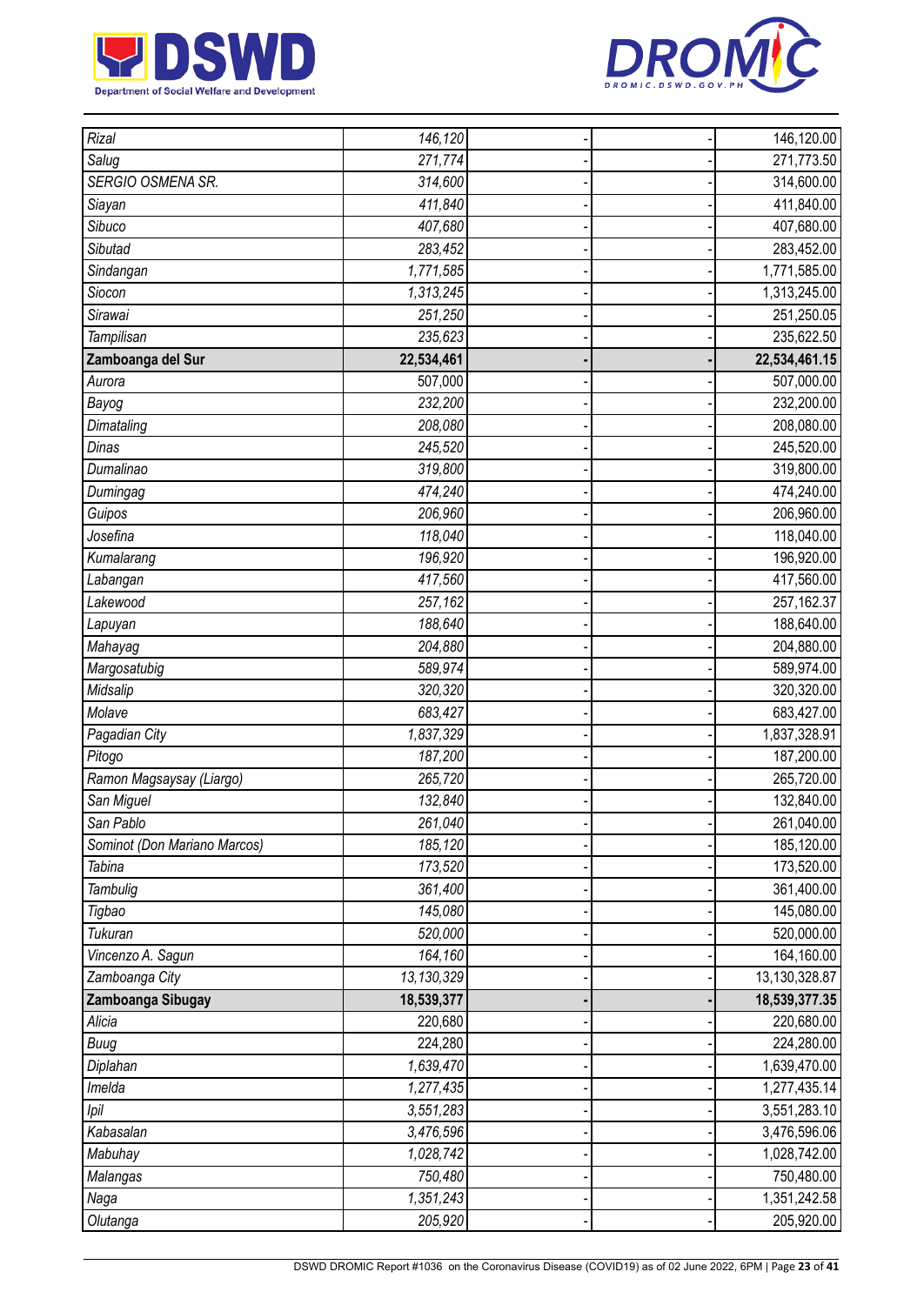



| Payao                         | 794,689     |  | 794,689.00     |
|-------------------------------|-------------|--|----------------|
| Roseller Lim                  | 267,120     |  | 267,120.00     |
| Siay                          | 2,187,599   |  | 2,187,599.47   |
| Talusan                       | 183,600     |  | 183,600.00     |
| Titay                         | 303,840     |  | 303,840.00     |
| Tungawan                      | 1,076,400   |  | 1,076,400.00   |
| <b>Basilan (Isabela City)</b> | 847,432     |  | 847,431.64     |
| City of Isabela               | 847,432     |  | 847,431.64     |
| <b>REGION X</b>               | 233,041,755 |  | 233,041,755.40 |
| <b>Bukidnon</b>               | 33,595,483  |  | 33,595,483.09  |
| Baungon                       | 585,599     |  | 585,598.88     |
| Libona                        | 1,349,879   |  | 1,349,879.31   |
| Malitbog                      | 723,570     |  | 723,570.00     |
| Manolo Fortich                | 579,732     |  | 579,731.62     |
| Sumilao                       | 266,886     |  | 266,885.90     |
| Talakag                       | 931,898     |  | 931,897.79     |
| Cabanglasan                   | 1,266,508   |  | 1,266,508.38   |
| Impasug-ong                   | 3,185,991   |  | 3,185,991.30   |
| Lantapan                      | 184,395     |  | 184,395.00     |
| City of Malaybalay            | 8,241,554   |  | 8,241,553.64   |
| San Fernando                  | 2,834,551   |  | 2,834,551.18   |
| Damulog                       | 1,781,976   |  | 1,781,976.00   |
| Dangcagan                     | 1,038,093   |  | 1,038,093.48   |
| Don Carlos                    | 1,122,709   |  | 1,122,708.97   |
| Kadingilan                    | 1,580,035   |  | 1,580,035.00   |
| Kibawe                        | 1,022,465   |  | 1,022,465.00   |
| Kitaotao                      | 729,300     |  | 729,300.00     |
| Maramag                       | 1,925,482   |  | 1,925,481.66   |
| Kalilangan                    | 1,447,608   |  | 1,447,608.03   |
| Pangantucan                   | 157,630     |  | 157,630.27     |
| City of Valencia              | 1,941,802   |  | 1,941,801.68   |
| Camiguin                      | 8,175,307   |  | 8,175,306.74   |
| Mahinog                       | 184,395     |  | 184,395.00     |
| Mambajao                      | 6,122,245   |  | 6,122,244.70   |
| Catarman                      | 1,150,967   |  | 1,150,967.04   |
| Guinsiliban                   | 533,305     |  | 533,305.00     |
| Sagay                         | 184,395     |  | 184,395.00     |
| Lanao del Norte               | 60,179,945  |  | 60,179,944.90  |
| <b>Iligan City</b>            | 24,454,777  |  | 24,454,776.73  |
| Bacolod                       | 1,897,877   |  | 1,897,876.60   |
| Baloi                         | 188,570     |  | 188,570.00     |
| Baroy                         | 2,426,975   |  | 2,426,974.76   |
| Kauswagan                     | 2,001,520   |  | 2,001,519.69   |
| Kolambugan                    | 1,049,545   |  | 1,049,545.00   |
| Linamon                       | 188,570     |  | 188,570.00     |
| Maigo                         | 365,780     |  | 365,780.00     |
| Matungao                      | 238,833     |  | 238,833.02     |
| Tagoloan                      | 201,465     |  | 201,465.00     |
| Tubod                         | 4,618,702   |  | 4,618,702.00   |
| Kapatagan                     | 2,839,899   |  | 2,839,899.33   |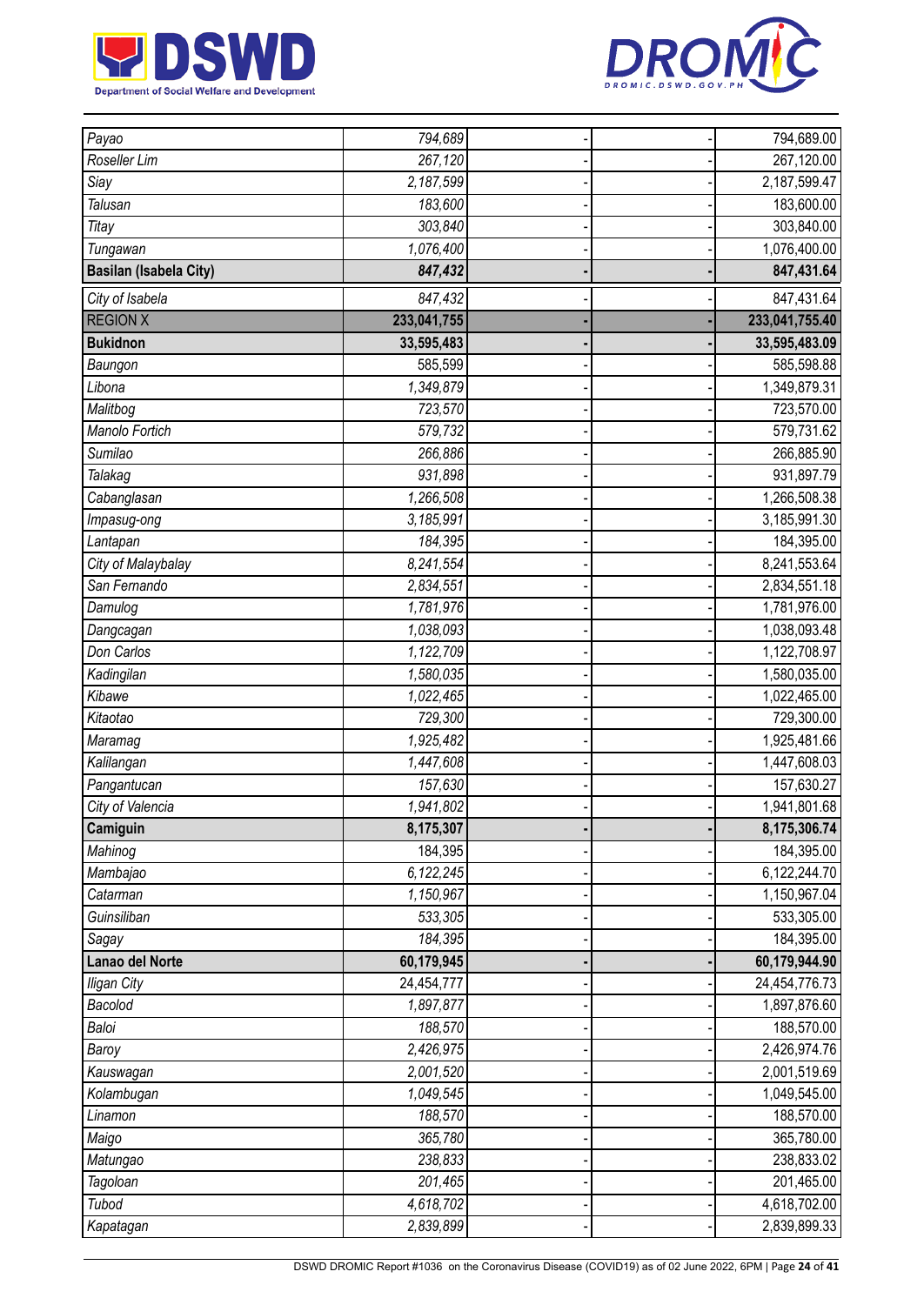



| Lala                                   | 13,921,112  |  | 13,921,111.79  |
|----------------------------------------|-------------|--|----------------|
| Magsaysay                              | 1,462,824   |  | 1,462,824.00   |
| Munai                                  | 188,570     |  | 188,570.00     |
| Nunungan                               | 201,465     |  | 201,465.00     |
| Pantao Ragat                           | 188,570     |  | 188,570.00     |
| Poona Piagapo                          | 188,570     |  | 188,570.00     |
| Salvador                               | 276,930     |  | 276,930.00     |
| Sapad                                  | 3,012,972   |  | 3,012,972.30   |
| Sultan Naga Dimaporo (Karomatan)       | 77,850      |  | 77,849.68      |
| Tangcal                                | 188,570     |  | 188,570.00     |
| <b>Misamis Occidental</b>              | 14,998,643  |  | 14,998,643.19  |
| <b>PLGU Misamis Occidental</b>         | 1,098,855   |  | 1,098,854.85   |
| Aloran                                 | 235,350     |  | 235,350.00     |
| Baliangao                              | 188,570     |  | 188,570.00     |
| Calamba                                | 188,570     |  | 188,570.00     |
| Concepcion                             | 188,570     |  | 188,570.00     |
| Jimenez                                | 235,350     |  | 235,350.00     |
| Lopez Jaena                            | 188,570     |  | 188,570.00     |
| Oroquieta City                         | 3,148,896   |  | 3,148,896.38   |
| Panaon                                 | 300,913     |  | 300,913.00     |
| Plaridel                               | 188,570     |  | 188,570.00     |
| Sapang Dalaga                          | 188,570     |  | 188,570.00     |
| Bonifacio                              | 432,807     |  | 432,807.00     |
| Clarin                                 | 283,241     |  | 283,240.64     |
| Don Victoriano Chiongbian (Don Mariano |             |  |                |
| Marcos)                                | 188,570     |  | 188,570.00     |
| <b>Ozamis City</b>                     | 3,280,000   |  | 3,280,000.00   |
|                                        |             |  |                |
| Sinacaban                              | 188,570     |  | 188,570.00     |
| Tangub City                            | 4,286,101   |  | 4,286,101.32   |
| Tudela                                 | 188,570     |  | 188,570.00     |
| <b>Misamis Oriental</b>                | 116,092,377 |  | 116,092,377.48 |
| Cagayan De Oro City                    | 63,557,542  |  | 63,557,541.83  |
| Balingasag                             | 268,780     |  | 268,780.00     |
| Balingoan                              | 263,935     |  | 263,934.56     |
| Binuangan                              | 1,195,314   |  | 1,195,314.34   |
| Gingoog City                           | 22,344,737  |  | 22,344,736.55  |
| Kinoguitan                             | 814,868     |  | 814,868.13     |
| Lagonglong                             | 1,276,916   |  | 1,276,916.13   |
| Magsaysay (Linugos)                    | 2,649,476   |  | 2,649,476.32   |
| Medina                                 | 811,813     |  | 811,813.48     |
| Salay                                  | 1,580,992   |  | 1,580,992.32   |
| Sugbongcogon                           | 850,300     |  | 850,299.60     |
| Alubijid                               | 667,206     |  | 667,205.81     |
| Claveria                               | 615,923     |  | 615,922.50     |
| City of El Salvador                    | 3,165,857   |  | 3,165,857.00   |
| Gitagum                                | 339,023     |  | 339,022.68     |
| Initao                                 | 8,962,645   |  | 8,962,645.00   |
| Jasaan                                 | 2,114,124   |  | 2,114,123.51   |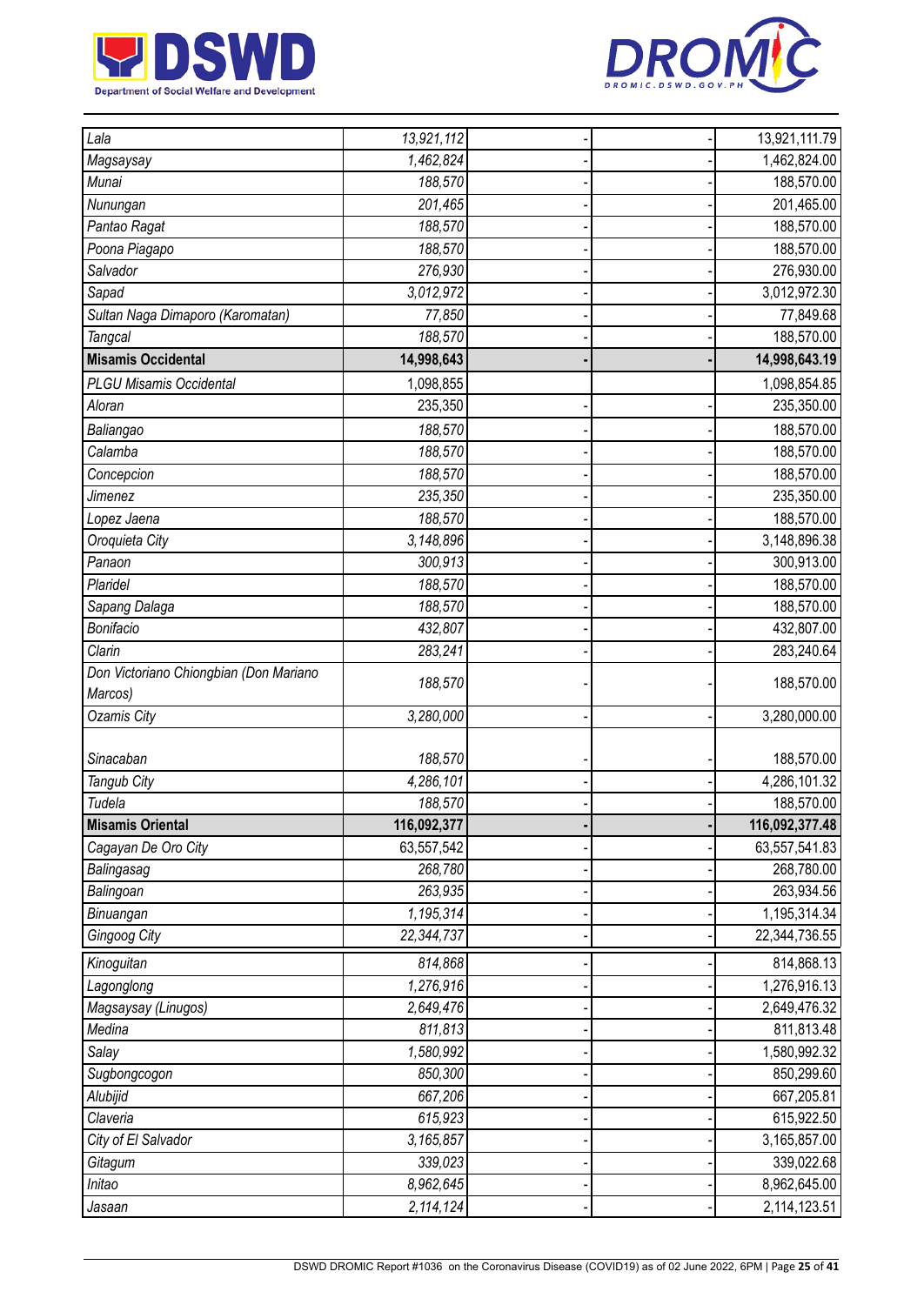



| Laguindingan                | 235,350     |  | 235,350.00     |
|-----------------------------|-------------|--|----------------|
| Libertad                    | 361,980     |  | 361,980.00     |
| Lugait                      | 365,780     |  | 365,780.00     |
| Naawan                      | 577,944     |  | 577,944.06     |
| Opol                        | 2,137,912   |  | 2,137,912.32   |
| Tagoloan                    | 567,597     |  | 567,596.78     |
| Villanueva                  | 291,000     |  | 291,000.00     |
| <b>REGION XI</b>            | 120,076,610 |  | 120,076,610.39 |
| Davao de Oro                | 11,786,369  |  | 11,786,369.16  |
| Compostela                  | 549,630     |  | 549,630.00     |
| Laak (San Vicente)          | 1,256,097   |  | 1,256,096.53   |
| Mabini (Doña Alicia)        | 3,145,489   |  | 3,145,489.15   |
| Maco                        | 593,967     |  | 593,966.82     |
| Maragusan (San Mariano)     | 746,365     |  | 746,364.71     |
| Mawab                       | 624,170     |  | 624,170.00     |
| Monkayo                     | 1,148,284   |  | 1,148,283.89   |
| Montevista                  | 1,033,459   |  | 1,033,458.80   |
| Nabunturan                  | 1,554,191   |  | 1,554,191.32   |
| New Bataan                  | 579,493     |  | 579,492.94     |
| Pantukan                    | 555,225     |  | 555,225.00     |
| Davao del Norte             | 17,936,653  |  | 17,936,653.00  |
| Asuncion (Saug)             | 1,546,090   |  | 1,546,090.42   |
| Braulio E. Dujali           | 925,524     |  | 925,523.95     |
| Carmen                      | 520,830     |  | 520,830.18     |
| Island Garden City of Samal | 1,177,967   |  | 1,177,966.54   |
| Kapalong                    | 2,871,384   |  | 2,871,384.32   |
| New Corella                 | 1,147,381   |  | 1,147,380.82   |
| City of Panabo              | 3,146,505   |  | 3,146,505.15   |
| San Isidro                  | 1,074,827   |  | 1,074,826.65   |
| Santo Tomas                 | 2,807,578   |  | 2,807,577.68   |
| City of Tagum               | 1,353,960   |  | 1,353,960.09   |
| Talaingod                   | 1,364,607   |  | 1,364,607.20   |
| Davao del Sur               | 44,150,025  |  | 44,150,025.04  |
| Bansalan                    | 1,362,195   |  | 1,362,194.99   |
| Davao City                  | 31,384,821  |  | 31,384,820.59  |
| City of Digos               | 3,209,246   |  | 3,209,245.86   |
| Hagonoy                     | 1,360,266   |  | 1,360,265.90   |
| Kiblawan                    | 1,241,295   |  | 1,241,295.00   |
| Magsaysay                   | 932,396     |  | 932,396.30     |
| Malalag                     | 3,143,629   |  | 3,143,629.18   |
| Matanao                     | 860,326     |  | 860,326.07     |
| Padada                      | 655,851     |  | 655,851.15     |
| <b>Davao Oriental</b>       | 35,231,714  |  | 35,231,714.25  |
| PLGU Davao Oriental         | 6,442,704   |  | 6,442,703.84   |
| Baganga                     | 2,522,673   |  | 2,522,673.41   |
| Banaybanay                  | 3,331,350   |  | 3,331,350.00   |
| Cateel                      | 54,672      |  | 54,672.00      |
| Governor Generoso           | 2,278,000   |  | 2,278,000.00   |
| Lupon                       | 870,605     |  | 870,605.00     |
| City of Mati                | 9,834,610   |  | 9,834,610.00   |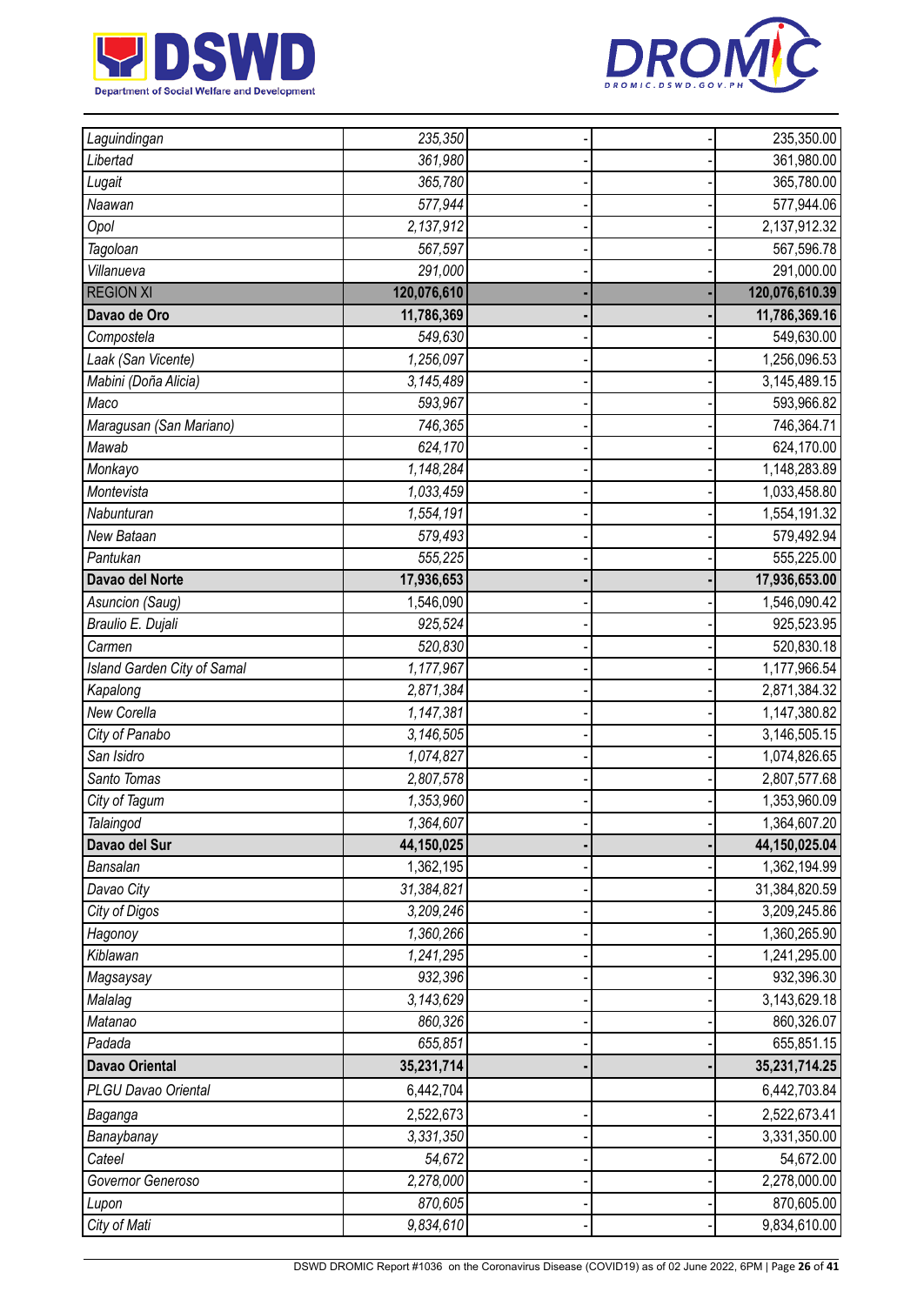



| San Isidro                             | 1,457,920  |  | 1,457,920.00  |
|----------------------------------------|------------|--|---------------|
| Tarragona                              | 8,439,180  |  | 8,439,180.00  |
| <b>Davao Occidental</b>                | 10,971,849 |  | 10,971,848.94 |
| Malita                                 | 2,491,606  |  | 2,491,606.38  |
| Santa Maria                            | 6,259,343  |  | 6,259,342.56  |
| Sarangani                              | 2,220,900  |  | 2,220,900.00  |
| <b>REGION XII</b>                      | 49,188,581 |  | 49,188,581.00 |
| <b>North Cotabato</b>                  | 13,663,119 |  | 13,663,119.00 |
| Alamada                                | 1,018,391  |  | 1,018,391.00  |
| Aleosan                                | 550,000    |  | 550,000.00    |
| Antipas                                | 550,000    |  | 550,000.00    |
| Arakan                                 | 545,600    |  | 545,600.00    |
| Banisilan                              | 550,000    |  | 550,000.00    |
| Kabacan                                | 550,000    |  | 550,000.00    |
| Carmen                                 | 550,000    |  | 550,000.00    |
| City of Kidapawan                      | 1,341,226  |  | 1,341,226.00  |
| Libungan                               | 550,000    |  | 550,000.00    |
| Magpet                                 | 545,600    |  | 545,600.00    |
| Makilala                               | 545,600    |  | 545,600.00    |
| Matalam                                | 550,000    |  | 550,000.00    |
| Midsayap                               | 1,145,237  |  | 1,145,237.00  |
| <b>M'lang</b>                          | 2,202,900  |  | 2,202,900.00  |
| Pigkawayan                             | 550,000    |  | 550,000.00    |
| Pikit                                  | 550,000    |  | 550,000.00    |
| <b>President Roxas</b>                 | 818,565    |  | 818,565.00    |
| Tulunan                                | 550,000    |  | 550,000.00    |
| Sarangani                              | 8,238,450  |  | 8,238,450.00  |
| PLGU Sarangani                         | 1,925,000  |  | 1,925,000.00  |
| Kiamba                                 | 602,800    |  | 602,800.00    |
| Maasim                                 | 602,800    |  | 602,800.00    |
| Maitum                                 | 602,800    |  | 602,800.00    |
| Alabel                                 | 1,184,150  |  | 1,184,150.00  |
| Glan                                   | 1,565,300  |  | 1,565,300.00  |
| Malapatan                              | 1,152,800  |  | 1,152,800.00  |
| Malungon                               | 602,800    |  | 602,800.00    |
| <b>South Cotabato</b>                  | 16,930,277 |  | 16,930,277.00 |
| <b>PLGU South Cotabato</b>             | 1,600,000  |  | 1,600,000.00  |
| Banga                                  | 1,489,950  |  | 1,489,950.00  |
| <b>General Santos City (Dadiangas)</b> | 1,031,800  |  | 1,031,800.00  |
| City of Koronadal                      | 2,524,344  |  | 2,524,344.00  |
| Lake Sebu                              | 944,350    |  | 944,350.00    |
| Norala                                 | 1,038,950  |  | 1,038,950.00  |
| Polomolok                              | 807,300    |  | 807,300.00    |
| Santo Niño                             | 804,650    |  | 804,650.00    |
| Surallah                               | 2,352,280  |  | 2,352,280.00  |
| Tampakan                               | 939,950    |  | 939,950.00    |
| Tantangan                              | 1,212,563  |  | 1,212,563.00  |
| T'boli                                 | 669,350    |  | 669,350.00    |
| Tupi                                   | 1,514,790  |  | 1,514,790.00  |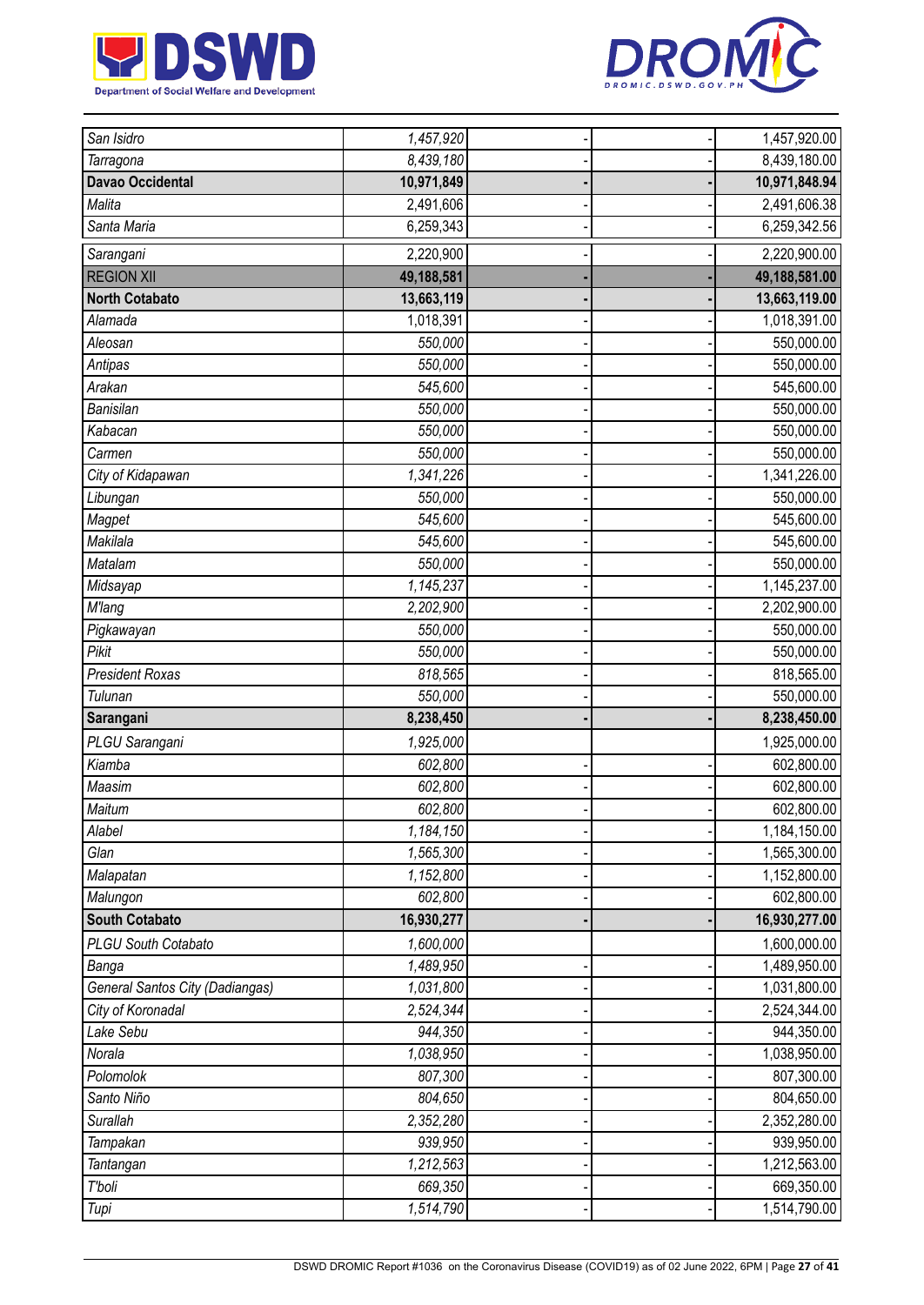



| <b>Sultan Kudarat</b>      | 9,331,235  |              | 9,331,235.00  |
|----------------------------|------------|--------------|---------------|
| Columbio                   | 614,900    |              | 614,900.00    |
| <b>Isulan</b>              | 614,900    |              | 614,900.00    |
| Lambayong (Mariano Marcos) | 614,900    |              | 614,900.00    |
| Lutayan                    | 614,900    |              | 614,900.00    |
| President Quirino          | 614,900    |              | 614,900.00    |
| City of Tacurong           | 885,500    |              | 885,500.00    |
| Bagumbayan                 | 781,550    |              | 781,550.00    |
| Esperanza                  | 614,900    |              | 614,900.00    |
| Kalamansig                 | 2,107,835  |              | 2,107,835.00  |
| Lebak                      | 614,900    |              | 614,900.00    |
| Palimbang                  | 637,150    |              | 637,150.00    |
| Sen. Ninoy Aquino          | 614,900    |              | 614,900.00    |
| <b>Cotabato City</b>       | 1,025,500  |              | 1,025,500.00  |
| <b>CARAGA</b>              | 79,537,771 | 2,965,600.00 | 82,503,370.89 |
| <b>Agusan del Norte</b>    | 20,639,294 |              | 20,639,293.51 |
| Buenavista                 | 182,476    |              | 182,476.25    |
| <b>Butuan City</b>         | 8,459,956  |              | 8,459,956.13  |
| City of Cabadbaran         | 761,424    |              | 761,423.63    |
| Carmen                     | 49,766     |              | 49,766.25     |
| Jabonga                    | 2,098,801  |              | 2,098,800.75  |
| Kitcharao                  | 1,125,473  |              | 1,125,472.50  |
| Las Nieves                 | 1,941,885  |              | 1,941,885.00  |
| Nasipit                    | 4,472,541  |              | 4,472,540.56  |
| Remedios T. Romualdez      | 448,072    |              | 448,072.44    |
| Tubay                      | 1,098,900  |              | 1,098,900.00  |
| Agusan del Sur             | 15,617,741 |              | 15,617,740.85 |
| City of Bayugan            | 4,707,181  |              | 4,707,181.01  |
| <b>Bunawan</b>             | 1,801,383  |              | 1,801,382.97  |
| Esperanza                  | 597,195    |              | 597,195.00    |
| La Paz                     | 2,222,520  |              | 2,222,520.25  |
| Loreto                     | 82,944     |              | 82,943.75     |
| Prosperidad                | 1,736,611  |              | 1,736,611.11  |
| San Francisco              | 928,991    |              | 928,991.10    |
| San Luis                   | 392,918    |              | 392,918.31    |
| Santa Josefa               | 2,442,435  |              | 2,442,434.85  |
| Sibagat                    | 248,831    |              | 248,831.25    |
| Talacogon                  | 248,831    |              | 248,831.25    |
| Veruela                    | 207,900    |              | 207,900.00    |
| Surigao del Norte          | 21,500,705 | 915,600.00   | 22,416,305.34 |
| Alegria                    | 243,855    |              | 243,854.63    |
| Bacuag                     | 1,524,144  |              | 1,524,143.75  |
| <b>Burgos</b>              | 522,435    |              | 522,435.00    |
| Claver                     | 1,581,299  |              | 1,581,299.38  |
| Dapa                       | 1,025,940  |              | 1,025,940.00  |
| Del Carmen                 | 1,098,900  |              | 1,098,900.00  |
| General Luna               | 1,025,940  |              | 1,025,940.00  |
| Gigaquit                   | 522,546    |              | 522,545.63    |
| <b>Mainit</b>              | 1,640,265  |              | 1,640,265.00  |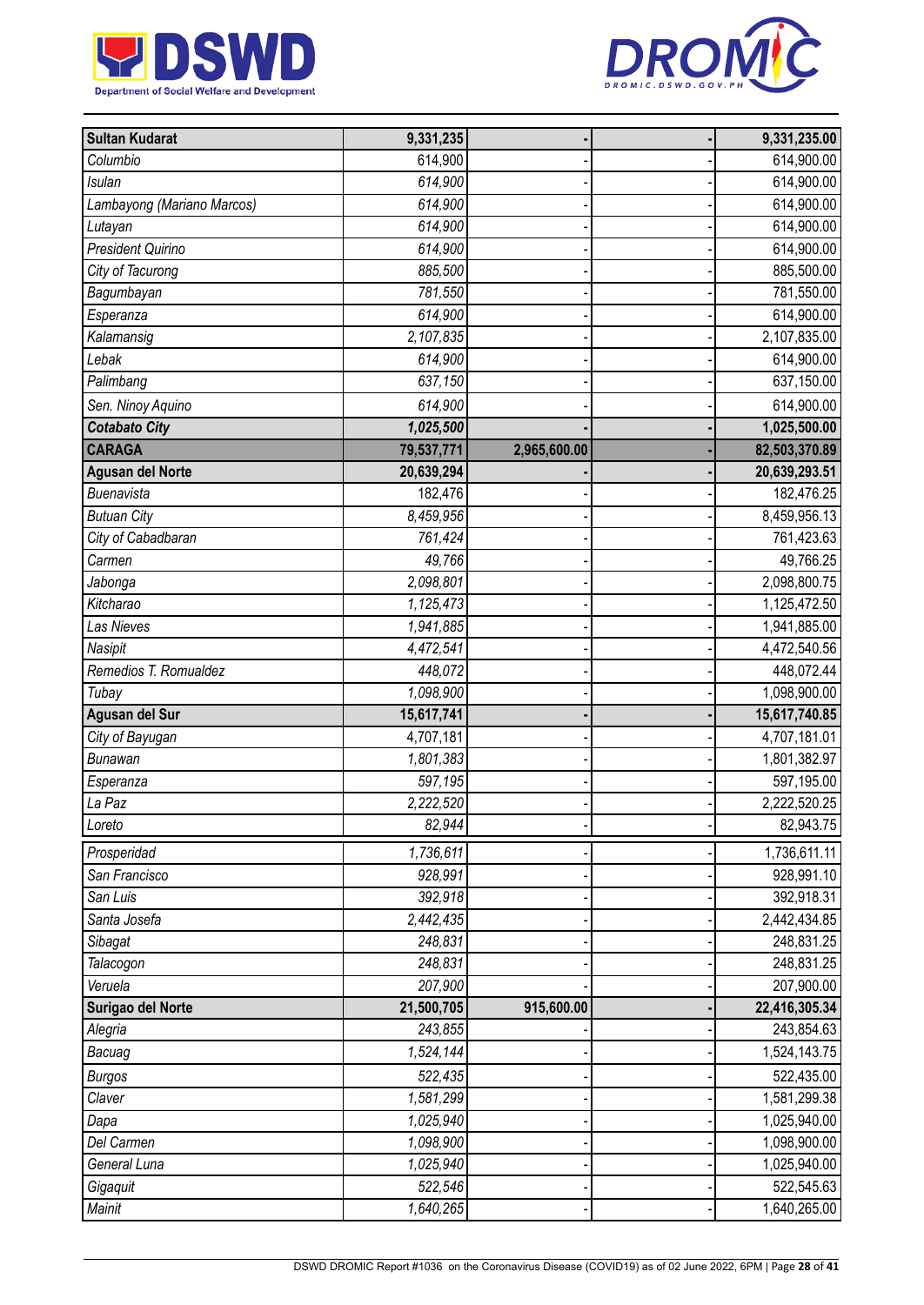



|                          | 3,791,049            |              |              | 3,791,048.60               |
|--------------------------|----------------------|--------------|--------------|----------------------------|
| Pilar                    | 641,025              |              |              | 641,025.00                 |
| San Benito               | 641,025              |              |              | 641,025.00                 |
| San Francisco (Anao-aon) | 215,654              |              |              | 215,653.75                 |
| San Isidro               | 1,025,940            |              |              | 1,025,940.00               |
| Santa Monica (Sapao)     | 806,226              |              |              | 806,226.30                 |
| Sison                    | 1,230,199            |              |              | 1,230,198.75               |
| Socorro                  | 2,295,632            |              |              | 2,295,631.56               |
| Surigao City             | 293,655              |              |              | 293,655.49                 |
| Tagana-an                |                      | 915,600.00   |              | 915,600.00                 |
| Tubod                    | 1,374,978            |              |              | 1,374,977.50               |
| Surigao del Sur          | 21,780,031           | 2,050,000.00 |              | 23,830,031.19              |
| City of Bislig           | 1,705,013            |              |              | 1,705,012.91               |
| Cagwait                  | 1,098,900            |              |              | 1,098,900.00               |
| Cantilan                 | 5,665,465            |              |              | 5,665,464.80               |
| Carmen                   | 253,673              |              |              | 253,673.19                 |
| Carrascal                | 567,570              |              |              | 567,569.75                 |
| Cortes                   | 1,616,970            |              |              | 1,616,970.28               |
| Lanuza                   | 157,593              |              |              | 157,593.13                 |
| Lianga                   | 712,366              |              |              | 712,365.50                 |
| Lingig                   | 132,710              |              |              | 132,710.00                 |
| Madrid                   | 729,988              |              |              | 729,988.13                 |
| Marihatag                | 2,294,150            |              |              | 2,294,150.33               |
| San Agustin              | 1,426,568            |              |              | 1,426,567.56               |
| San Miguel               | 2,156,594            | 2,050,000.00 |              | 4,206,593.75               |
| Tagbina                  | 66,355               |              |              | 66,355.00                  |
| Tago                     | 1,882,395            |              |              | 1,882,395.00               |
| City of Tandag           | 1,313,722            |              |              | 1,313,721.86               |
| CAR                      | 213,136,964          | 366,417.00   | 8,996,447.40 | 222,499,828.29             |
| Abra                     | 46,047,281           | 31,955.00    | 39,000.00    | 46,118,236.41              |
| Bangued                  | 9,204,824            |              |              | 9,204,823.98               |
| <b>Boliney</b>           | 1,146,678            |              |              | 1,146,678.24               |
| <b>Bucay</b>             | 801,970              |              |              | 801,970.20                 |
| <b>Bucloc</b>            | 448,386              |              |              | 448,385.56                 |
|                          |                      |              |              |                            |
| Daguioman                | 1,285,764            |              |              | 1,285,764.26               |
| Danglas                  | 1,467,375            |              |              | 1,467,375.16               |
| Dolores                  | 2,886,683            |              |              | 2,886,682.68               |
| La Paz                   | 2,070,207            |              |              | 2,070,206.50               |
| Lacub                    | 349,087              |              |              | 349,086.88                 |
| Lagangilang              | 3,214,110            |              |              | 3,214,109.88               |
| Lagayan                  | 1,979,978            |              | 39,000.00    | 2,018,977.84               |
| Langiden                 | 409,882              |              |              | 409,881.72                 |
| Licuan-Baay (Licuan)     | 1,242,395            |              |              | 1,242,395.12               |
| Luba                     | 551,082              |              |              | 551,081.82                 |
| Malibcong                | 1,828,865            |              |              | 1,828,865.28               |
| Manabo                   | 1,439,286            |              |              | 1,439,285.56               |
| Penarrubia               | 1,319,167            |              |              | 1,319,167.42               |
| Pidigan<br>Pilar         | 889,875<br>1,317,926 |              |              | 889,874.88<br>1,317,925.94 |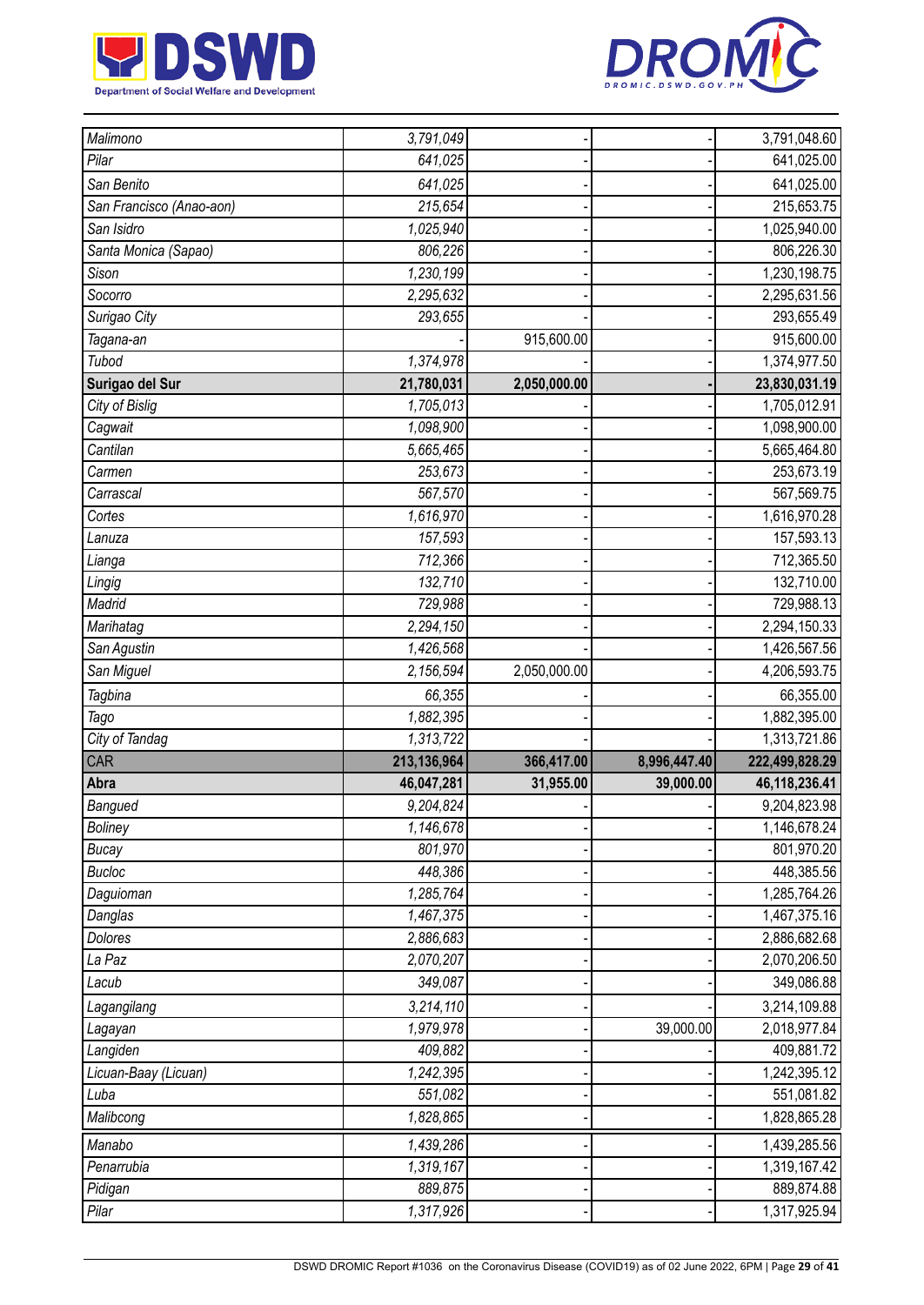



| Sallapadan            | 1,494,026  |            |              | 1,494,025.68    |
|-----------------------|------------|------------|--------------|-----------------|
| San Isidro            | 74,388     |            |              | 74,388.00       |
| San Juan              | 2,386,451  | 11,955.00  |              | 2,398,405.94    |
| San Quintin           | 932,966    | 20,000.00  |              | 952,966.31      |
| <b>Tayum</b>          | 849,058    |            |              | 849,058.10      |
| Tineg                 | 1,090,479  |            |              | 1,090,478.82    |
| Tubo                  | 1,505,989  |            |              | 1,505,988.96    |
| Villaviciosa          | 3,860,386  |            |              | 3,860,385.68    |
| Apayao                | 23,603,078 |            |              | 23,603,078.21   |
| Calanasan (Bayag)     | 1,140,226  |            |              | 1,140,225.86    |
| Conner                | 2,915,730  |            |              | 2,915,730.04    |
| Flora                 | 1,386,365  |            |              | 1,386,365.13    |
| Kabugao               | 1,974,051  |            |              | 1,974,051.41    |
| Luna                  | 7,114,698  |            |              | 7, 114, 698. 13 |
| Pudtol                | 5,337,098  |            |              | 5,337,098.15    |
| Santa Marcela         | 3,734,909  |            |              | 3,734,909.49    |
| <b>Benguet</b>        | 63,949,495 | 334,462.00 | 8,957,447.40 | 73,241,404.56   |
| Atok                  | 864,045    |            |              | 864,044.94      |
| <b>Baguio City</b>    | 27,936,333 |            | 8,746,800.40 | 36,683,133.82   |
| Bakun                 | 1,980,657  |            |              | 1,980,657.10    |
| <b>Bokod</b>          | 1,035,834  |            |              | 1,035,834.00    |
| <b>Buguias</b>        | 2,794,011  | 20,000.00  | 76,000.00    | 2,890,010.52    |
| Itogon                | 6,266,215  | 239,607.00 | 134,647.00   | 6,640,468.68    |
| Kabayan               | 1,043,641  | 33,855.00  |              | 1,077,496.30    |
| Kapangan              | 1,465,108  |            |              | 1,465,108.46    |
| Kibungan              | 572,470    |            |              | 572,470.12      |
| La Trinidad           | 8,856,170  |            |              | 8,856,169.84    |
| Mankayan              | 3,809,277  |            |              | 3,809,277.18    |
| Sablan                | 1,233,879  |            |              | 1,233,879.08    |
| Tuba                  | 5,141,636  | 41,000.00  |              | 5, 182, 635. 78 |
| Tublay                | 950,219    |            |              | 950,218.74      |
| <b>Ifugao</b>         | 19,841,168 |            |              | 19,841,168.46   |
| Aguinaldo             | 1,172,326  |            |              | 1,172,326.46    |
| Alfonso Lista (Potia) | 752,371    |            |              | 752,371.21      |
| Asipulo               | 623,184    |            |              | 623,184.18      |
| Banaue                | 2,821,395  |            |              | 2,821,395.24    |
| Hingyon               | 1,204,817  |            |              | 1,204,816.88    |
| Hungduan              | 1,409,131  |            |              | 1,409,131.32    |
| Kiangan               | 2,379,218  |            |              | 2,379,217.53    |
| Lagawe                | 4,717,702  |            |              | 4,717,701.51    |
| Lamut                 | 3,417,628  |            |              | 3,417,628.24    |
| Mayoyao               | 280,734    |            |              | 280,733.76      |
| Tinoc                 | 1,062,662  |            |              | 1,062,662.13    |
| Kalinga               | 34,903,968 |            |              | 34,903,967.78   |
| Balbalan              | 4,170,774  |            |              | 4,170,773.60    |
| Lubuagan              | 2,555,301  |            |              | 2,555,300.81    |
| Pasil                 | 3,295,884  |            |              | 3,295,883.91    |
| Pinukpuk              | 3,322,432  |            |              | 3,322,432.40    |
| Tanudan               | 1,479,732  |            |              | 1,479,732.08    |
| Tinglayan             | 1,947,401  |            |              | 1,947,400.54    |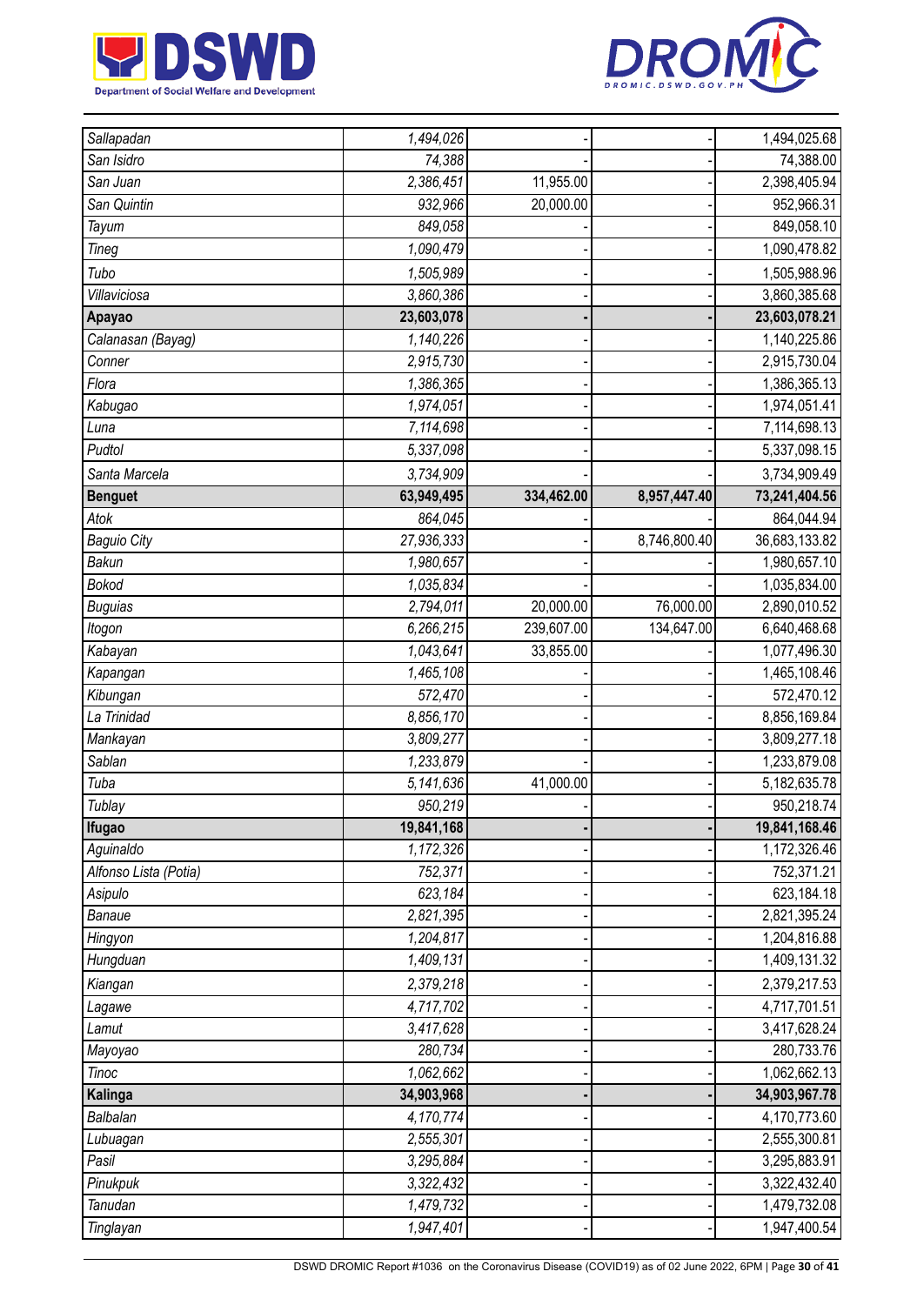



| Rizal (Liwan)                 | 4,073,910  |  | 4,073,910.12  |
|-------------------------------|------------|--|---------------|
| City of Tabuk                 | 14,058,534 |  | 14,058,534.32 |
| <b>Mountain Province</b>      | 24,791,973 |  | 24,791,972.87 |
| <b>Barlig</b>                 | 1,163,903  |  | 1,163,902.96  |
| <b>Bontoc</b>                 | 5,384,267  |  | 5,384,267.04  |
| Natonin                       | 1,168,244  |  | 1,168,244.00  |
| Paracelis                     | 1,574,484  |  | 1,574,483.95  |
| Sadanga                       | 482,286    |  | 482,286.00    |
| Bauko                         | 3,031,691  |  | 3,031,691.31  |
| Besao                         | 2,434,291  |  | 2,434,291.29  |
| Sabangan                      | 2,681,633  |  | 2,681,632.54  |
| Sagada                        | 3,754,336  |  | 3,754,335.57  |
| Tadian                        | 3,116,838  |  | 3,116,838.21  |
| <b>BARMM</b>                  | 4,942,209  |  | 4,942,208.94  |
| <b>Basilan</b>                | 1,679,181  |  | 1,679,180.94  |
| City of Lamitan               | 428,751    |  | 428,750.84    |
| Lantawan                      | 412,012    |  | 412,012.22    |
| Maluso                        | 169,123    |  | 169,122.92    |
| Tipo-Tipo                     | 224,898    |  | 224,897.50    |
| Ungkaya Pukan                 | 444,397    |  | 444,397.46    |
| Lanao del Sur                 | 222,000    |  | 222,000.00    |
| Marawi City                   | 222,000    |  | 222,000.00    |
| Sulu                          | 10,920     |  | 10,920.00     |
| Indanan                       | 546        |  | 546.00        |
| Jolo                          | 4,368      |  | 4,368.00      |
| Maimbung                      | 546        |  | 546.00        |
| Panglima Estino (New Panamao) | 546        |  | 546.00        |
| Parang                        | 546        |  | 546.00        |
| Talipao                       | 1,092      |  | 1,092.00      |
| <b>Tongkil</b>                | 3,276      |  | 3,276.00      |
| Tawi-tawi                     | 3,030,108  |  | 3,030,108.00  |
| Bongao                        | 820,638    |  | 820,638.00    |
| Panglima Sugala (Balimbing)   | 2,209,470  |  | 2,209,470.00  |

Note: Reflected cost of assistance under DSWD are FNIs provided and does not include other DSWD social services and Social Amelioration Program (SAP) for target beneficiaries. Also, assistance provided by LGUs is excluded in the breakdown.

*Source: DSWD-Field Offices (FOs)*

# **Status of Prepositioned Resources: Stockpile and Standby Funds**

The DSWD Central Office (CO), FOs, and National Resource Operations Center (NROC) have stockpiles and standby funds amounting to **₱1,792,729,217.16** with breakdown as follows (see Table 2):

#### **a. Standby Funds**

A total of **₱747,354,879.60 standby funds** in the CO and FOs. Of the said amount, **₱671,000,305.04** is the available **Quick Response Fund (QRF)** in the CO.

#### **b. Stockpiles**

A total of **519,877 family food packs (FFPs)** amounting to **₱327,173,185.51, other food**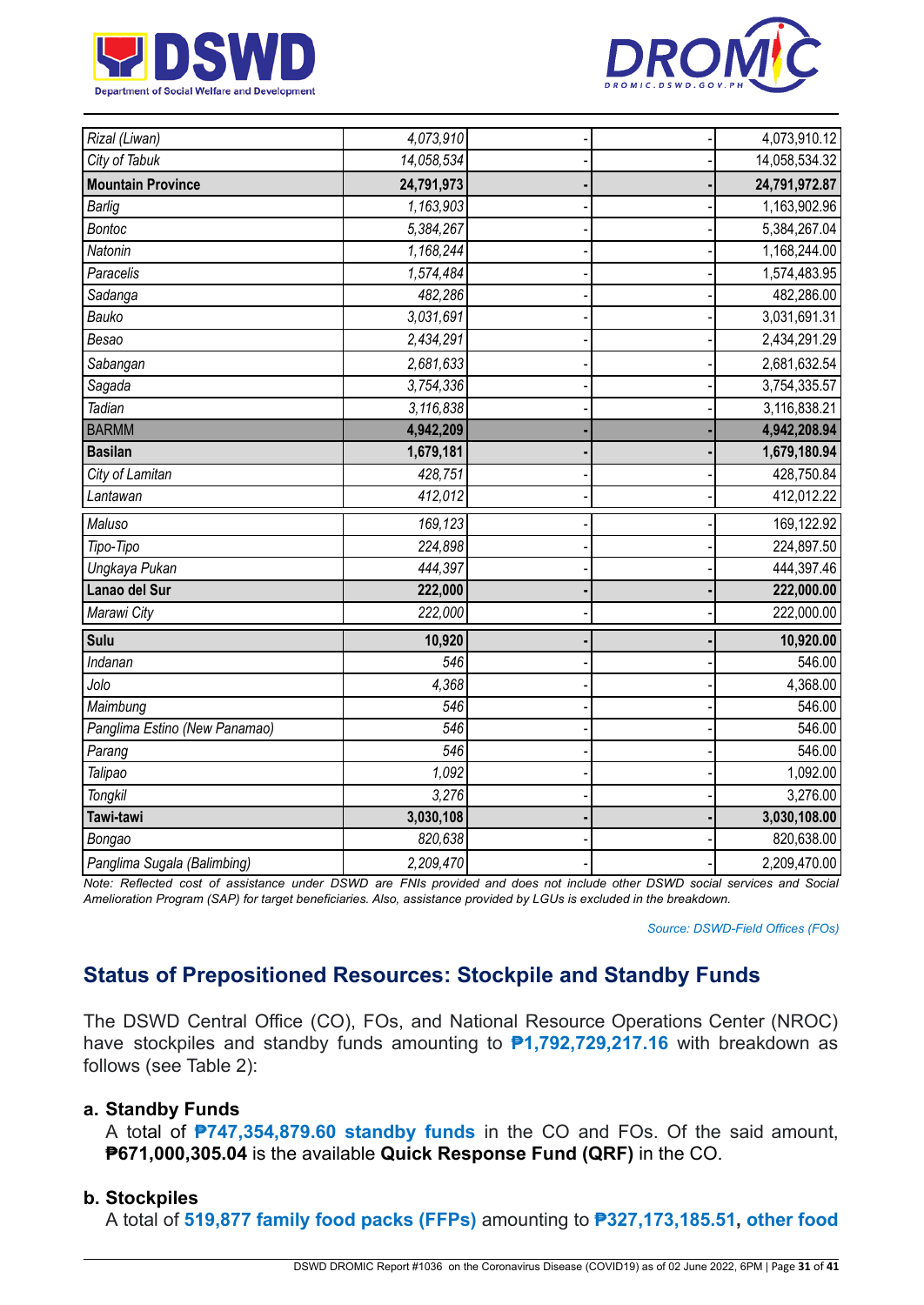



### **items** amounting to **₱233,588,223.17**, and **non-food items (FNIs)** amounting to **₱484,612,928.88** are available.

#### *Table 2. Available Stockpiles and Standby Funds*

|                         |                                |                 | <b>STOCKPILE</b>         |                   |                                        |                                                               |
|-------------------------|--------------------------------|-----------------|--------------------------|-------------------|----------------------------------------|---------------------------------------------------------------|
| <b>OFFICE</b>           | <b>STANDBY</b><br><b>FUNDS</b> |                 | <b>FAMILY FOOD PACKS</b> |                   | <b>NON-FOOD</b><br><b>RELIEF ITEMS</b> | <b>TOTAL STANDBY</b><br><b>FUNDS&amp;</b><br><b>STOCKPILE</b> |
|                         |                                | <b>QUANTITY</b> | <b>TOTAL COST</b>        | <b>TOTAL COST</b> | <b>TOTAL COST</b>                      |                                                               |
| <b>TOTAL</b>            | 747,354,879.60                 | 519,877         | 327, 173, 185.51         | 233,588,223.17    | 484,612,928.88                         | 1,792,729,217.16                                              |
| DSWD-CO                 | 671,000,305.04                 |                 |                          |                   |                                        | 671,000,305.04                                                |
| NRLMB-NROC              |                                | 82,544          | 52,225,685.00            | 45, 185, 756. 64  | 96,694,574.79                          | 194,106,016.43                                                |
| NRLMB-VDRC              |                                | 6,729           | 4,329,910.00             | 63,072,741.40     | 72,010.00                              | 67,474,661.40                                                 |
| DSWD-FO I               | 3,506,000.00                   | 13,470          | 8,043,970.00             | 12,167,019.25     | 17,528,840.15                          | 41,245,829.40                                                 |
| <b>DSWD-FOII</b>        | 5,000,000.00                   | 35,249          | 21,400,975.00            | 1,341,199.28      | 26,996,594.40                          | 54,738,768.68                                                 |
| <b>DSWD-FO III</b>      | 5,955,038.04                   | 7,231           | 3,519,517.29             | 7,748,207.44      | 2,260,138.00                           | 19,482,900.77                                                 |
| DSWD-FO<br>CALABARZON   | 5,000,000.47                   | 8,138           | 5,190,204.70             | 3,035,571.60      | 63,953,235.16                          | 77,179,011.93                                                 |
| <b>DSWD-FO MIMAROPA</b> | 5,315,622.78                   | 26,218          | 18,574,613.57            | 9,984,849.00      | 18,525,527.34                          | 52,400,612.69                                                 |
| DSWD-FOV                | 5,000,642.50                   | 26,209          | 12,761,890.35            | 6,010,097.03      | 38,809,356.65                          | 62,581,986.53                                                 |
| <b>DSWD-FO VI</b>       | 5,000,000.00                   | 18,810          | 9,360,798.00             | 4,329,661.82      | 35,129,590.14                          | 53,820,049.96                                                 |
| <b>DSWD-FO VII</b>      | 5,000,000.00                   | 26,987          | 14,842,270.00            | 23,383,966.87     | 3,712,382.61                           | 46,938,619.48                                                 |
| <b>DSWD-FO VIII</b>     | 5,000,000.00                   | 22,797          | 14,349,082.27            | 5,074,126.50      | 31,281,856.37                          | 55,705,065.14                                                 |
| <b>DSWD-FOIX</b>        | 5,000,000.00                   | 13,703          | 7,488,552.47             | 3,711,387.04      | 13,476,530.33                          | 29,676,469.84                                                 |
| DSWD-FOX                | 6,193,317.50                   | 24,039          | 17,325,428.00            | 21,821,383.83     | 27,658,293.79                          | 72,998,423.12                                                 |
| <b>DSWD-FO XI</b>       | 5,090,000.00                   | 20,987          | 13,261,319.00            | 10,938,329.00     | 25,798,288.30                          | 55,087,936.30                                                 |
| <b>DSWD-FO XII</b>      | 5,000,969.85                   | 43,230          | 25,906,500.00            | 7,638,855.00      | 32,945,373.38                          | 71,491,698.23                                                 |
| <b>DSWD-FO CARAGA</b>   | 4,126,401.00                   | 116,365         | 80,740,343.92            | 334,307.51        | 14,104,418.60                          | 99,305,471.03                                                 |
| <b>DSWD-FO NCR</b>      | 1,165,763.30                   | 1,772           | 1,012,920.96             | 4,079,454.45      | 2,153,677.69                           | 8,411,816.40                                                  |
| <b>DSWD-FO CAR</b>      | 5,000,819.12                   | 25,399          | 16,839,204.98            | 3,731,309.51      | 33,512,241.18                          | 59,083,574.79                                                 |

Note: The Inventory Summary is as of 02 June 2022, 4PM. Replenishment of standby funds for DSWD FO NCR is currently being *processed.*

*Sources: DRMB and NRLMB*

# **Situational Reports**

#### **DSWD-DRMB**

| The Disaster Response Management Bureau (DRMB) is on <b>BLUE</b> alert status<br>$\bullet$<br>for COVID-19 response operations.<br>DSWD-DRMB Disaster Operations Support Division (DOSD) continuously<br>$\bullet$<br>facilitates the downloading of funds to DSWD-FOs.<br>The DRMB Operations Center (OpCen) is in 24/7 virtual operation to closely<br>$\bullet$<br>monitor and coordinate with the National Resource and Logistics Management<br>Bureau (NRLMB) and DSWD Field Offices for significant updates on COVID-19<br>02 June 2022<br>response operations.<br>DSWD-DRMB Preparedness for Response Division (PRD) in coordination with<br>$\bullet$<br>other DRMB divisions and concerned offices is continuously monitoring and<br>updating the status of the standby funds.<br>DSWD-DRMB DOSD, in coordination with other DRMB divisions and concerned<br>$\bullet$<br>offices, is continuously facilitating the replenishment of the standby funds. |
|------------------------------------------------------------------------------------------------------------------------------------------------------------------------------------------------------------------------------------------------------------------------------------------------------------------------------------------------------------------------------------------------------------------------------------------------------------------------------------------------------------------------------------------------------------------------------------------------------------------------------------------------------------------------------------------------------------------------------------------------------------------------------------------------------------------------------------------------------------------------------------------------------------------------------------------------------------------|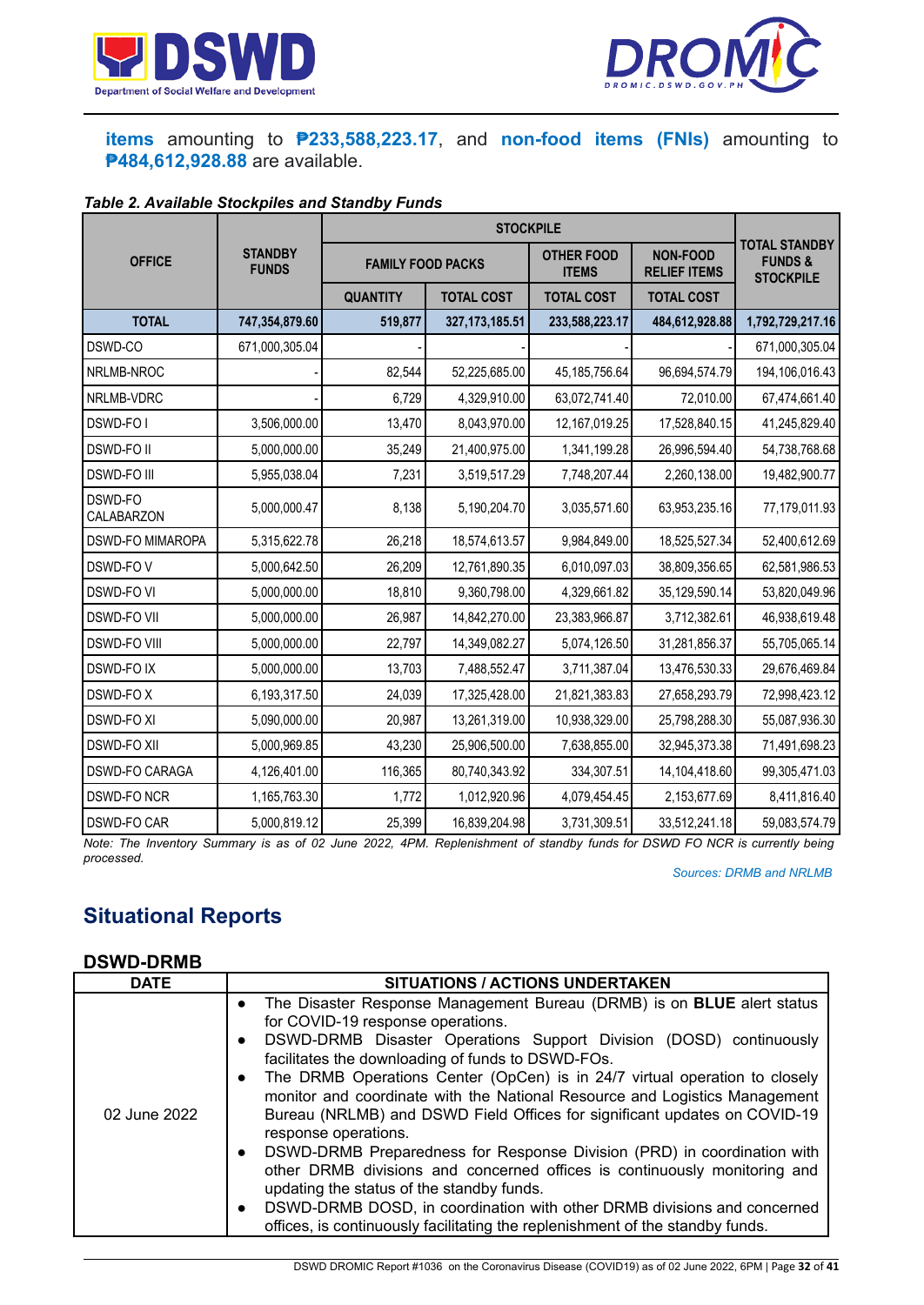



#### **DSWD-NRLMB**

| <b>DATE</b>  | <b>SITUATIONS / ACTIONS UNDERTAKEN</b>                                                                                                                     |
|--------------|------------------------------------------------------------------------------------------------------------------------------------------------------------|
| 02 June 2022 | DSWD-NRLMB is continuously repacking goods for possible augmentation.<br>DSWD-NRLMB provides logistical augmentation to FOs on delivering FFPs to<br>LGUs. |

### **DSWD-FO NCR**

| <b>DATE</b> |                                                                                                                |                                                                                                                                                                                                                                   |                     | <b>SITUATIONS / ACTIONS UNDERTAKEN</b>                                                                                                                                                                                                                                                                                                                                                                                                                                                                                                                                                                                                       |                                  |                |
|-------------|----------------------------------------------------------------------------------------------------------------|-----------------------------------------------------------------------------------------------------------------------------------------------------------------------------------------------------------------------------------|---------------------|----------------------------------------------------------------------------------------------------------------------------------------------------------------------------------------------------------------------------------------------------------------------------------------------------------------------------------------------------------------------------------------------------------------------------------------------------------------------------------------------------------------------------------------------------------------------------------------------------------------------------------------------|----------------------------------|----------------|
|             | $\bullet$                                                                                                      | The Asian Development Bank (ADB) donated \$5,000,000.00 or approximately<br>P250,000,000.00 worth of goods for augmentation to LGUs in Metro Manila. The<br>DSWD-NRLMB, Philippine Army, and the DSWD-FO NCR are working together |                     |                                                                                                                                                                                                                                                                                                                                                                                                                                                                                                                                                                                                                                              |                                  |                |
|             |                                                                                                                |                                                                                                                                                                                                                                   |                     | in facilitating the delivery of said goods in the form of bags of rice (50kg per bag).                                                                                                                                                                                                                                                                                                                                                                                                                                                                                                                                                       |                                  |                |
|             | As of reporting time, the following were delivered:                                                            |                                                                                                                                                                                                                                   |                     |                                                                                                                                                                                                                                                                                                                                                                                                                                                                                                                                                                                                                                              |                                  |                |
|             | LGU                                                                                                            | No. of<br><b>Bags</b>                                                                                                                                                                                                             | <b>Cost Per Bag</b> | No. of Relief<br>Goods                                                                                                                                                                                                                                                                                                                                                                                                                                                                                                                                                                                                                       | <b>Cost Per</b><br><b>Relief</b> | <b>Total</b>   |
|             | Caloocan                                                                                                       | 500                                                                                                                                                                                                                               | 1,700.00            | 16,500                                                                                                                                                                                                                                                                                                                                                                                                                                                                                                                                                                                                                                       | 2,500.00                         | 42,100,000.00  |
|             | Las Piñas                                                                                                      |                                                                                                                                                                                                                                   |                     | 5,850                                                                                                                                                                                                                                                                                                                                                                                                                                                                                                                                                                                                                                        | 2,500.00                         | 14,625,000.00  |
|             | Malabon                                                                                                        |                                                                                                                                                                                                                                   |                     | 14,603                                                                                                                                                                                                                                                                                                                                                                                                                                                                                                                                                                                                                                       | 2,500.00                         | 36,507,500.00  |
|             | Makati                                                                                                         |                                                                                                                                                                                                                                   |                     | 2,500                                                                                                                                                                                                                                                                                                                                                                                                                                                                                                                                                                                                                                        | 2,500.00                         | 6,250,000.00   |
|             | Mandaluyong                                                                                                    |                                                                                                                                                                                                                                   |                     | 11,357                                                                                                                                                                                                                                                                                                                                                                                                                                                                                                                                                                                                                                       | 2,500.00                         | 28,392,500.00  |
|             | Manila                                                                                                         | 500                                                                                                                                                                                                                               | 1,700.00            | 14,637                                                                                                                                                                                                                                                                                                                                                                                                                                                                                                                                                                                                                                       | 2,500.00                         | 37,442,500.00  |
|             | <b>Navotas</b>                                                                                                 |                                                                                                                                                                                                                                   |                     | 4,766                                                                                                                                                                                                                                                                                                                                                                                                                                                                                                                                                                                                                                        | 2,500.00                         | 11,915,000.00  |
|             | Pasay                                                                                                          | 500                                                                                                                                                                                                                               | 1,700.00            | 7,949                                                                                                                                                                                                                                                                                                                                                                                                                                                                                                                                                                                                                                        | 2,500.00                         | 20,722,500.00  |
| 18 May 2022 | Pateros                                                                                                        |                                                                                                                                                                                                                                   |                     | 2,600                                                                                                                                                                                                                                                                                                                                                                                                                                                                                                                                                                                                                                        | 2,500.00                         | 6,500,000.00   |
|             | Quezon                                                                                                         | 500                                                                                                                                                                                                                               | 1,700.00            | 23,200                                                                                                                                                                                                                                                                                                                                                                                                                                                                                                                                                                                                                                       | 2,500.00                         | 58,850,000.00  |
|             | San Juan                                                                                                       |                                                                                                                                                                                                                                   |                     | 3,000                                                                                                                                                                                                                                                                                                                                                                                                                                                                                                                                                                                                                                        | 2,500.00                         | 7,500,000.00   |
|             | Taguig                                                                                                         |                                                                                                                                                                                                                                   |                     | 10,194                                                                                                                                                                                                                                                                                                                                                                                                                                                                                                                                                                                                                                       | 2,500.00                         | 25,485,000.00  |
|             | Valenzuela                                                                                                     |                                                                                                                                                                                                                                   |                     | 27,648                                                                                                                                                                                                                                                                                                                                                                                                                                                                                                                                                                                                                                       | 2,500.00                         | 69,120,000.00  |
|             | <b>TOTAL</b>                                                                                                   | 2,000                                                                                                                                                                                                                             |                     | 144,804                                                                                                                                                                                                                                                                                                                                                                                                                                                                                                                                                                                                                                      |                                  | 365,410,000.00 |
|             | $\bullet$<br>$\bullet$<br>transport, and unloading of goods.<br>$\bullet$<br>Jose due to rising COVID-19 cases |                                                                                                                                                                                                                                   |                     | DSWD-FO NCR is continuously coordinating with the Joint Task Force-National<br>Capital Region (JTR-NCR) for possible provision of trucks/vehicles for hauling<br>and transport of goods. In the meantime, some of the LGUs have committed to<br>provide their own trucks/vehicles for the same purpose.<br>DSWD-FO NCR is continuously coordinating with the Philippine National Police<br>(PNP) for their assistance to ensure the safety and security during the hauling,<br>DSWD Field Office NCR facilitates the provision of family food packs (FFPs) as<br>augmentation to the individuals affected by the lockdown of Hospicio de San |                                  |                |

### **DSWD-FO CAR**

| <b>DATE</b> | <b>SITUATIONS / ACTIONS UNDERTAKEN</b>                                                                                                                                                                                                                                                                                                                                                                                                                                                                                                                                                                                                                                                                                                                                                                      |
|-------------|-------------------------------------------------------------------------------------------------------------------------------------------------------------------------------------------------------------------------------------------------------------------------------------------------------------------------------------------------------------------------------------------------------------------------------------------------------------------------------------------------------------------------------------------------------------------------------------------------------------------------------------------------------------------------------------------------------------------------------------------------------------------------------------------------------------|
| 25 May 2022 | Provision of assistance to the affected population due to granular lockdown as<br>$\bullet$<br>imposed by different LGUs.<br>On-going prepositioning of Food and Non-food Items to the provinces.<br>$\bullet$<br>DSWD-FOCAR is continuously processing the documents and releasing<br>$\bullet$<br>assistance for LSIs and Returning Overseas Filipinos (ROFs).<br>A total of 11,846 FFPs amounting to $\mathbf{P}6,080,067.66$ and 117 Hygiene Kits<br>$\bullet$<br>amounting to ₱172,399.50 were provided to the Locally Stranded Individuals<br>(LSIs) in CAR.<br>DSWD-FO CAR is in close coordination with DRMB and NRLMB for disaster<br>$\bullet$<br>operation concerns such as technical assistance, guidance, and facilitation of<br>logistical needs.<br><b>Social Amelioration Program (SAP)</b> |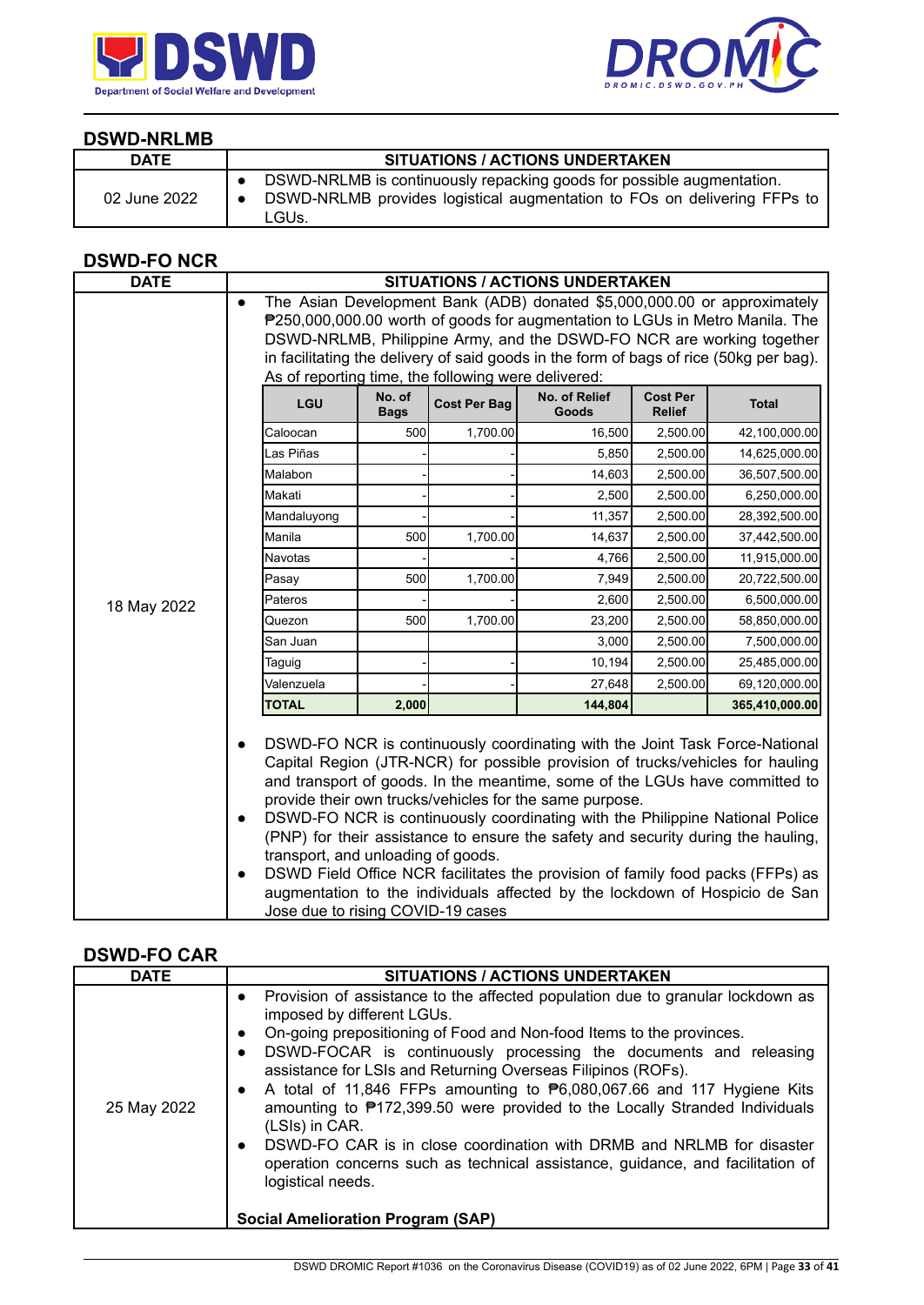



| <b>BENEFICIARY</b>    | <b>NO. OF BENEFICIARIES</b>                                               | <b>TOTAL AMOUNT PAID (PhP)</b> |
|-----------------------|---------------------------------------------------------------------------|--------------------------------|
| <b>FIRST TRANCHE</b>  |                                                                           |                                |
| Non-4Ps               | 345.309                                                                   | 1,895,361,350.00               |
| 4Ps                   | 73.009                                                                    | 302,987,350.00                 |
| <b>SECOND TRANCHE</b> |                                                                           |                                |
| Non-4Ps               | 96.944                                                                    | 533,192,000.00                 |
| 4Ps                   | 13.597                                                                    | 56,427,550.00                  |
|                       | DSWD-FO CAR responds to grievances relative to SAP and relief assistance. |                                |

#### **DSWD-FO I**

| <b>DATE</b>  | <b>SITUATIONS / ACTIONS UNDERTAKEN</b>                                                                                                                                                                                                                                                                                                                                                                                                                                                                                                                                                                                                                                                                                                                                                                                                                                                                                                                                                                                                                                                                                                                                                                                                                                                                                                                                                   |  |  |  |
|--------------|------------------------------------------------------------------------------------------------------------------------------------------------------------------------------------------------------------------------------------------------------------------------------------------------------------------------------------------------------------------------------------------------------------------------------------------------------------------------------------------------------------------------------------------------------------------------------------------------------------------------------------------------------------------------------------------------------------------------------------------------------------------------------------------------------------------------------------------------------------------------------------------------------------------------------------------------------------------------------------------------------------------------------------------------------------------------------------------------------------------------------------------------------------------------------------------------------------------------------------------------------------------------------------------------------------------------------------------------------------------------------------------|--|--|--|
|              | A total of 37 personnel are on duty/deployed region-wide to conduct response<br>$\bullet$<br>operations and to monitor and execute SAP implementation in the Region.<br>DSWD-FO I staff are continuously rendering duty as RIMT members at OCD RO<br>$\bullet$<br>1, City of San Fernando, La Union. Monitoring and updating of the status of<br>regional treatment and facilities, maps, COVID-19 daily monitoring report, LSIs<br>and ROFs, and conduct of contact tracing and major border checkpoints in the<br>Region are continually being conducted. Likewise, close coordination with the<br>provincial IMTs, among RIMT and other RDRRMC1 members is also maintained<br>for smooth operation against COVID-19 pandemic.                                                                                                                                                                                                                                                                                                                                                                                                                                                                                                                                                                                                                                                         |  |  |  |
| 01 June 2022 | <b>Social Amelioration Program (SAP)</b><br>A total of <b>P4,269,230,500.00</b> was paid to 776,211 beneficiaries in 125<br>cities/municipalities during the first tranche implementation in the Region.<br>A total amount of <b>P513,724,350.00</b> were paid through direct payout and cash<br>cards to 123,789 4Ps beneficiaries while a total amount of $P2,259,823,500.00$<br>were paid through financial service providers (FSPs) to 410,877 non-4Ps<br>beneficiaries in Pangasinan for the second tranche implementation.<br>A total amount of P262,333,500.00 was paid to 47,697 waitlisted beneficiaries<br>$\bullet$<br>in the Region.<br>A total amount of <b>P15,130,500.00</b> was paid to 1,887 TNVS/PUV drivers in the<br>$\bullet$<br>Region.<br>A total of 12,121 Non-Pantawid Pamilya beneficiaries in Pangasinan were<br>paid amounting to <b>P70,020,500.00</b> for the reprocessed refund from the Financial<br>Service Providers (FSPs) of Bayanihan SAP 2.<br>Payout for the SAP waitlisted and second tranche in the Region is still ongoing.<br>$\bullet$<br>Onsite validation during actual payout is also being conducted to ensure<br>eligibility of the beneficiaries.<br>DSWD-FO I staff noted all the observations, issues, queries, and concerns<br>$\bullet$<br>relative to SAP Implementation and provided appropriate actions and<br>recommendations. |  |  |  |

#### **DSWD-FO II**

| <b>DATE</b>   | SITUATIONS / ACTIONS UNDERTAKEN                                                                                                                                                                                                                                                                                                                                                                                                                                                                                                                                                                                                                                                                                                                                                                                                |  |  |  |
|---------------|--------------------------------------------------------------------------------------------------------------------------------------------------------------------------------------------------------------------------------------------------------------------------------------------------------------------------------------------------------------------------------------------------------------------------------------------------------------------------------------------------------------------------------------------------------------------------------------------------------------------------------------------------------------------------------------------------------------------------------------------------------------------------------------------------------------------------------|--|--|--|
| 09 March 2022 | DSWD-FO II continuously provides augmentation support through Assistance to<br>$\bullet$<br>Individuals in Crisis Situation (AICS). A total of 1,185 clients were served and<br>provided with assistance amounting to $\textbf{P}3,565,900.00$ through medical<br>assistance, burial assistance, food assistance, and other AICS services.<br>DSWD-FO II facilitated the LAG Payout and at present, an aggregate amount<br>of <b>P82,767,590</b> from the DSWD LAG Funds and <b>P65,622,550</b> from the For<br>Later Release (FLR) Fund of Office of the President was disbursed to 9,045<br>beneficiaries.<br>DSWD-FO II ensures provision of augmentation support to LGUs, stakeholders<br>and partners.<br><b>Social Amelioration Program (SAP)</b><br>The implementation of SAP-Waitlisted under Bayanihan<br>has already |  |  |  |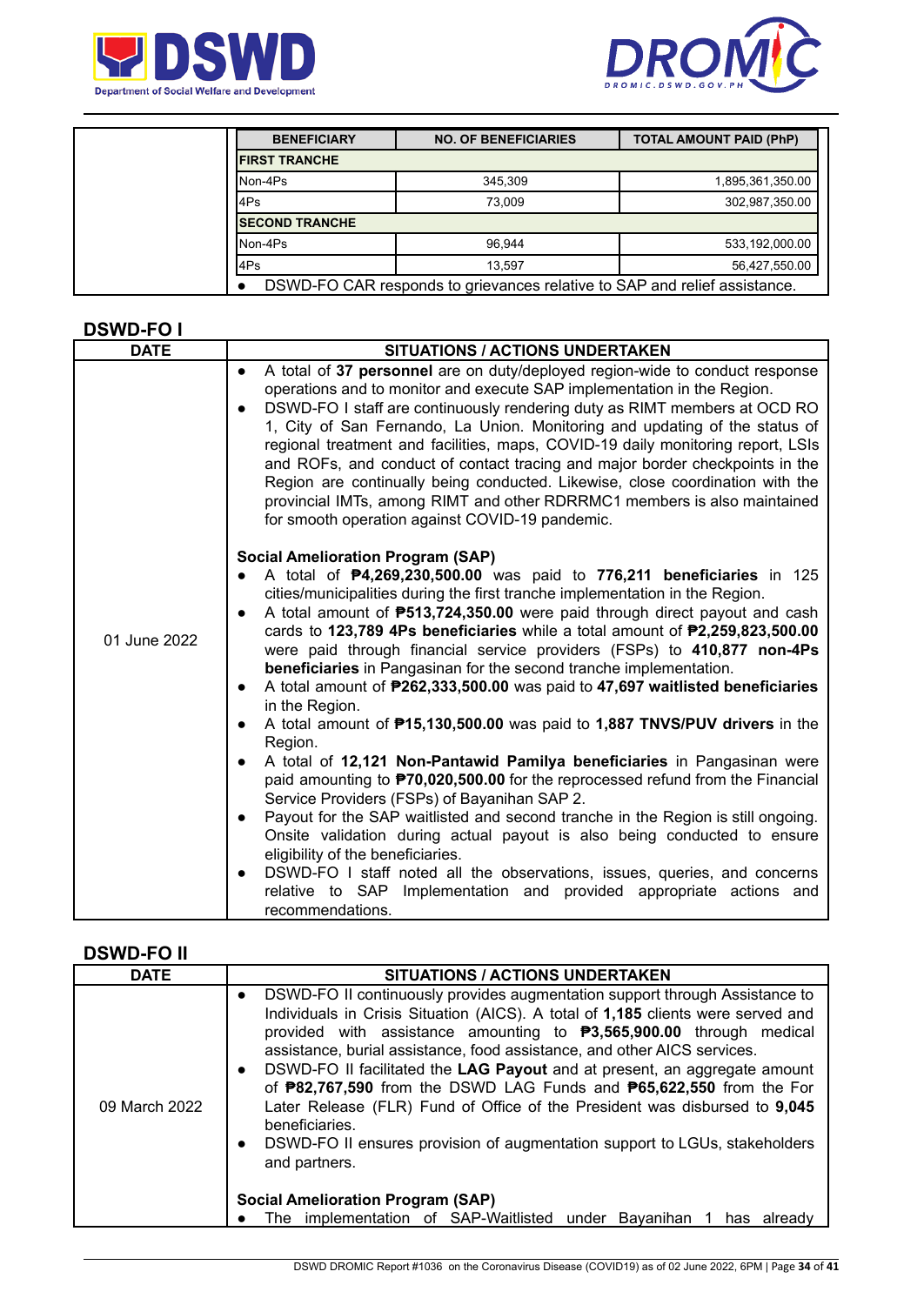



| concluded. DSWD-FO II was able to disburse an aggregate amount of<br>₱275,924,000.00 to 50,168 beneficiaries for the B1 waitlisted/left-out                                  |
|------------------------------------------------------------------------------------------------------------------------------------------------------------------------------|
| (combination of STARPAY service provider and SDO).<br>DSWD-FO II conducted a payout to 19,554 beneficiaries of Bayanihan 2 with a<br>total amount of <b>P104,720,000.00.</b> |

#### **DSWD-FO III**

| <b>DATE</b><br>Provision of 132,890 Family Food Packs to 109 LGUs, 1 NGA and 5 NGOs in<br>$\bullet$<br>the Region III amounting to $P61,741,894.33$<br>Provision of Non-Food Items to 7 LGUs and 2 NGA amounting to<br>$\bullet$<br>₱10,515,470.00.<br>DSWD-FO III has served 51,885 walk-in clients requesting assistance through<br>$\bullet$<br>AICS from March 16, 2020 to April 22, 2021 amounting to <b>P247, 733, 949.40.</b><br>A total of 103,361 beneficiaries received Social Pension assistance amounting<br>$\bullet$<br>to <b>P592,914,000.00</b> as of 16 April 2021.<br>DSWD-FO III is continuously repacking FFPs.<br>$\bullet$<br>DSWD-FO III regularly monitors the status of affected families and assistance<br>$\bullet$<br>provided by LGUs and other stakeholders due to COVID-19 pandemic. |           |                  |                                                                                    |  |  |  |
|---------------------------------------------------------------------------------------------------------------------------------------------------------------------------------------------------------------------------------------------------------------------------------------------------------------------------------------------------------------------------------------------------------------------------------------------------------------------------------------------------------------------------------------------------------------------------------------------------------------------------------------------------------------------------------------------------------------------------------------------------------------------------------------------------------------------|-----------|------------------|------------------------------------------------------------------------------------|--|--|--|
| NO. OF<br><b>TOTAL AMOUNT PAID</b><br><b>BENEFICIARY</b><br><b>REMARKS</b><br><b>BENEFICIARIES</b><br>(PhP)                                                                                                                                                                                                                                                                                                                                                                                                                                                                                                                                                                                                                                                                                                         |           |                  |                                                                                    |  |  |  |
| <b>FIRST TRANCHE</b><br>12 May 2021                                                                                                                                                                                                                                                                                                                                                                                                                                                                                                                                                                                                                                                                                                                                                                                 |           |                  |                                                                                    |  |  |  |
| Non-4Ps                                                                                                                                                                                                                                                                                                                                                                                                                                                                                                                                                                                                                                                                                                                                                                                                             | 1,504,018 | 9,776,117,000.00 | As of 28 May 2020                                                                  |  |  |  |
| 4Ps                                                                                                                                                                                                                                                                                                                                                                                                                                                                                                                                                                                                                                                                                                                                                                                                                 | 294,208   | 1,515,171,200.00 | As of 10 September 2020                                                            |  |  |  |
| Waitlisted                                                                                                                                                                                                                                                                                                                                                                                                                                                                                                                                                                                                                                                                                                                                                                                                          | 481,698   | 3,131,037,000.00 | As of 15 November 2020                                                             |  |  |  |
| <b>SECOND TRANCHE</b>                                                                                                                                                                                                                                                                                                                                                                                                                                                                                                                                                                                                                                                                                                                                                                                               |           |                  |                                                                                    |  |  |  |
| Non-4Ps                                                                                                                                                                                                                                                                                                                                                                                                                                                                                                                                                                                                                                                                                                                                                                                                             | 1,302,266 | 8,464,729,000.00 | As of 15 November 2020                                                             |  |  |  |
| 4Ps                                                                                                                                                                                                                                                                                                                                                                                                                                                                                                                                                                                                                                                                                                                                                                                                                 | 282,718   | 1,455,997,700.00 | As of 26 November 2020                                                             |  |  |  |
| Waitlisted                                                                                                                                                                                                                                                                                                                                                                                                                                                                                                                                                                                                                                                                                                                                                                                                          | 453,484   | 2,947,646,000.00 | As of 19 October 2020                                                              |  |  |  |
| <b>OTHERS</b>                                                                                                                                                                                                                                                                                                                                                                                                                                                                                                                                                                                                                                                                                                                                                                                                       |           |                  |                                                                                    |  |  |  |
| <b>ESP-SAP LTFRB</b>                                                                                                                                                                                                                                                                                                                                                                                                                                                                                                                                                                                                                                                                                                                                                                                                | 13,703    | 89,069,500.00    | As of 19 October 2020                                                              |  |  |  |
|                                                                                                                                                                                                                                                                                                                                                                                                                                                                                                                                                                                                                                                                                                                                                                                                                     |           |                  | <b>SITUATIONS / ACTIONS UNDERTAKEN</b><br><b>Social Amelioration Program (SAP)</b> |  |  |  |

## **DSWD-FO CALABARZON**

| <b>DATE</b>      | <b>SITUATIONS / ACTIONS UNDERTAKEN</b>                                                                                                                                                                                                                                                                                                                                                                                                                                                                                                                                                                                                                                                                                                                                                                                                                                                                                                                                               |
|------------------|--------------------------------------------------------------------------------------------------------------------------------------------------------------------------------------------------------------------------------------------------------------------------------------------------------------------------------------------------------------------------------------------------------------------------------------------------------------------------------------------------------------------------------------------------------------------------------------------------------------------------------------------------------------------------------------------------------------------------------------------------------------------------------------------------------------------------------------------------------------------------------------------------------------------------------------------------------------------------------------|
| 24 February 2022 | DSWD-FO CALABARZON remains on heightened alert to collect information<br>$\bullet$<br>from the LGUs and LSWDOs in connection with their humanitarian response<br>efforts for COVID-19 pandemic.<br>DSWD-FO CALABARZON attended the 40th Regional Task Force (RTF) against<br>$\bullet$<br>COVID-19 Inter Cluster meeting on 24 February 2022. The meeting served as a<br>venue to discuss the enhanced PDITR strategies for the Omicron variant and the<br>current response interventions of the LGUs to the ongoing surge of COVID-19<br>cases in the region. The Department of Health also provided information of the<br>status of health facilities in the Region.<br>The OIC - Assistant Regional Director for Operation (ARDO) coordinated with<br>$\bullet$<br>the Regional Director of the Office of Civil Defense (OCD) IV-A and requested<br>their assistance to fast-track the vaccination of the grantees of Pantawid<br>Pamilyang Pilipino Program (4Ps) in the region. |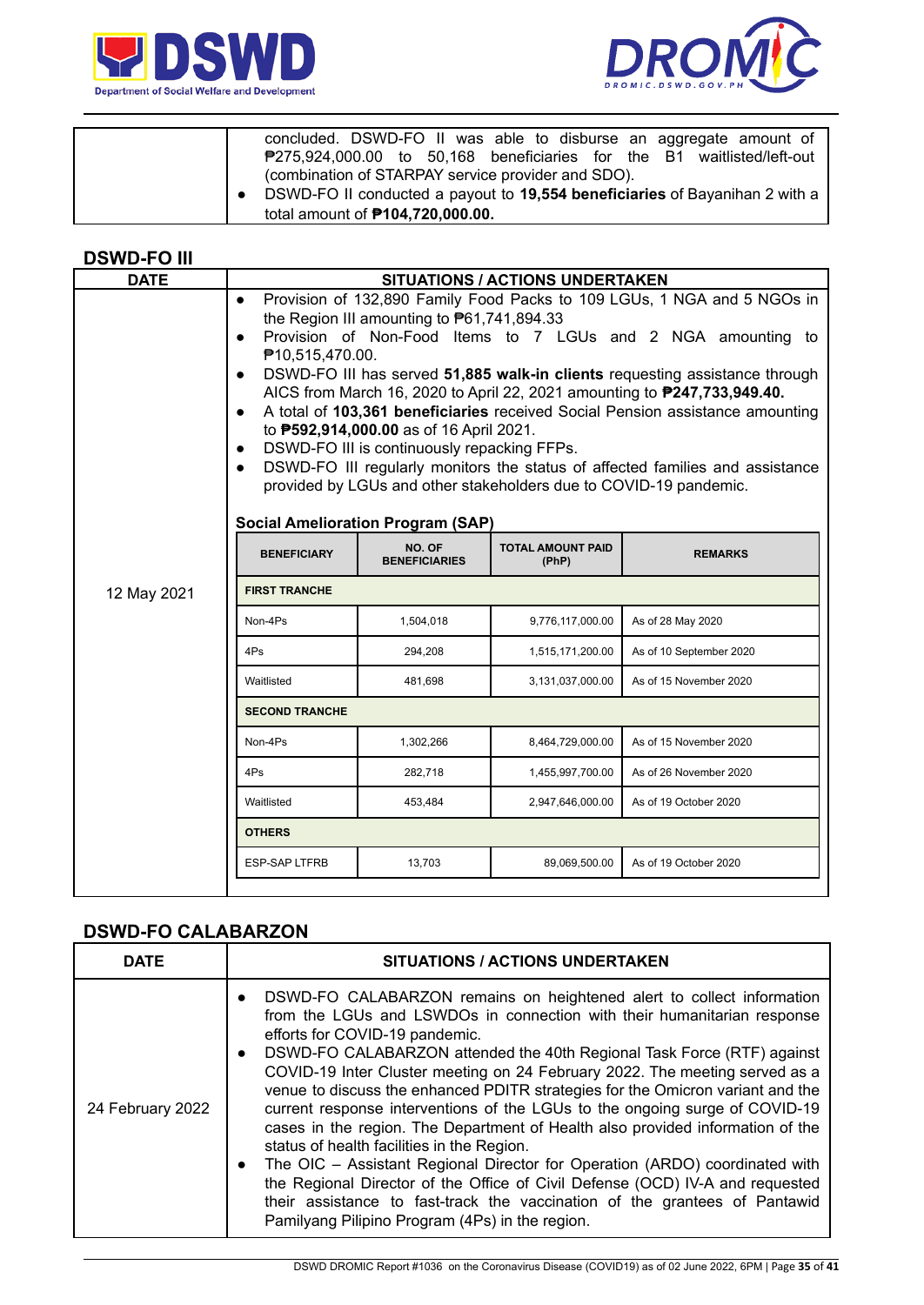



| DSWD-FO CALABARZON DRMD assisted the Pantawid Pamilyang Pilipino<br>$\bullet$<br>Program Management Office (PPPPMO) in the development of a strategic plan<br>for the vaccination of 4Ps families in LGUs with low vaccination rate.<br>DSWD-FO CALABARZON EOC is currently assessing the request of 7 LGUs for<br>$\bullet$<br>augmentation of Family Food Packs (FFPs).<br>The Crisis Intervention Section has provided a total amount of grants worth<br>$\bullet$<br>P217,679,878.58 to 80,200 clients as of 08 January 2021.<br>The Sustainable Livelihood Program (SLP) has provided <b>P23,869,000.00</b> to<br>$\bullet$<br>1,538 beneficiaries for Microenterprise Development. SLP seeks to help<br>marginalized families affected by the community quarantine amid the<br>coronavirus disease (COVID-19) pandemic 08 January 2021. |
|-----------------------------------------------------------------------------------------------------------------------------------------------------------------------------------------------------------------------------------------------------------------------------------------------------------------------------------------------------------------------------------------------------------------------------------------------------------------------------------------------------------------------------------------------------------------------------------------------------------------------------------------------------------------------------------------------------------------------------------------------------------------------------------------------------------------------------------------------|
| <b>Social Amelioration Program (SAP)</b><br>For the SAP - ESP Bayanihan 2 implementation, DSWD-FO CALABARZON<br>provided assistance amounting to $\overline{P}11,202,250.00$ for beneficiaries under<br>granular lockdown, while it has disbursed <b>P866,807,500.00</b> for additional<br>families.<br>On client support, the FO received 115,368 complaints, referrals, and queries<br>$\bullet$<br>from various reporting sources. From this number, 115,238 or 99.89% was<br>addressed and responded.                                                                                                                                                                                                                                                                                                                                     |

#### **DSWD-FO MIMAROPA**

| <b>DATE</b> | <b>SITUATIONS / ACTIONS UNDERTAKEN</b>                                                                                                                                                                                                                                                                                                                                                                                                                                                                                                                                                                                                                                                                                                                                                                                         |  |  |  |
|-------------|--------------------------------------------------------------------------------------------------------------------------------------------------------------------------------------------------------------------------------------------------------------------------------------------------------------------------------------------------------------------------------------------------------------------------------------------------------------------------------------------------------------------------------------------------------------------------------------------------------------------------------------------------------------------------------------------------------------------------------------------------------------------------------------------------------------------------------|--|--|--|
| 30 May 2022 | DSWD-FO MIMAROPA provided 3,966 FFPs to 3,963 Locally Stranded<br>$\bullet$<br>Individuals (LSIs) amounting to <b>P2,412,200.00</b> through the Region/SWADTs<br>Crisis Intervention Units (CIU) as of 25 January 2022.<br>DSWD-FO MIMAROPA, through the NCIP, provided 1,779 hygiene kits to<br>$\bullet$<br>1,779 Indigenous Peoples in the region amounting to P3,020,475.15 as of 25<br>January 2022.<br>DSWD-FO MIMAROPA provided 1,858 NFIs to 516 LSIs in the region<br>$\bullet$<br>amounting to $P1,667,391.15$ as of 25 January 2022.<br>DSWD-FO MIMAROPA closely coordinates with NCIP and LGUs for any<br>$\bullet$<br>request for augmentation support, FFP allocation and distribution schedule.<br>Also, FO coordinates with other agencies for response operation concerns and<br>monitoring of the situation. |  |  |  |

#### **DSWD-FO V**

| <b>DATE</b> | <b>SITUATIONS / ACTIONS UNDERTAKEN</b>                                                                                                  |  |  |  |  |  |
|-------------|-----------------------------------------------------------------------------------------------------------------------------------------|--|--|--|--|--|
|             | DSWD-FO V is continuously providing FFPs to LGUs with request for<br>$\bullet$<br>augmentation.                                         |  |  |  |  |  |
|             | P/C/MAT members of the six (6) provinces are helping in the repacking of goods<br>$\bullet$<br>in their respective areas of assignment. |  |  |  |  |  |
|             | The Regional Resource Operation Section (RROS) of DSWD-FO V ensures the<br>$\bullet$<br>availability of FFPs and NFIs as need arises.   |  |  |  |  |  |
| 25 May 2022 |                                                                                                                                         |  |  |  |  |  |
|             | <b>Social Amelioration Program (SAP)</b>                                                                                                |  |  |  |  |  |
|             | DSWD-FO V was able to pay 772,287 non-4Ps beneficiaries amounting to                                                                    |  |  |  |  |  |
|             | P3,861,435,000.00 and 357,374 or 4Ps beneficiaries amounting<br>to                                                                      |  |  |  |  |  |
|             | P1,227,049,700.00 as of 14 July 2020, 3PM.                                                                                              |  |  |  |  |  |
|             | Grievance teams for SAP are working both skeletal and work-from-home to<br>$\bullet$                                                    |  |  |  |  |  |
|             | handle grievances through different platforms.                                                                                          |  |  |  |  |  |

### **DSWD-FO VI**

| DATE       | <b>SITUATIONS / ACTIONS UNDERTAKEN</b>       |       |    |      |  |         |
|------------|----------------------------------------------|-------|----|------|--|---------|
| April 2022 | DSWD-FO VI provided <b>P1.847.588.831.94</b> | worth | οt | AICS |  | 525.099 |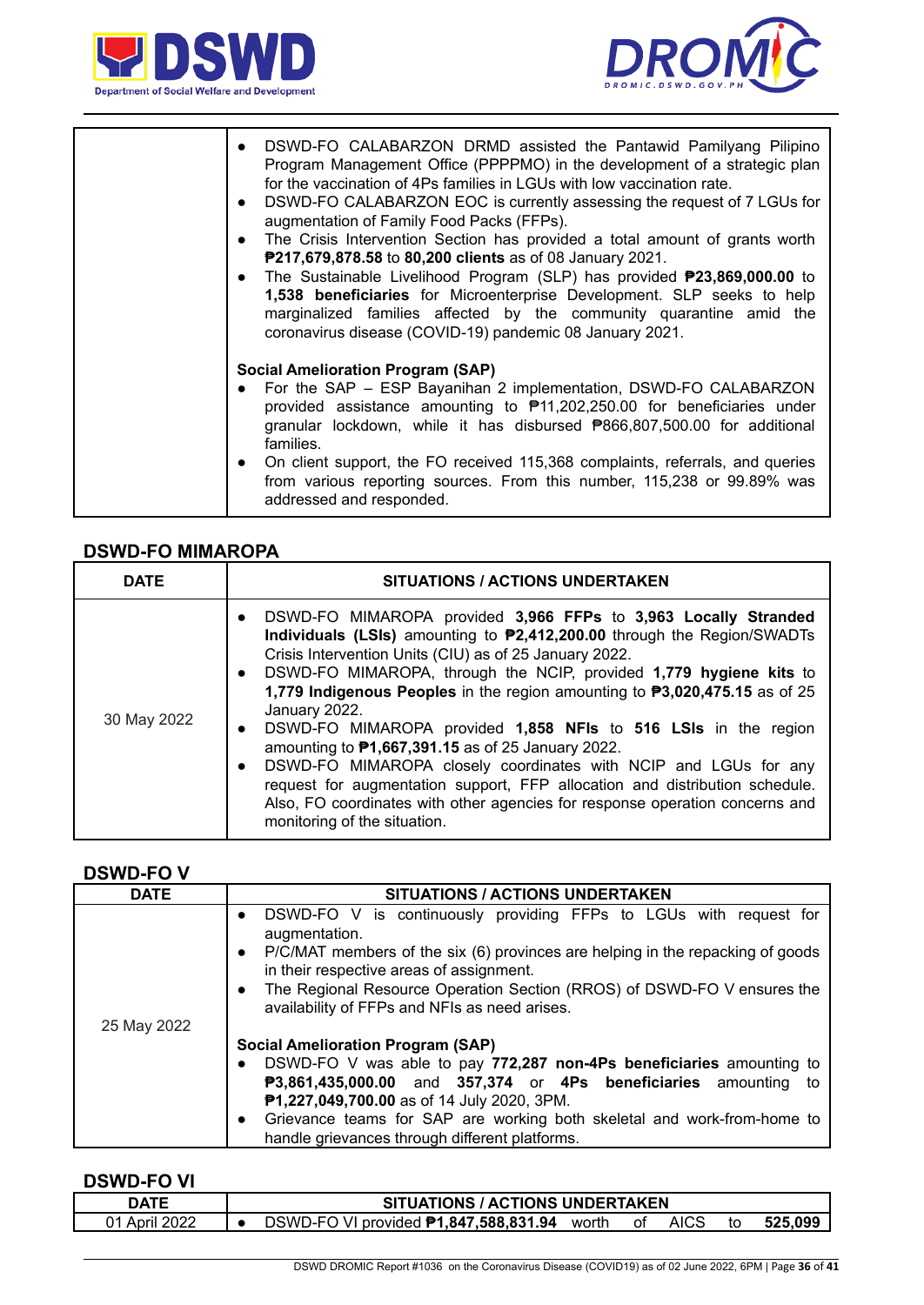



| <b>beneficiaries</b> intended for medical, burial, educational, and other financial<br>assistance from March 9, 2020 - December 24, 2021.<br>DSWD-FO VI was able to release 836 FFPs to Aklan province, 500 FFPs to<br>$\bullet$<br>Antique province, 200 FFPs to Negros Occiental from the period of January 6,<br>2022 to February 2, 2022.                                                      |
|----------------------------------------------------------------------------------------------------------------------------------------------------------------------------------------------------------------------------------------------------------------------------------------------------------------------------------------------------------------------------------------------------|
| <b>Social Amelioration Program (SAP)</b><br>• To date, a total of $P1,496,509,500.00$ was provided to 321,830 4Ps<br>beneficiaries and $P6,788,214,000.00$ was provided to 1,131,369 non-4Ps<br><b>beneficiaries</b> for the first tranche.                                                                                                                                                        |
| • DSWD-FO VI has served 103,608 4Ps beneficiaries amounting to<br>P481,777,200.00 and 437,403 non-4Ps beneficiaries amounting<br>to<br>P2,624,418,000.00 for the second tranche, and 190,738 left-out/waitlisted<br>beneficiaries amounting to $P1,144,428,000.00$ .<br>The Operation Center Hotline catered and resolved a total of 9,156 calls from 15<br>$\bullet$<br>April to 26 August, 2020. |

#### **DSWD-FO VII**

| <b>DATE</b>                                                            | <b>SITUATIONS / ACTIONS UNDERTAKEN</b>                                                                                                                                                                                                                                                                                                                                                                                                                                                                                                                                                                                                                                                                                                                                                                                                                                                                                                                                                                                                                                                                                                                                                                                                                                                                                                                                                                                                                                                                                                                                                                                         |                  |                   |              |                             |  |  |
|------------------------------------------------------------------------|--------------------------------------------------------------------------------------------------------------------------------------------------------------------------------------------------------------------------------------------------------------------------------------------------------------------------------------------------------------------------------------------------------------------------------------------------------------------------------------------------------------------------------------------------------------------------------------------------------------------------------------------------------------------------------------------------------------------------------------------------------------------------------------------------------------------------------------------------------------------------------------------------------------------------------------------------------------------------------------------------------------------------------------------------------------------------------------------------------------------------------------------------------------------------------------------------------------------------------------------------------------------------------------------------------------------------------------------------------------------------------------------------------------------------------------------------------------------------------------------------------------------------------------------------------------------------------------------------------------------------------|------------------|-------------------|--------------|-----------------------------|--|--|
| 04 November 2021                                                       | DSWD-FO VII continues to ship food packs to augment to DSWD-FO VI families<br>$\bullet$<br>affected by the lockdown. Since July, a total of 125,000 FFPs worth<br>P60,029,115.00 have already been sent and augmented.<br>DSWD-FO VII is continuously conducting payouts for the 2nd half in Cebu, Bohol<br>$\bullet$<br>and Negros Oriental. As of 16 December 2020, a total of 275,644 beneficiaries<br>received cash assistance amounting to <b>P863,180,000.00</b> from the Social<br><b>Pension Program.</b><br>DSWD-FO VII provided cash assistance to 28,412 indigent individuals<br>$\bullet$<br>including displaced drivers, LSIs and repatriated OFWs amounting to a total of<br>P46,100,000.00 as of 6 January 2021. Additional 1,597 individuals were<br>provided with assistance amounting to P3,700,000.00.<br>As of 6 January 2021, a total of 21,234 beneficiaries from 130 cities/towns in<br>the Region received <b>P137,099,376.40</b> Seed Capital Fund (SCF) from the<br>Sustainable Livelihood Program (SLP).<br>As of 7 December 2020, a total of 6,420 beneficiaries were provided through<br>$\bullet$<br>the Livelihood Assistance Grant (LAG) 2 in Region VII.<br>As of 06 August 2020, 524 LSIs at various seaports in Bohol, Cebu and Negros<br>Oriental and 7,088 LSIs from Cebu airport were assisted. A total amount of<br>P93,140.00 cash aid was provided to the LSIs.<br><b>Social Amelioration Program (SAP)</b><br>The Social Amelioration Program is over with the expiry of Bayanihan 1.<br>SAP <sub>1</sub><br><b>ACTUAL</b><br><b>CATEGORY</b><br><b>TARGET</b><br>%<br><b>AMOUNT</b> |                  |                   |              |                             |  |  |
|                                                                        |                                                                                                                                                                                                                                                                                                                                                                                                                                                                                                                                                                                                                                                                                                                                                                                                                                                                                                                                                                                                                                                                                                                                                                                                                                                                                                                                                                                                                                                                                                                                                                                                                                |                  |                   |              |                             |  |  |
|                                                                        |                                                                                                                                                                                                                                                                                                                                                                                                                                                                                                                                                                                                                                                                                                                                                                                                                                                                                                                                                                                                                                                                                                                                                                                                                                                                                                                                                                                                                                                                                                                                                                                                                                |                  | <b>BENES PAID</b> |              |                             |  |  |
|                                                                        | 4Ps<br>Cash card                                                                                                                                                                                                                                                                                                                                                                                                                                                                                                                                                                                                                                                                                                                                                                                                                                                                                                                                                                                                                                                                                                                                                                                                                                                                                                                                                                                                                                                                                                                                                                                                               | 288,679          | 286,421           | 99.21        | 1,331,857,650               |  |  |
|                                                                        | Non-Cash card                                                                                                                                                                                                                                                                                                                                                                                                                                                                                                                                                                                                                                                                                                                                                                                                                                                                                                                                                                                                                                                                                                                                                                                                                                                                                                                                                                                                                                                                                                                                                                                                                  | 282,150<br>6,529 | 282,150<br>4,271  | 100<br>65.42 | 1,311,997,500<br>19,860,150 |  |  |
|                                                                        | Non-4Ps                                                                                                                                                                                                                                                                                                                                                                                                                                                                                                                                                                                                                                                                                                                                                                                                                                                                                                                                                                                                                                                                                                                                                                                                                                                                                                                                                                                                                                                                                                                                                                                                                        | 1,058,075        | 1,025,662         | 96.93        | 4,653,564,000               |  |  |
|                                                                        | Bohol                                                                                                                                                                                                                                                                                                                                                                                                                                                                                                                                                                                                                                                                                                                                                                                                                                                                                                                                                                                                                                                                                                                                                                                                                                                                                                                                                                                                                                                                                                                                                                                                                          | 181,710          | 177,431           | 97.64        | 832,680,000                 |  |  |
|                                                                        | Cebu                                                                                                                                                                                                                                                                                                                                                                                                                                                                                                                                                                                                                                                                                                                                                                                                                                                                                                                                                                                                                                                                                                                                                                                                                                                                                                                                                                                                                                                                                                                                                                                                                           | 598,218          | 584,382           | 97.68        | 2,661,666,000               |  |  |
|                                                                        | Negros Oriental                                                                                                                                                                                                                                                                                                                                                                                                                                                                                                                                                                                                                                                                                                                                                                                                                                                                                                                                                                                                                                                                                                                                                                                                                                                                                                                                                                                                                                                                                                                                                                                                                | 250,021          | 243,944           | 97.56        | 1,054,632,000               |  |  |
| Siquijor<br>28,126<br>19,905<br>70.76<br>104,586,000                   |                                                                                                                                                                                                                                                                                                                                                                                                                                                                                                                                                                                                                                                                                                                                                                                                                                                                                                                                                                                                                                                                                                                                                                                                                                                                                                                                                                                                                                                                                                                                                                                                                                |                  |                   |              |                             |  |  |
| <b>GRAND TOTAL</b><br>1,346,754<br>1,312,083<br>98.07<br>5,985,421,650 |                                                                                                                                                                                                                                                                                                                                                                                                                                                                                                                                                                                                                                                                                                                                                                                                                                                                                                                                                                                                                                                                                                                                                                                                                                                                                                                                                                                                                                                                                                                                                                                                                                |                  |                   |              |                             |  |  |
|                                                                        | SAP <sub>2</sub>                                                                                                                                                                                                                                                                                                                                                                                                                                                                                                                                                                                                                                                                                                                                                                                                                                                                                                                                                                                                                                                                                                                                                                                                                                                                                                                                                                                                                                                                                                                                                                                                               |                  |                   |              |                             |  |  |
|                                                                        | <b>ACTUAL</b><br><b>CATEGORY</b><br><b>CLEANLIST</b><br>%<br><b>AMOUNT</b><br><b>BENES PAID</b>                                                                                                                                                                                                                                                                                                                                                                                                                                                                                                                                                                                                                                                                                                                                                                                                                                                                                                                                                                                                                                                                                                                                                                                                                                                                                                                                                                                                                                                                                                                                |                  |                   |              |                             |  |  |
|                                                                        | 4Ps (Cebu)                                                                                                                                                                                                                                                                                                                                                                                                                                                                                                                                                                                                                                                                                                                                                                                                                                                                                                                                                                                                                                                                                                                                                                                                                                                                                                                                                                                                                                                                                                                                                                                                                     | 149,542          | 149,431           | 99.92        | 694,854,150                 |  |  |
|                                                                        | Non-4Ps                                                                                                                                                                                                                                                                                                                                                                                                                                                                                                                                                                                                                                                                                                                                                                                                                                                                                                                                                                                                                                                                                                                                                                                                                                                                                                                                                                                                                                                                                                                                                                                                                        | 662,202          | 577,208           | 87.16        | 3,830,496,000               |  |  |
|                                                                        | Waitlisted<br>(Non-ECQ)                                                                                                                                                                                                                                                                                                                                                                                                                                                                                                                                                                                                                                                                                                                                                                                                                                                                                                                                                                                                                                                                                                                                                                                                                                                                                                                                                                                                                                                                                                                                                                                                        | 24,453           | 20,971            | 85.76        | 251,652,000                 |  |  |
|                                                                        | Waitlisted                                                                                                                                                                                                                                                                                                                                                                                                                                                                                                                                                                                                                                                                                                                                                                                                                                                                                                                                                                                                                                                                                                                                                                                                                                                                                                                                                                                                                                                                                                                                                                                                                     | 110,214          | 98,852            | 89.69        | 1,186,200,000               |  |  |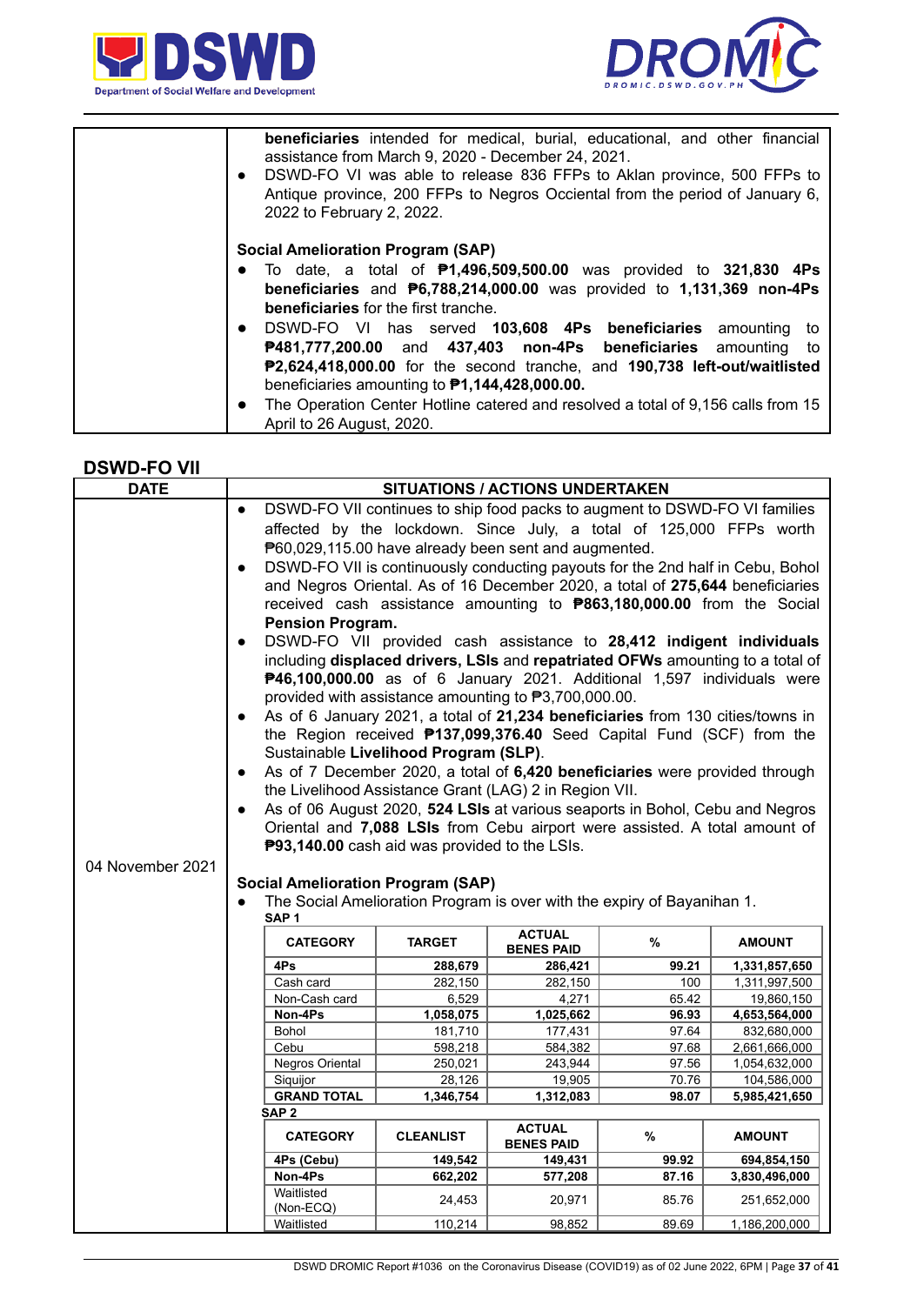



| (Cebu)             |         |         |       |               |
|--------------------|---------|---------|-------|---------------|
| ECQ (Cebu)         | 525,689 | 455.946 | 86.73 | 2,375,676,000 |
| LTFRB Drivers      | 1.846   | .439    | 77.95 | 16,968,000    |
| <b>GRAND TOTAL</b> | 897.474 | 726.639 | 93.54 | 4,525,350,150 |
|                    |         |         |       |               |

### **DSWD-FO VIII**

## **DSWD-FO IX**

| <b>DATE</b>     | SITUATIONS / ACTIONS UNDERTAKEN                                                                                                                                                                                                                                                                                                                                                                                                                                                                                                                                                                                                                                                                                                                                                                                                                                                                                                                                                                                                                                                   |
|-----------------|-----------------------------------------------------------------------------------------------------------------------------------------------------------------------------------------------------------------------------------------------------------------------------------------------------------------------------------------------------------------------------------------------------------------------------------------------------------------------------------------------------------------------------------------------------------------------------------------------------------------------------------------------------------------------------------------------------------------------------------------------------------------------------------------------------------------------------------------------------------------------------------------------------------------------------------------------------------------------------------------------------------------------------------------------------------------------------------|
| 03 January 2022 | DSWD-FO IX has continuously extended relief assistance to the families or<br>$\bullet$<br>individuals affected by the COVID-Pandemic 19.<br>DSWD-FO IX through its Disaster Response Management Division extended<br>$\bullet$<br>additional 313 family food packs to the affected families in Lakewood,<br>Zamboanga del Sur and Siay, Zamboanga Sibugay last 09-11 June 2021.<br>DSWD-FO IX provided FNFIs to 6,930 Locally Stranded Individuals (LSIs)<br>$\bullet$<br>amounting to <b>P7,622,160.00</b> .<br>DSWD-FO IX provided assistance to 1,059 ROFs amounting to P2,041,415.00.<br>$\bullet$<br>DSWD-FO IX, in coordination with NCIP distributed 2,283 hygiene kits<br>$\bullet$<br>amounting to $\mathbf{P4}$ , 107, 527.94 to the Indigenous Cultural Community/Indigenous<br>People (ICC/IPs).<br>DSWD-FO IX is in continuous coordination with other government agencies and<br>$\bullet$<br>concerned LGUs to ensure that proper health protocols are observed as well as<br>their safe arrival to their destination.<br><b>Social Amelioration Program (SAP)</b> |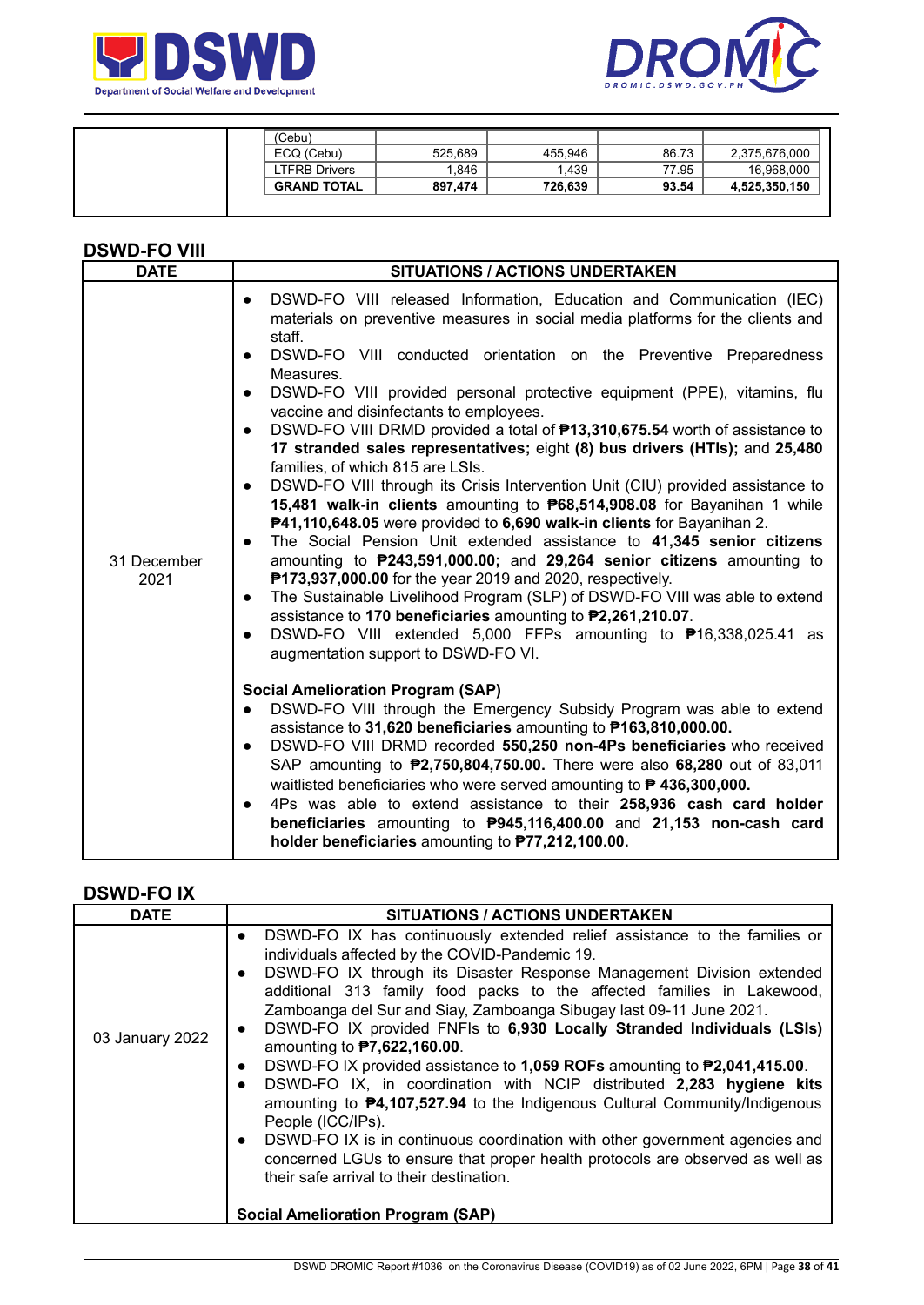



|  | 400.158 | <b>Beneficiaries</b>                                                         | received | <b>SAP</b> | assistance | amounting | to I |
|--|---------|------------------------------------------------------------------------------|----------|------------|------------|-----------|------|
|  |         | <b>P2,000,790,000.00</b> as of 05 June 2020, 4PM.                            |          |            |            |           |      |
|  |         | DSWD-FO IX assists in the gathering of data on SAP/ESP beneficiaries served. |          |            |            |           |      |

| /VD-'<br>┍<br>s.<br>− |  |
|-----------------------|--|
|-----------------------|--|

| <b>DATE</b>  | <b>SITUATIONS / ACTIONS UNDERTAKEN</b>                                                                                                                                                                                                                                                                                                                                                                                                                                                                                                                                                               |
|--------------|------------------------------------------------------------------------------------------------------------------------------------------------------------------------------------------------------------------------------------------------------------------------------------------------------------------------------------------------------------------------------------------------------------------------------------------------------------------------------------------------------------------------------------------------------------------------------------------------------|
| 01 June 2022 | DSWD-FO X provided food items amounting to $P222,000.00$ to Marawi City as<br>$\bullet$<br>augmentation support. (As per validation from the Resource and Logistics<br>Management Unit, the FFPs augmented to Region VII and Caraga Region which<br>was previously reflected in the DSWD-FO X's reports are not related to<br>COVID-19 response).<br>Procurement of additional supplies for production of FFPs is ongoing.<br>$\bullet$<br>DSWD-FO X staff in coordination with OCD and DOH were augmented to help<br>$\bullet$<br>facilitate the LSIs in the designated isolation area in the city. |
|              | <b>Social Amelioration Program (SAP)</b><br>DSWD-FO X has served 133,887 waitlisted beneficiaries amounting to<br>$\bullet$<br>P803,322,000.00.<br>DSWD-FO X has served 53,138 beneficiaries for the Bayanihan 2 ESP<br>$\bullet$<br>Implementation amounting to <b>P318,057,500.00</b> as of 03 December 2021, 12NN.<br>Continuous coordination and monitoring with the LGUs regarding preparation for<br>$\bullet$<br>SAP waitlisted payout.                                                                                                                                                       |

## **DSWD-FO XI**

| <b>DATE</b>      |                                                                                                                                                                                                                                                                                                                                                                                                                                                                                                                                                                                                                                                                                                                                                                                                                                                                                                                                                                                                                                                                                                                                                                                                                                                                                                                                                                                                                                                                                                                                                                                                                                                                                            |                                                    | <b>SITUATIONS / ACTIONS UNDERTAKEN</b>   |                                                |  |
|------------------|--------------------------------------------------------------------------------------------------------------------------------------------------------------------------------------------------------------------------------------------------------------------------------------------------------------------------------------------------------------------------------------------------------------------------------------------------------------------------------------------------------------------------------------------------------------------------------------------------------------------------------------------------------------------------------------------------------------------------------------------------------------------------------------------------------------------------------------------------------------------------------------------------------------------------------------------------------------------------------------------------------------------------------------------------------------------------------------------------------------------------------------------------------------------------------------------------------------------------------------------------------------------------------------------------------------------------------------------------------------------------------------------------------------------------------------------------------------------------------------------------------------------------------------------------------------------------------------------------------------------------------------------------------------------------------------------|----------------------------------------------------|------------------------------------------|------------------------------------------------|--|
| 09 December 2021 | DSWD-FO XI through DRMD provided Family Food Packs and Non-food Items to<br>$\bullet$<br>the affected individuals and families due to COVID-19 pandemic.<br>The Assistance to Individuals in Crisis Situation (AICS) has served 4,381 clients and<br>$\bullet$<br>the total amount extended is <b>P39,451,076.46</b> from September 1-20, 2021.<br>On 10 August 2021, an additional 2,000 FFPs worth P911,200.00 were delivered to<br>$\bullet$<br>DSWD FO X in response to their request for resource augmentation.<br>DSWD-FO XI delivered 10,000 FFPs amounting to <b>P4,556,000.00</b> as resource<br>$\bullet$<br>augmentation to DSWD-FO X in City of Gingoog, Misamis Oriental on 19-21 July<br>2021 in response to the continuous effects of COVID-19 pandemic following the<br>declaration of ECQ in the region.<br>Additional 5,000 FFPs amounting to <b>P2,278,000.00</b> were delivered to the City of<br>$\bullet$<br>Gingoog, Misamis Oriental on 28 July 2021.<br>DSWD-FO XI provided family tents and modular tents to serve as an isolation facility<br>$\bullet$<br>in response to the request of affected LGUs and partner agencies in curbing the<br>spread of COVID-19.<br>DSWD-FO XI utilized the upper portion of the warehouse as a quarantine facility for<br>$\bullet$<br>DSWD personnel who have exposure to individuals confirmed with COVID-19.<br>DSWD-FO XI is in close coordination with the Office of Civil Defense (OCD) XI for<br>$\bullet$<br>reports monitoring.<br><b>Social Amelioration Program (SAP)</b><br>Physical accomplishment of the Social Amelioration Program 1st and 2nd tranche<br>$\bullet$<br>implementation as of January 28, 2021. |                                                    |                                          |                                                |  |
|                  | <b>REGION</b>                                                                                                                                                                                                                                                                                                                                                                                                                                                                                                                                                                                                                                                                                                                                                                                                                                                                                                                                                                                                                                                                                                                                                                                                                                                                                                                                                                                                                                                                                                                                                                                                                                                                              | 1 <sup>st</sup> TRANCHE<br>(4Ps and Non<br>$4Ps$ ) | $2nd$ Tranche<br>(4Ps and Non<br>$4Ps$ ) | Total # of beneficiaries<br><b>SERVED/PAID</b> |  |
|                  | <b>FOXI</b>                                                                                                                                                                                                                                                                                                                                                                                                                                                                                                                                                                                                                                                                                                                                                                                                                                                                                                                                                                                                                                                                                                                                                                                                                                                                                                                                                                                                                                                                                                                                                                                                                                                                                | 948,369                                            | 436,808                                  | 1,385,177                                      |  |
|                  | Accomplishment for Bayanihan 2 implementation as of January 28, 2021                                                                                                                                                                                                                                                                                                                                                                                                                                                                                                                                                                                                                                                                                                                                                                                                                                                                                                                                                                                                                                                                                                                                                                                                                                                                                                                                                                                                                                                                                                                                                                                                                       |                                                    |                                          |                                                |  |
|                  | <b>REGIO</b><br>N                                                                                                                                                                                                                                                                                                                                                                                                                                                                                                                                                                                                                                                                                                                                                                                                                                                                                                                                                                                                                                                                                                                                                                                                                                                                                                                                                                                                                                                                                                                                                                                                                                                                          | <b>PAID/SERVED</b><br><b>BENEFICIARIES</b>         | <b>Obligations</b><br><b>Incurred</b>    | <b>Disbursement</b>                            |  |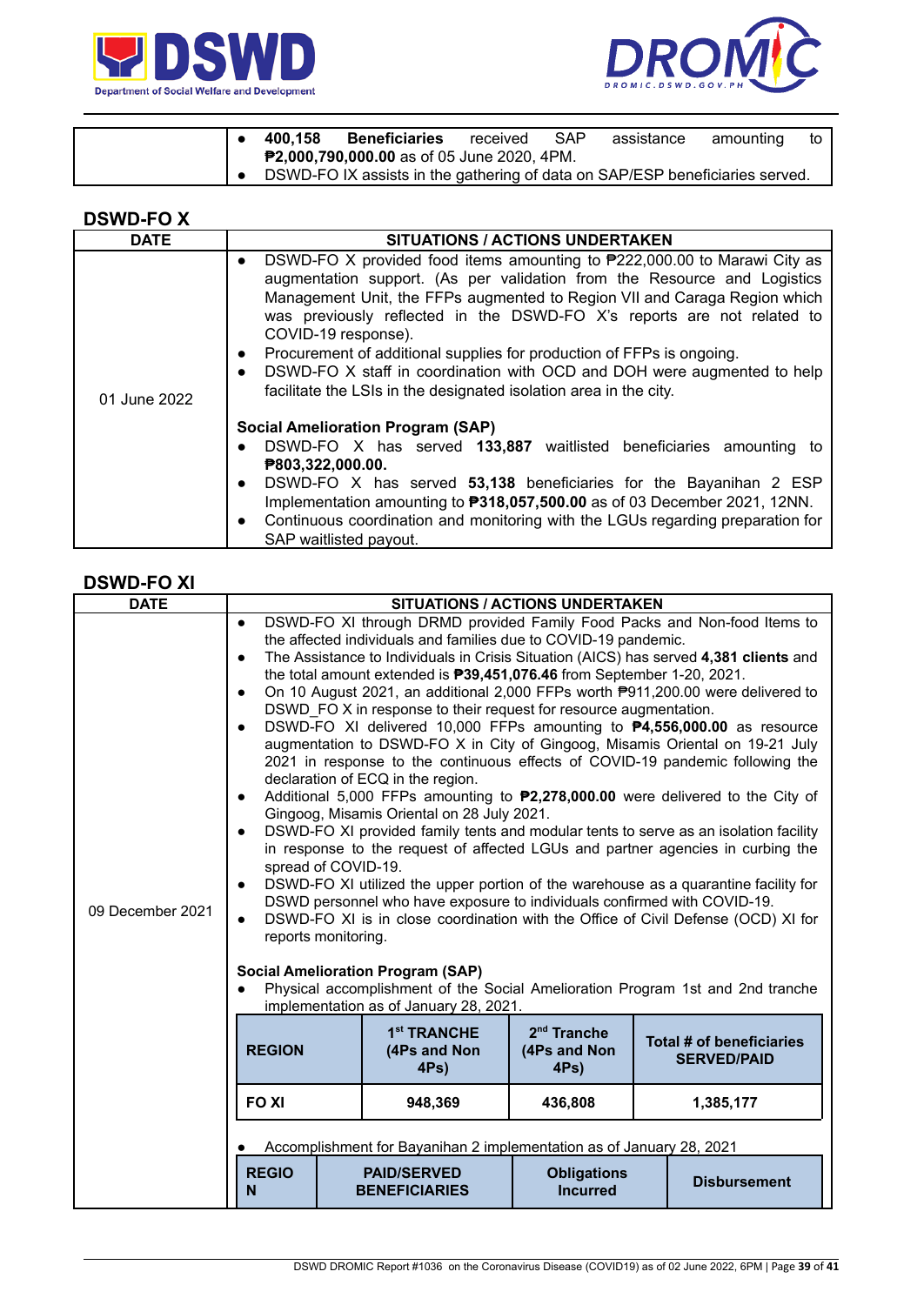



| <b>FOXI</b> | 8,695 | 52,170,000.00 | 52,170,000.00 |
|-------------|-------|---------------|---------------|
|             |       |               |               |

| <b>DSWD-FO XII</b> |                                                                                                                                                                                                                                                  |
|--------------------|--------------------------------------------------------------------------------------------------------------------------------------------------------------------------------------------------------------------------------------------------|
| <b>DATE</b>        | <b>SITUATIONS / ACTIONS UNDERTAKEN</b>                                                                                                                                                                                                           |
| 09 November 2021   | DSWD-FO XII provided 300 FFPs to Surallah, South Cotabato<br>DSWD-FO XII provided 500 FFPs to M'lang, North Cotabato on 21 October 2021.<br>DSWD-FO XII provided 345 FFPs to President Roxas, North Cotabato on 21<br>$\bullet$<br>October 2021. |

## **DSWD-FO CARAGA**

| <b>DATE</b>      | <b>SITUATIONS / ACTIONS UNDERTAKEN</b>                                                                                                                                                                                                                                                                                                                                                                                                                                                                                                                                                                                                                                                                                                                                                                                                                                                                                                                                                                                                                                                                                                                                                                                                                                                                                                                                                                                                                                                 |
|------------------|----------------------------------------------------------------------------------------------------------------------------------------------------------------------------------------------------------------------------------------------------------------------------------------------------------------------------------------------------------------------------------------------------------------------------------------------------------------------------------------------------------------------------------------------------------------------------------------------------------------------------------------------------------------------------------------------------------------------------------------------------------------------------------------------------------------------------------------------------------------------------------------------------------------------------------------------------------------------------------------------------------------------------------------------------------------------------------------------------------------------------------------------------------------------------------------------------------------------------------------------------------------------------------------------------------------------------------------------------------------------------------------------------------------------------------------------------------------------------------------|
|                  | DSWD-FO Caraga provided 1,061 family food packs amounting to ₱503,975.00<br>$\bullet$<br>intended for the affected tricycle drivers due to COVID-19 pandemic in the<br>municipality of Nasipit, Agusan Del Norte.<br>DSWD-FO Caraga is continuously providing augmentation assistance to LGUs<br>$\bullet$<br>affected by the COVID-19 pandemic.<br>A total of <b>P5,352,926.80</b> was provided to LSIs, ROFs, RIATFs and walk-in LSI<br>$\bullet$<br>clients. Assistance includes the provision of meals, food packs, cash assistance,<br>transportation assistance, and food assistance.<br>A total of 9,806 FFPs amounting to ₱3,386,698.86 and 19,010 (500mL) bottled water<br>$\bullet$<br>amounting to P150,559.20 were released for the provision of assistance to LSIs.<br>A total of 5,000 hygiene kits amounting to ₱8,294,375.00 were already released to<br>$\bullet$<br>the NCIP which were distributed to their provincial offices.                                                                                                                                                                                                                                                                                                                                                                                                                                                                                                                                     |
| 23 November 2021 | <b>Social Amelioration Program (SAP)</b><br>Based on the DSWD FO Caraga SAP-AOC Terminal Report on the implementation of<br>SAP/ESP for 1 <sup>st</sup> Tranche, a total of 290,804 out of 305,096 non-4Ps beneficiaries<br>were served amounting to P1,454,020,000.00 and 188,411 out of 190,133 4Ps<br>served amounting to P687,700,150.00. A total of<br>beneficiaries<br>were<br>₱2,141,720,150.00 was disbursed, serving a total of 479,215 beneficiaries for the<br>SAP-ESP 1 <sup>st</sup> Tranche Implementation.<br>A total of 83,909 out of 83,909 non 4Ps beneficiaries were paid under the<br>$\bullet$<br>implementation of SAP-ESP for Waitlisted families, disbursing a total amount of<br><b>₱414,724,000.00.</b><br>For the implementation of SAP-ESP for Bayanihan 2, a total of 24,609 out of 29,058<br>$\bullet$<br>beneficiaries were served, amounting<br>to #117,886,500.00. From the total served beneficiaries for Bayanihan 2, 3,134 out<br>$\bullet$<br>of 3,172 4Ps beneficiaries were served amounting to $\overline{P}$ 10,553,900.00 and 21,475 out<br>of 25,886 non-4Ps beneficiaries were served amounting to $\text{P}107,352,600.00$ .<br>DSWD-FO Caraga also facilitated the transfer of funds last 17 December 2020 to<br>$\bullet$<br>Bislig City, Surigao Del Sur with the amount of ₱10,090,000.00 for 2,018<br>Non-Pantawid additional beneficiaries and <b>P43,325,000.00</b> for 8,665 target<br>Non-Pantawid beneficiaries under lockdown. |